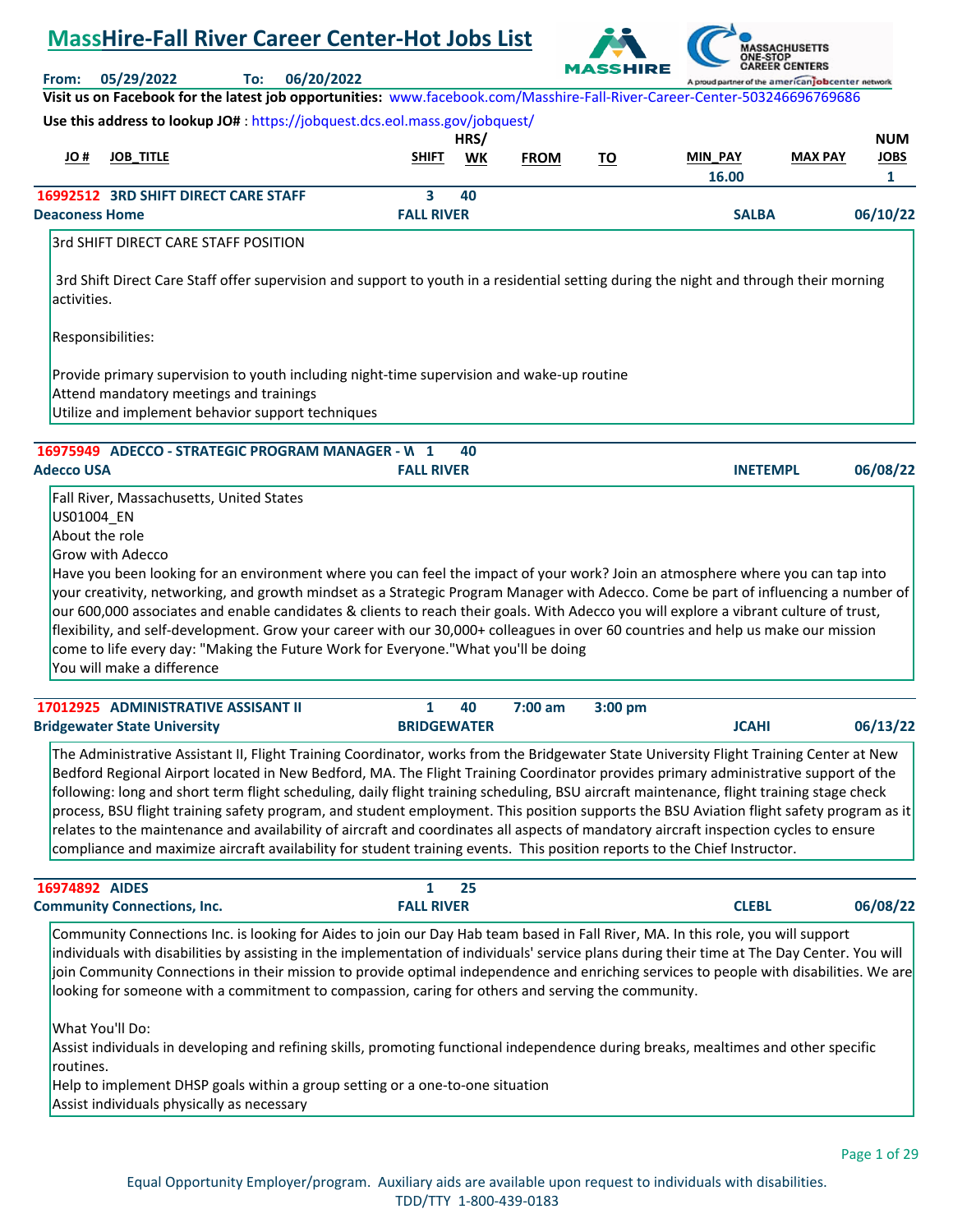|              |                                                           | Use this address to lookup JO#: https://jobquest.dcs.eol.mass.gov/jobquest/                                                                                                                                                                                                                                                                                                                                                                                                                                                                                                                                                                                                                                                                                                                                                  |                        | HRS/ |             |           |                 |                | <b>NUM</b>                  |
|--------------|-----------------------------------------------------------|------------------------------------------------------------------------------------------------------------------------------------------------------------------------------------------------------------------------------------------------------------------------------------------------------------------------------------------------------------------------------------------------------------------------------------------------------------------------------------------------------------------------------------------------------------------------------------------------------------------------------------------------------------------------------------------------------------------------------------------------------------------------------------------------------------------------------|------------------------|------|-------------|-----------|-----------------|----------------|-----------------------------|
| JO #         | <b>JOB_TITLE</b>                                          |                                                                                                                                                                                                                                                                                                                                                                                                                                                                                                                                                                                                                                                                                                                                                                                                                              | SHIFT                  | WK   | <b>FROM</b> | TO        | <b>MIN PAY</b>  | <b>MAX PAY</b> | <b>JOBS</b><br>$\mathbf{1}$ |
|              | <b>Amazon Corporate LLC</b>                               | 17073216 AMAZON FULFILLMENT CENTER WAREHOUSE A 1                                                                                                                                                                                                                                                                                                                                                                                                                                                                                                                                                                                                                                                                                                                                                                             | <b>FALL RIVER</b>      | 40   |             |           | <b>INETEMPL</b> |                | 06/17/22                    |
|              |                                                           | Amazon Fulfillment Center Warehouse Associate                                                                                                                                                                                                                                                                                                                                                                                                                                                                                                                                                                                                                                                                                                                                                                                |                        |      |             |           |                 |                |                             |
| Job Overview |                                                           | You'll be part of the Amazon warehouse team that gets orders ready for customers relying on Amazon services. Our fast-paced, physical<br>roles take place in a variety of areas including merch, make-on-demand, customer returns, Prime Now, and general fulfillment. You will<br>be selecting, packing, and shipping orders - in some cases, for our super-fast (2-hour or less) delivery service.                                                                                                                                                                                                                                                                                                                                                                                                                         |                        |      |             |           |                 |                |                             |
|              | Duties & Responsibilities                                 |                                                                                                                                                                                                                                                                                                                                                                                                                                                                                                                                                                                                                                                                                                                                                                                                                              |                        |      |             |           |                 |                |                             |
|              | Some of your duties may include:                          |                                                                                                                                                                                                                                                                                                                                                                                                                                                                                                                                                                                                                                                                                                                                                                                                                              |                        |      |             |           |                 |                |                             |
|              | 16962539 ASSEMBLY<br><b>Whirlpool Corporation</b>         |                                                                                                                                                                                                                                                                                                                                                                                                                                                                                                                                                                                                                                                                                                                                                                                                                              | 1<br><b>FALL RIVER</b> | 40   | $6:30$ am   | $3:00$ pm | <b>ABORG</b>    |                | 06/06/22                    |
|              | Requisition ID: 50696                                     | Whirlpool Corporation (NYSE: WHR) is committed to being the best global kitchen and laundry company, in constant pursuit of                                                                                                                                                                                                                                                                                                                                                                                                                                                                                                                                                                                                                                                                                                  |                        |      |             |           |                 |                |                             |
|              | and technology research centers.                          | improving life at home. In an increasingly digital world, the company is driving purposeful innovation to meet the evolving needs of<br>consumers through its iconic brand portfolio, including Whirlpool, KitchenAid, Maytag, Consul, Brastemp, Amana, Bauknecht, JennAir,<br>Indesit and Yummly. In 2020, the company reported approximately \$19 billion in annual sales, 78,000 employees and 57 manufacturing<br>Whirlpool Corporation is consistently recognized by FORTUNE as one of the World¿s Most Admired Companies. Our values are the<br>driving force behind everything we do. Integrity, Respect, Inclusion & Diversity, One Whirlpool, and Spirit of Winning propel our teams                                                                                                                                |                        |      |             |           |                 |                |                             |
|              |                                                           | 16962606 ASSEMBLY REPAIR BAY OPERATOR                                                                                                                                                                                                                                                                                                                                                                                                                                                                                                                                                                                                                                                                                                                                                                                        | $\mathbf{1}$           | 40   | $6:30$ am   | 3:00 pm   |                 |                |                             |
|              | <b>Whirlpool Corporation</b>                              |                                                                                                                                                                                                                                                                                                                                                                                                                                                                                                                                                                                                                                                                                                                                                                                                                              | <b>FALL RIVER</b>      |      |             |           | <b>ABORG</b>    |                | 06/06/22                    |
|              | Requisition ID: 51442<br>and technology research centers. | Whirlpool Corporation (NYSE: WHR) is committed to being the best global kitchen and laundry company, in constant pursuit of<br>improving life at home. In an increasingly digital world, the company is driving purposeful innovation to meet the evolving needs of<br>consumers through its iconic brand portfolio, including Whirlpool, KitchenAid, Maytag, Consul, Brastemp, Amana, Bauknecht, JennAir,<br>Indesit and Yummly. In 2021, the company reported approximately \$22 billion in annual sales, 69,000 employees and 54 manufacturing<br>Whirlpool Corporation is consistently recognized by FORTUNE as one of the World?s Most Admired Companies. Our values are the<br>driving force behind everything we do. Integrity, Respect, Inclusion & Diversity, One Whirlpool, and Spirit of Winning propel our teams |                        |      |             |           |                 |                |                             |
|              |                                                           | 16962623 ASSEMBLY REPAIR BAY OPERATOR                                                                                                                                                                                                                                                                                                                                                                                                                                                                                                                                                                                                                                                                                                                                                                                        | $\mathbf{1}$           | 40   | 6:30 am     | 3:00 pm   |                 |                |                             |
|              | <b>Whirlpool Corporation</b>                              |                                                                                                                                                                                                                                                                                                                                                                                                                                                                                                                                                                                                                                                                                                                                                                                                                              | <b>FALL RIVER</b>      |      |             |           | <b>ABORG</b>    |                | 06/06/22                    |
|              | throughout the world.                                     | Whirlpool Corporation (NYSE: WHR) is the world?s leading kitchen and laundry appliance company, with approximately \$19 billion in<br>annual sales, 78,000 employees and 57 manufacturing and technology research centers in 2020. The company markets Whirlpool,<br>KitchenAid, Maytag, Consul, Brastemp, Amana, Bauknecht, JennAir, Indesit and other major brand names in nearly every country                                                                                                                                                                                                                                                                                                                                                                                                                            |                        |      |             |           |                 |                |                             |

Whirlpool Corporation is consistently recognized by FORTUNE as one of the World?s Most Admired Companies. Our values are the driving force behind everything we do. Integrity, Respect, Inclusion & Diversity, One Whirlpool, and Spirit of Winning propel our teams to excellence. Get to know us and see what it's like to be part of a company that is in constant pursuit of improving life at home.

Maintenance Technician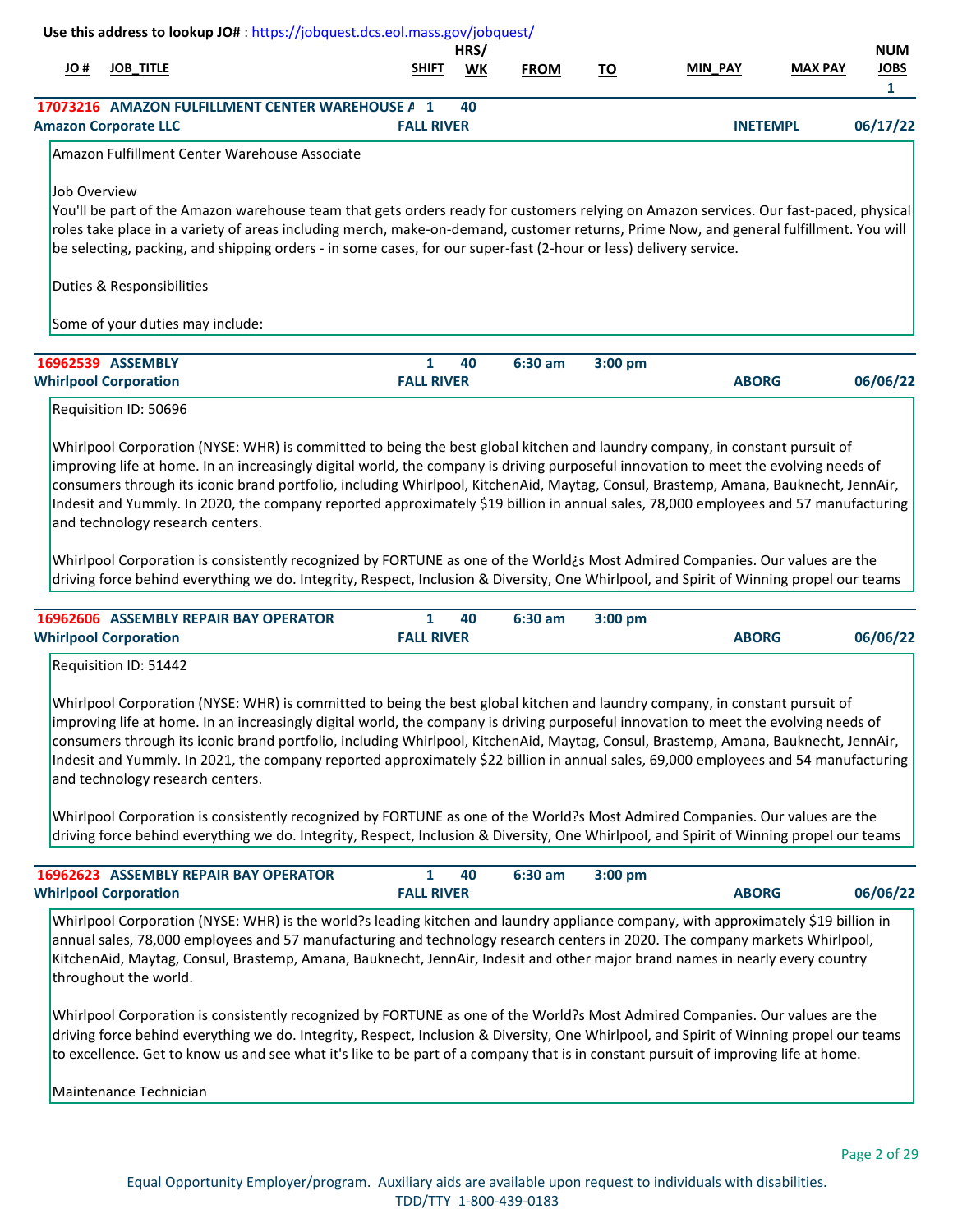| Use this address to lookup JO#: https://jobquest.dcs.eol.mass.gov/jobquest/                             |             |
|---------------------------------------------------------------------------------------------------------|-------------|
| HRS/                                                                                                    | <b>NUM</b>  |
| <b>MAX PAY</b><br><b>SHIFT</b><br><b>JOB TITLE</b><br><b>MIN_PAY</b><br>H OL<br>WK<br><b>FROM</b><br>то | <b>JOBS</b> |
|                                                                                                         |             |
| <b>16992621 ASSISTANT BRANCH MANAGER</b><br>40                                                          |             |
| <b>BayCoast Bank</b><br><b>INETEMPL</b><br><b>SWANSEA</b>                                               | 06/10/22    |

## FUNCTION:

Under the oversight of the Regional Manager and the direction of the Branch Manager, the Assistant Branch Manager I is responsible for the overall management of the Branch Office, in the absence of the Branch Manager. The ABM I is at the forefront of customer interactions as part of a branch-based team that provides high quality service that earns the long-term loyalty of our customers. Leverages communication skills and banking knowledge to engage with customers. Understands customer's needs which will provide financial solutions and advice to resolve issues and help customers achieve their financial goals. Ensures the office's compliance with operating policies and procedures and outside regulatory requirements; directly supervising assigned personnel; communicating with appropriate management and staff. Demonstrates a willingness to do more than is required or expected by embracing the Bank's mission statement and core values, which will improve results and morale as well as create new opportunities.

| 16923253 ASSISTANT MANAGER, TALENT ACQUISITION 1 40 |                   |  |                 |          |
|-----------------------------------------------------|-------------------|--|-----------------|----------|
| <b>Innovative Defense Technologies</b>              | <b>FALL RIVER</b> |  | <b>INETEMPL</b> | 06/01/22 |

| Description             |  |
|-------------------------|--|
|                         |  |
| Background information: |  |

Innovative Defense Technologies (IDT), provider of automated software testing, data analysis, and cybersecurity solutions for complex, mission-critical systems in the US Department of Defense (DOD), is seeking Assistant Manager, Talent Acquisition to be based in our Arlington, VA; Mt. Laurel, NJ; or Fall River, MA offices.

Overview:

| 16976264 ASSISTANT SITE DIRECTOR SEPTEMBER 2022 - |                |  |                 |          |
|---------------------------------------------------|----------------|--|-----------------|----------|
| <b>KinderCare Education LLC</b>                   | <b>SEEKONK</b> |  | <b>INETEMPL</b> | 06/08/22 |

Description

KinderCare Education is the nation's leader in early childhood education. We nourish curiosity through purposeful experiences to create a future full of lifelong learners. From our National Support Center to the classrooms where learning comes to life, we're united by a passion for creating a world of learning, joy, and adventure for more than 161,000 children ages six weeks through 12 years every day.

If you're passionate about inspiring children and teachers alike to learn and grow, the Site Director role could be for you! Site Directors are passionate about educational excellence and empowering confident teachers. As a Site Director, you will use our nationally recognized curriculum as a framework to create unique and engaging classroom experiences. Site Directors are committedto making their site successful and know that meaningful relationships with children, families, and their team are essential to success. Successful

| <b>16983775 ASSOCIATE DIRECTOR, HEAD OF ENGINEERING, 1</b> |                  |  |                 |          |
|------------------------------------------------------------|------------------|--|-----------------|----------|
| <b>Ocean Spray Cranberries, Inc.</b>                       | <b>LAKEVILLE</b> |  | <b>INETEMPL</b> | 06/09/22 |

Job Purpose:

The successful candidate will have a unique opportunity to use their strategic experience and technical expertise to define the technology platforms that enable our Cooperative to be efficient and faster in areas of focus. The position is a highly collaborative one, which is essential in order to ensure business/customer first approach in designing the right Platform for sustainable growth and efficiency for the Cooperative.

As we modernize Ocean Spray (cloud ERP, data modernization, digital core) this role becomes critical to our enterprise success with the definition and building of our technology backbone to support our business. We are looking for someone with extensive software engineering background, who has made career progression into architect role and can lead us through change. Someone who does not think of application, infrastructure, cloud, security, and compliance as unrelated aspects, but rather equally important components of well-crafted tech solutions to create an enhanced experience with our most important stakeholders.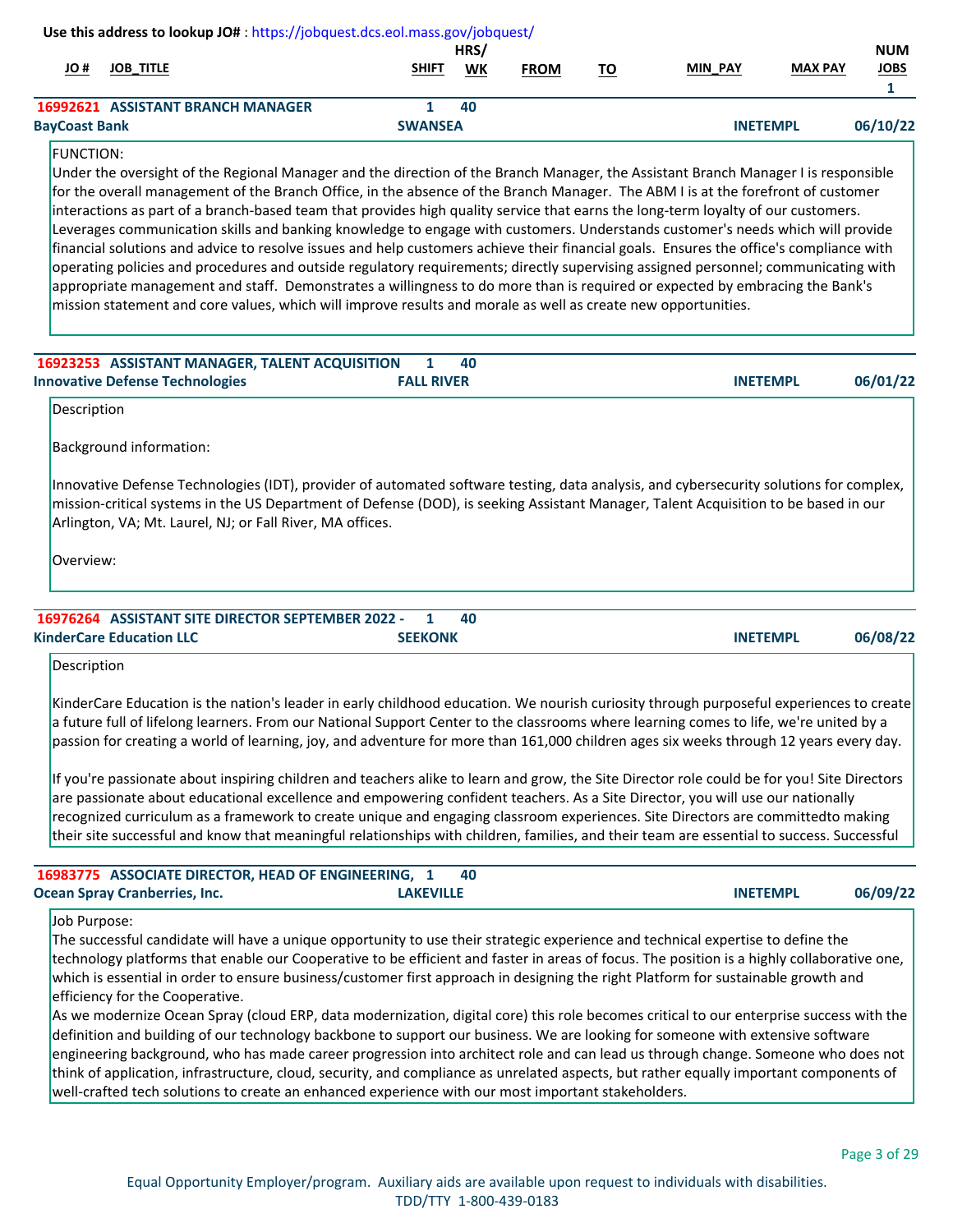| # JO                     | <b>JOB_TITLE</b>                                                                                                                                                                                                                                                                                                                                                                                                                                                                                                                                                                                                                                                                                                                                | <b>SHIFT</b>                   | HRS/<br>WK | <b>FROM</b> | <u>TO</u> | <b>MIN PAY</b>  | <b>MAX PAY</b> | <b>NUM</b><br><b>JOBS</b><br>1 |
|--------------------------|-------------------------------------------------------------------------------------------------------------------------------------------------------------------------------------------------------------------------------------------------------------------------------------------------------------------------------------------------------------------------------------------------------------------------------------------------------------------------------------------------------------------------------------------------------------------------------------------------------------------------------------------------------------------------------------------------------------------------------------------------|--------------------------------|------------|-------------|-----------|-----------------|----------------|--------------------------------|
| <b>Firestone</b>         | <b>16962661 AUTOMOTIVE MAINTENANCE TECHNICIAN</b>                                                                                                                                                                                                                                                                                                                                                                                                                                                                                                                                                                                                                                                                                               | 1<br><b>FALL RIVER</b>         | 40         |             |           | <b>CAMAD</b>    |                | 06/06/22                       |
|                          | Both full time and part time positions available<br>The Maintenance Technician is an entry level position in which you will be an integral part of a fantastic team servicing vehicles. STOP<br>looking for a job and START investing in your career as a Maintenance Technician at Firestone! Full and Part-time benefits available<br>from day one- including tool program discounts!<br><b>RESPONSIBILITIES</b><br>Learn how to diagnose and repair basic automotive including brakes, alignments, suspensions, cooling and electrical<br>Change oil and/or transmission fluid and filters<br>Install and perform tire maintenance<br>Install batteries, shock absorbers, exhaust systems and check electrical systems<br>Road test vehicles |                                |            |             |           |                 |                |                                |
| <b>Bridgestone Tires</b> | <b>16962679 AUTOMOTIVE TECHNICIAN</b>                                                                                                                                                                                                                                                                                                                                                                                                                                                                                                                                                                                                                                                                                                           | $\mathbf{1}$<br><b>SWANSEA</b> | 40         |             |           | <b>CAMAD</b>    |                | 06/06/22                       |
|                          | looking for a job and START investing in your career as a Maintenance Technician at Firestone! Full and Part-time benefits available<br>from day one- including tool program discounts!<br><b>RESPONSIBILITIES</b><br>Learn how to diagnose and repair basic automotive including brakes, alignments, suspensions, cooling and electrical<br>Change oil and/or transmission fluid and filters<br>Install and perform tire maintenance<br>Install batteries, shock absorbers, exhaust systems and check electrical systems<br>Road test vehicles                                                                                                                                                                                                 |                                |            |             |           |                 |                |                                |
|                          | 17072786 BRAND MANAGER, FOODS BUSINESS & VALUE 1<br><b>Ocean Spray Cranberries, Inc.</b>                                                                                                                                                                                                                                                                                                                                                                                                                                                                                                                                                                                                                                                        | <b>LAKEVILLE</b>               | 40         |             |           | <b>INETEMPL</b> |                | 06/17/22                       |
|                          | The Brand Marketing Team at Ocean Spray is comprised of passionate marketers driven to build demand for the simple, honest<br>goodness of the cranberry - resulting in vibrant, healthy lives for our consumers and farmer families. Are you someone that wants to<br>uncover something new and look to make a meaningful difference? We are looking for an energetic, intellectually curious marketer<br>who can hit the ground running and deliver against our mission.<br>We're all about flexibility! While we're currently working from home 100%, this will be a hybrid role based out of Lakeville or Boston,<br>MA with Mondays & Fridays remote once we return to the office.                                                          |                                |            |             |           |                 |                |                                |
|                          | A Day in the Life of a Brand Manager:<br>Serve as key member of the Ocean Spray Foods business unit, responsible for base business and innovation for our Cranberry Sauce,                                                                                                                                                                                                                                                                                                                                                                                                                                                                                                                                                                      |                                |            |             |           |                 |                |                                |
|                          | 16912773 BUSINESS DEVELOPMENT SR. MANAGER\/DIRE 1<br><b>Innovative Defense Technologies</b>                                                                                                                                                                                                                                                                                                                                                                                                                                                                                                                                                                                                                                                     | <b>FALL RIVER</b>              | 40         |             |           | <b>INETEMPL</b> |                | 05/31/22                       |
| Description              |                                                                                                                                                                                                                                                                                                                                                                                                                                                                                                                                                                                                                                                                                                                                                 |                                |            |             |           |                 |                |                                |
|                          | Background information:<br>Innovative Defense Technologies (IDT), provider of automated software testing, data analysis, and cybersecurity solutions for complex,<br>mission-critical systems in the US Department of Defense (DOD), is seeking a Director / Sr. Manager, Business Development to be based<br>in our Arlington, VA; Mt Laurel, NJ; and Fall River, MA offices.                                                                                                                                                                                                                                                                                                                                                                  |                                |            |             |           |                 |                |                                |

Overview:

IDT is in search of a Director / Sr. Manager, Business Development who will be responsible for identifying, qualifying and pursuing new business opportunities within the U.S. Defense and adjacent markets. This individual will support strategic growth and lead the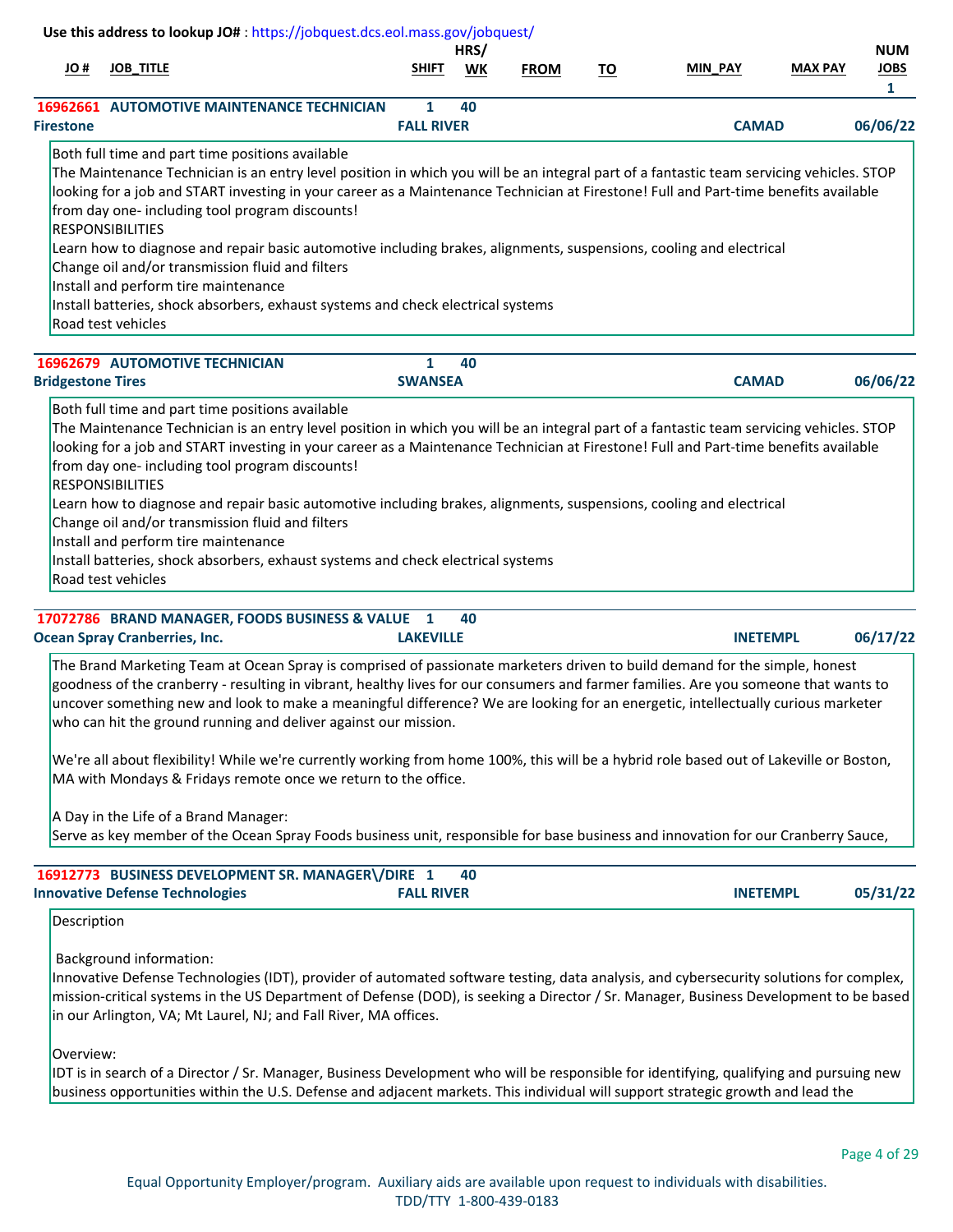| # OL                                     | <b>JOB_TITLE</b>                                                                                                                                                                                                                                                                                                                                                                                                                                                                                                                                                                                                                                                                                                             | SHIFT                  | HRS/<br><b>WK</b>                                                                                                                   | <b>FROM</b> | <u>TO</u> | MIN_PAY         | <b>MAX PAY</b> | <b>NUM</b><br><b>JOBS</b><br>$\mathbf{1}$ |
|------------------------------------------|------------------------------------------------------------------------------------------------------------------------------------------------------------------------------------------------------------------------------------------------------------------------------------------------------------------------------------------------------------------------------------------------------------------------------------------------------------------------------------------------------------------------------------------------------------------------------------------------------------------------------------------------------------------------------------------------------------------------------|------------------------|-------------------------------------------------------------------------------------------------------------------------------------|-------------|-----------|-----------------|----------------|-------------------------------------------|
|                                          | 17012702 CAMP COUNSELOR<br><b>Southcoast Happy Trail LLC/ Camp Bow Wow</b>                                                                                                                                                                                                                                                                                                                                                                                                                                                                                                                                                                                                                                                   | 1<br><b>SWANSEA</b>    | 40                                                                                                                                  | $5:00$ am   | 9:00 pm   | <b>RTEIX</b>    |                | 06/13/22                                  |
|                                          | A Camp Counselors assists with animal care, heavy cleaning, play yard monitoring and front desk duties.<br><b>Primary Responsibilities</b><br>Follow Standard Operating Procedures in all duties.<br>Monitor dogs in play yard.<br>Maintaining a clean environment.<br>Feeding, cleaning cabins, lifting heavy items.<br>Constantly walking and interacting with dogs and team members.<br>MAINTAINING A SAFE ENVIRONMENT! Provide excellent customer service.<br>Managing schedules and appointments.<br>Checking in and out dogs.                                                                                                                                                                                          |                        |                                                                                                                                     |             |           |                 |                |                                           |
| AccentCare, Inc.                         | 16953468 CLINICAL SUPERVISOR FT \$15K BONUS                                                                                                                                                                                                                                                                                                                                                                                                                                                                                                                                                                                                                                                                                  | 1<br><b>FALL RIVER</b> | 40                                                                                                                                  |             |           | <b>INETEMPL</b> |                | 06/04/22                                  |
| Bonus - \$15K                            | further develop our staff along with continuing education and promotional opportunities.<br>Come join the AccentCare team and Make A Difference every day.<br>Position: Clinical Supervisor (CS) Fall River, MA and surrounding towns<br>Reports to: Director Patient Care Services<br>Job Description/Requirements:                                                                                                                                                                                                                                                                                                                                                                                                         |                        |                                                                                                                                     |             |           |                 |                |                                           |
|                                          | 17016748 CNC PLASMA OPERATOR<br><b>Gladding-Hearn Shipbuilding, Duclos Corp</b>                                                                                                                                                                                                                                                                                                                                                                                                                                                                                                                                                                                                                                              | 1<br><b>SOMERSET</b>   | 40                                                                                                                                  | $7:30$ am   | 4:00 pm   | <b>INETEMPL</b> |                | 06/14/22                                  |
| $\bullet$                                | <b>GENERAL DUTIES:</b><br>Program, set up, and operate plasma table which cuts large plates of steel and aluminum for use in fabrication of commercial vessels.<br>Operator must be able lift and manipulate up to 50 lbs., step-up, and walk repetitively throughout the work day. Ability to use rigging<br>and forklift to hoist full sheets of material on to the table for cutting and then remove by hand.<br><b>JOB REQUIREMENTS:</b><br>Ability to operate CNC plasma cutting machine.<br>Set machine controls for speed, feed rate depth and angle.<br>Handle and move materials and pieces.<br>Accurately record time and materials.<br>Set parameters and consumables appropriate to material and part being cut. |                        |                                                                                                                                     |             |           |                 |                |                                           |
|                                          | 17053656 COMMERCIAL FISHING GEAR LIAISON                                                                                                                                                                                                                                                                                                                                                                                                                                                                                                                                                                                                                                                                                     | $\mathbf{1}$           | 40                                                                                                                                  |             |           |                 |                |                                           |
| A.I.S., Inc.<br>Department:<br>Location: | Commercial Fishing Gear Liaison<br>Professional and Technical Service                                                                                                                                                                                                                                                                                                                                                                                                                                                                                                                                                                                                                                                        | <b>DARTMOUTH</b>       | A.I.S., Inc. (AIS) is a national scientific services firm supporting maritime activities requiring certification of compliance with |             |           | <b>INETEMPL</b> |                | 06/15/22                                  |

A.I.S., Inc. (AIS) is a national scientific services firm supporting maritime activities requiring certification of compliance with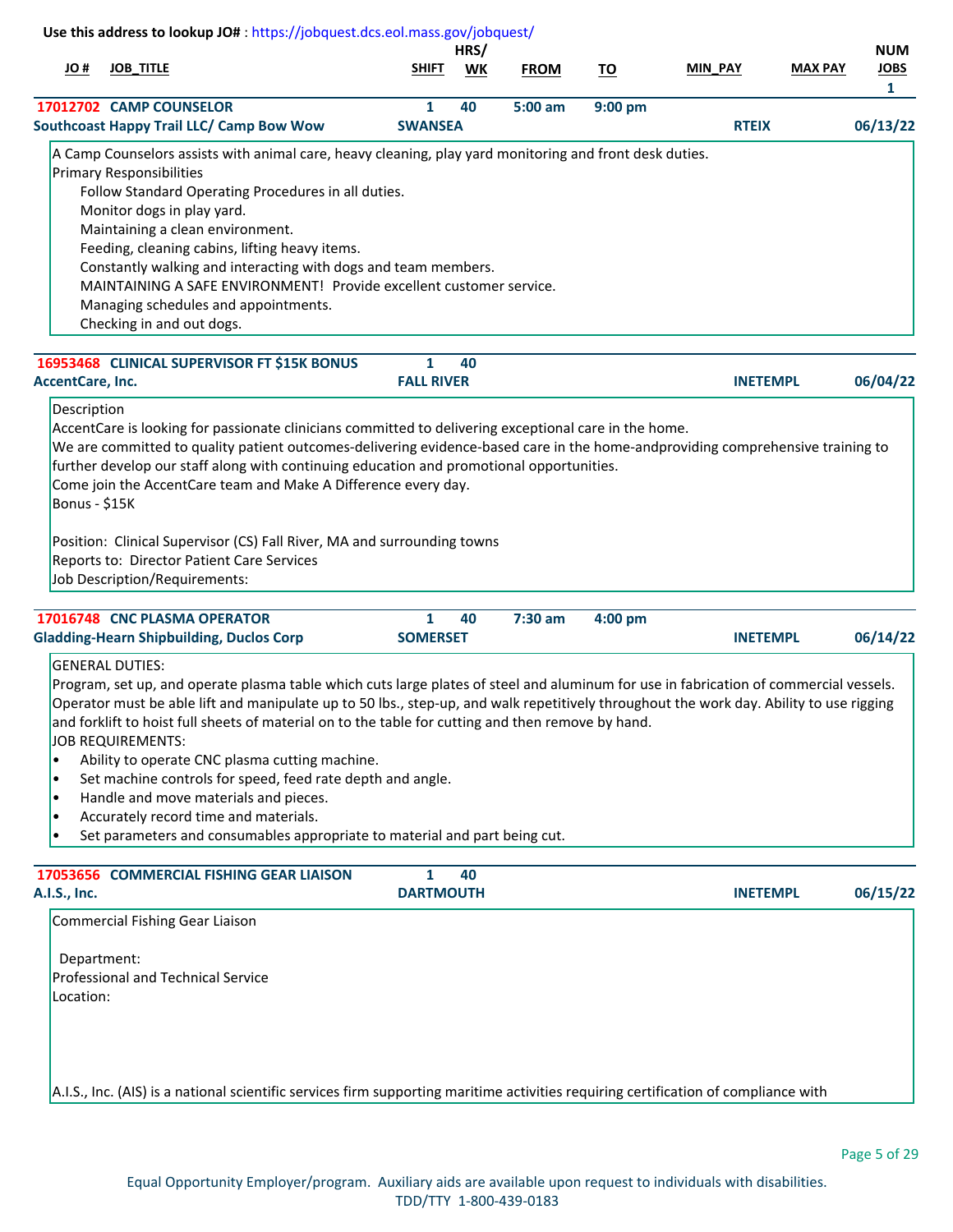|                      | <b>JOB TITLE</b>                              |                | HRS/<br><b>WK</b> | <b>FROM</b> | то | <b>MIN_PAY</b>  | <b>MAX PAY</b> | <b>NUM</b>  |  |
|----------------------|-----------------------------------------------|----------------|-------------------|-------------|----|-----------------|----------------|-------------|--|
| # JO                 |                                               | <b>SHIFT</b>   |                   |             |    |                 |                | <b>JOBS</b> |  |
|                      | <b>16922576 COMMERCIAL LINES CSR LICENSED</b> |                | 40                |             |    |                 |                |             |  |
| <b>BayCoast Bank</b> |                                               | <b>SWANSEA</b> |                   |             |    | <b>INETEMPL</b> |                | 06/01/22    |  |

## PARTNERS INSURANCE GROUP LLC

Commercial Lines Customer Service Representative

Are you ready for a change and an exciting opportunity? Come work with Partners Insurance Group LLC as a Commercial Lines Customer Service Rep. Our team oriented approach creates a fun and friendly work environment. This environment allows for everyone to excel at their strengths while having a great team as a support system in areas they need help.

Partners Insurance Group LLC is a wholly owned subsidiary of BayCoast Bank. Partners Insurance Group and BayCoast Bank are committed to heavily investing into the communities we serve while providing them with exceptional customer service. Partners Insurance Group LLC has 8 locations spread across South Coast, MA and RI and we're rapidly growing and creating new opportunities for growth. Partners Insurance Group is a MAIA 5 Star Agency with a strong focus on your professional development. Partners Insurance Group funds 100% of your continuing education not only for your insurance license but for college as well. In addition to our education

| <b>16922571 COMMERCIAL LINES MANAGER</b> |                | 40 |                 |          |
|------------------------------------------|----------------|----|-----------------|----------|
| <b>BayCoast Bank</b>                     | <b>SWANSEA</b> |    | <b>INETEMPL</b> | 06/01/22 |

Position Title: Commercial Lines Manager

Department: Partners Insurance Group LLC

We have an exciting opportunity for an experienced and highly motivated Commercial Lines Manager to join our Partners Insurance Team in Swansea, MA.

The Commercial Lines Manager leads and manages the functions and development of our Commercial Insurance Account Management Team. This role oversees the day-to-day functions of the department, coaches and mentors team members, services some of the

agencies strategic/key clients, and participates in the agency's Leadership Team which drives our strategic goals and initiatives.

This position is responsible for managing commercial insurance activities to ensure that our Client service standards are consistently met, and for the effective implementation of our servicing, renewal and new business processes and procedures.

This position reports directly to the Vice President of Commercial Lines of the company and will oversee all processes and operations

| 16927695 COMMERCIAL LOAN OFFICER-SOMERSET |                 | 40 |                 |          |
|-------------------------------------------|-----------------|----|-----------------|----------|
| <b>Rockland Trust Company</b>             | <b>SOMERSET</b> |    | <b>INETEMPL</b> | 06/02/22 |

Description

Rockland Trust Company is looking for a seasoned professional Lender to develop and maintain commercial business focusing on small and middle markets out of our Somerset location.

We offer an extensive and highly supportive branch network, competitive products and pricing and exceptionally strong local operational support to help you achieve your business development objectives.

Develops and services a wide variety of secured and unsecured loans or lines of credit, most of which involve large amounts of money and important customers.

Attend to the needs of customers seeking loans or lines of credit on terms that involve significant amounts of unsecured funds and/or credit secured by mortgages or other collateral.

Interviews applicants to develop information concerning their businesses, needs, desires, abilities, and earnings to determine whether a

| <b>16912782 COMPUTER VISION SOFTWARE ENGINEER</b> |                   | 40 |                 |          |
|---------------------------------------------------|-------------------|----|-----------------|----------|
| <b>Innovative Defense Technologies</b>            | <b>FALL RIVER</b> |    | <b>INETEMPL</b> | 05/31/22 |

Description

Background Information:

Innovative Defense Technologies (IDT), provider of automated software testing, data analysis, and cybersecurity solutions for complex, mission-critical systems in the US Department of Defense (DOD), is seeking a Computer Vision Software Engineer to be based in our Fall River office.

Overview:

The Computer Vision Software Engineer position offers an engineer the opportunity to utilize their knowledge and talents as part of a collaborative team developing AI solutions for a growing company. A few of the responsibilities include applying modern computer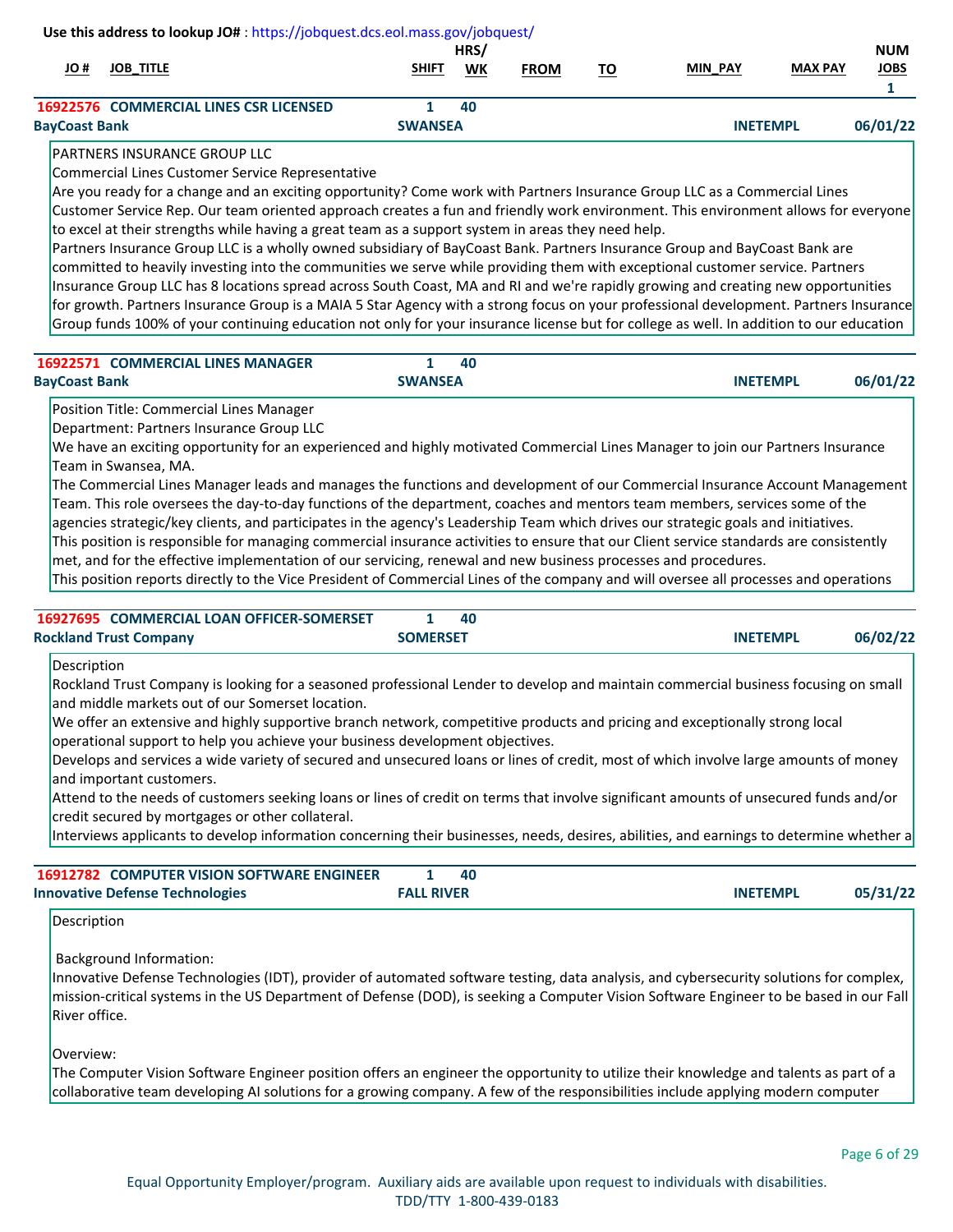| Use this address to lookup JO#: https://jobquest.dcs.eol.mass.gov/jobquest/ |                                                                                                                                                                                                                                                                                 |                                   | HRS/      |             |           |                             |                | <b>NUM</b>       |
|-----------------------------------------------------------------------------|---------------------------------------------------------------------------------------------------------------------------------------------------------------------------------------------------------------------------------------------------------------------------------|-----------------------------------|-----------|-------------|-----------|-----------------------------|----------------|------------------|
| H OL                                                                        | <b>JOB_TITLE</b>                                                                                                                                                                                                                                                                | <b>SHIFT</b>                      | <b>WK</b> | <b>FROM</b> | <u>TO</u> | <b>MIN_PAY</b><br>31,366.00 | <b>MAX PAY</b> | <b>JOBS</b><br>1 |
| 16912707 COOK                                                               | THE LAW OFFICE OF SAHER J MACARIUS                                                                                                                                                                                                                                              | 1<br><b>SWANSEA</b>               | 40        | $10:00$ am  | 6:00 pm   | <b>INETEMPL</b>             |                |                  |
|                                                                             | PREPARE, SEASON COOK FOOD                                                                                                                                                                                                                                                       |                                   |           |             |           |                             |                | 05/31/22         |
|                                                                             |                                                                                                                                                                                                                                                                                 |                                   |           |             |           |                             |                |                  |
| 16954445 CREW<br><b>AMC Theatres</b>                                        |                                                                                                                                                                                                                                                                                 | 1<br><b>DARTMOUTH</b>             | 40        |             |           | <b>INETEMPL</b>             |                | 06/05/22         |
| Crew                                                                        |                                                                                                                                                                                                                                                                                 |                                   |           |             |           |                             |                |                  |
|                                                                             | Dartmouth Mall 11                                                                                                                                                                                                                                                               |                                   |           |             |           |                             |                |                  |
|                                                                             | 140 N Dartmouth Mall, North Dartmouth, MA 02747                                                                                                                                                                                                                                 |                                   |           |             |           |                             |                |                  |
|                                                                             |                                                                                                                                                                                                                                                                                 |                                   |           |             |           |                             |                |                  |
| <b>Job Summary</b>                                                          | Deliver superior service while connecting with our guests and supporting efforts to achieve AMC's financial goals.                                                                                                                                                              |                                   |           |             |           |                             |                |                  |
|                                                                             | Job Description                                                                                                                                                                                                                                                                 |                                   |           |             |           |                             |                |                  |
|                                                                             |                                                                                                                                                                                                                                                                                 |                                   |           |             |           |                             |                |                  |
| <b>Liberty Utilities</b>                                                    | 17012934 CUSTOMER CALL CENTER REP                                                                                                                                                                                                                                               | $\mathbf{1}$<br><b>FALL RIVER</b> | 40        |             |           | <b>RTEIX</b>                |                | 06/13/22         |
|                                                                             | Fall River, MA, US, 02721                                                                                                                                                                                                                                                       |                                   |           |             |           |                             |                |                  |
|                                                                             |                                                                                                                                                                                                                                                                                 |                                   |           |             |           |                             |                |                  |
|                                                                             | Our purpose is sustaining energy and water for life, and it is demonstrated in everything we do as a business, and as an employee team.                                                                                                                                         |                                   |           |             |           |                             |                |                  |
|                                                                             |                                                                                                                                                                                                                                                                                 |                                   |           |             |           |                             |                |                  |
|                                                                             | At Liberty, we hire passionate people who care about doing the right thing for our customers. We are entrepreneurial, creative, and                                                                                                                                             |                                   |           |             |           |                             |                |                  |
|                                                                             | outcome-focused. Here, your natural talent and achievements will flourish in an inclusive environment of teamwork, trust and<br>continuous learning. We are always pursuing excellence to exceed our ambitions goals, rewarding both the goal outcome and how we                |                                   |           |             |           |                             |                |                  |
| achieve it.                                                                 |                                                                                                                                                                                                                                                                                 |                                   |           |             |           |                             |                |                  |
|                                                                             |                                                                                                                                                                                                                                                                                 |                                   |           |             |           |                             |                |                  |
| Purpose                                                                     | The Customer Service Representative is responsible for providing exceptional customer service to Liberty Utilities clients and customers                                                                                                                                        |                                   |           |             |           |                             |                |                  |
|                                                                             | <b>17064238 CUSTOMER OPERATIONS ANALYST</b>                                                                                                                                                                                                                                     |                                   |           |             |           |                             |                |                  |
|                                                                             | <b>Ocean Spray Cranberries, Inc.</b>                                                                                                                                                                                                                                            | 1<br><b>LAKEVILLE</b>             | 40        |             |           | <b>INETEMPL</b>             |                | 06/16/22         |
|                                                                             | Ocean Spray is hiring a Customer Operations Analyst to join our Team!                                                                                                                                                                                                           |                                   |           |             |           |                             |                |                  |
|                                                                             |                                                                                                                                                                                                                                                                                 |                                   |           |             |           |                             |                |                  |
|                                                                             | Position location: We're all about flexibility! While we're currently working from home 100%, this will be a hybrid role based out of<br>Lakeville, MA with Mondays & Fridays remote once we return to the office.                                                              |                                   |           |             |           |                             |                |                  |
|                                                                             |                                                                                                                                                                                                                                                                                 |                                   |           |             |           |                             |                |                  |
|                                                                             | A Day in the Life of a Customer Operations Analyst:<br>Resolve customer order exceptions in the areas of pricing, credit, systems, inventory and transportation, balancing cost and service                                                                                     |                                   |           |             |           |                             |                |                  |
|                                                                             | Proactively implement improvements across customer base to minimize exceptions in systems, pricing credit, supply chain and                                                                                                                                                     |                                   |           |             |           |                             |                |                  |
|                                                                             | transportation, while driving cost savings to the organization                                                                                                                                                                                                                  |                                   |           |             |           |                             |                |                  |
|                                                                             | Analyze data from multiple sources and proactively identify areas of opportunities for improved service levels or improved cost to serve                                                                                                                                        |                                   |           |             |           |                             |                |                  |
|                                                                             | 16976149 CUSTOMER SERVICE SPECIALIST                                                                                                                                                                                                                                            | $\mathbf{1}$                      | 40        |             |           |                             |                |                  |
|                                                                             | <b>Sherwin-Williams Company</b>                                                                                                                                                                                                                                                 | <b>FALL RIVER</b>                 |           |             |           | <b>INETEMPL</b>             |                |                  |
|                                                                             | Why Sherwin-Williams                                                                                                                                                                                                                                                            |                                   |           |             |           |                             |                |                  |
|                                                                             | Here, we believe there's not one path to success, we believe in careers that grow with you. Whoever you are or wherever you come                                                                                                                                                |                                   |           |             |           |                             |                |                  |
|                                                                             | from in the world, there's a place for you at Sherwin-Williams. We provide you with the opportunity to explore your curiosity and drive<br>us forward. We'll give you the space to share your strengths and we want you to show us what you can do. You can innovate, grow, and |                                   |           |             |           |                             |                | 06/08/22         |
|                                                                             | discover in a place where you can thrive and Let Your Colors Show!                                                                                                                                                                                                              |                                   |           |             |           |                             |                |                  |

Page 7 of 29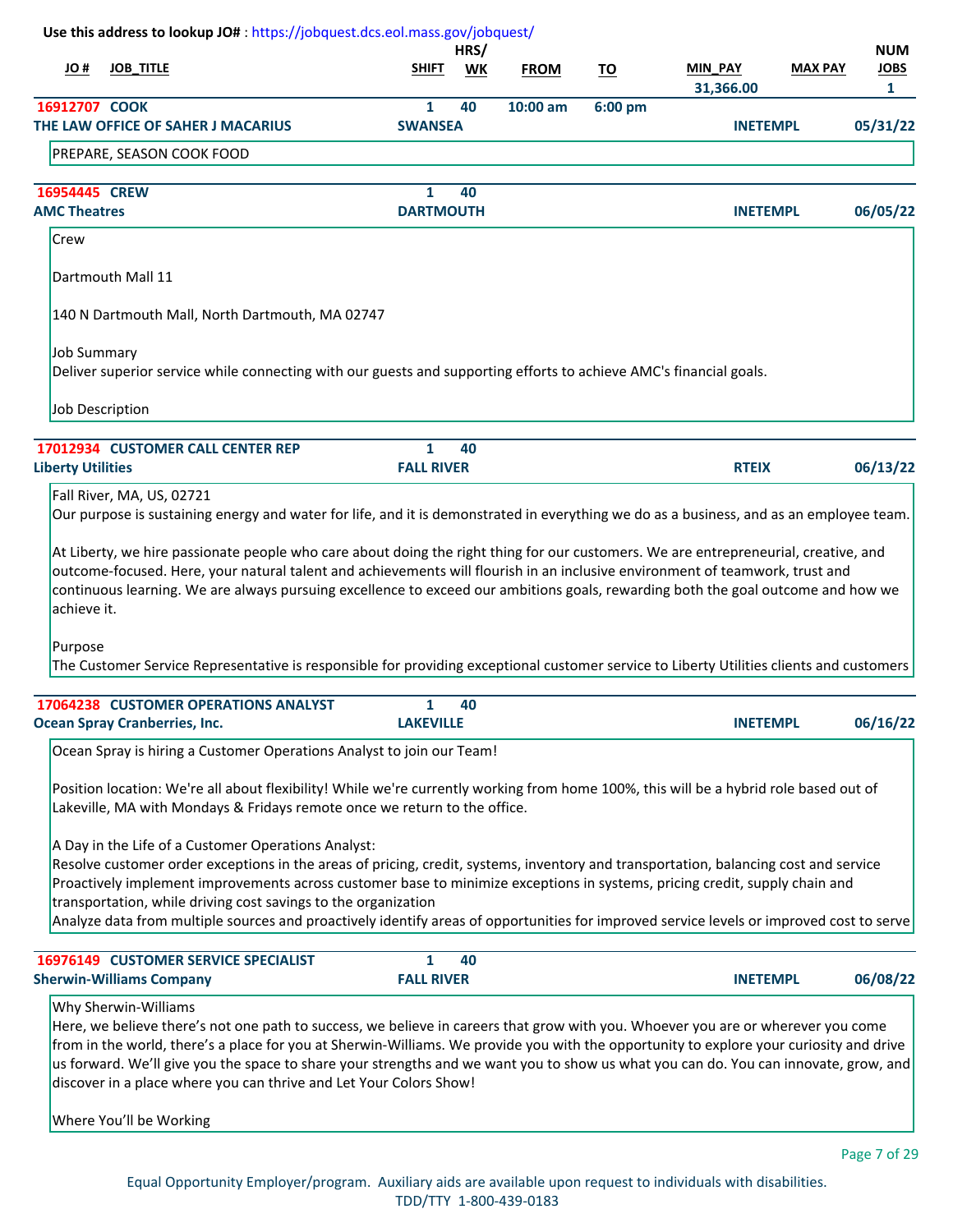|                      | ose this againss to lookap son . https://joogacst.acs.commuss.gov/joogacst/                                                             |                |      |             |           |                 |                |             |
|----------------------|-----------------------------------------------------------------------------------------------------------------------------------------|----------------|------|-------------|-----------|-----------------|----------------|-------------|
|                      |                                                                                                                                         |                | HRS/ |             |           |                 |                | <b>NUM</b>  |
| H OL                 | <b>JOB_TITLE</b>                                                                                                                        | <b>SHIFT</b>   | WK   | <b>FROM</b> | <u>TO</u> | <b>MIN PAY</b>  | <b>MAX PAY</b> | <b>JOBS</b> |
|                      |                                                                                                                                         |                |      |             |           |                 |                |             |
|                      | The individual selected for this role will be expected to work at Store #5981, located at:<br>555 Pleasant Street, Fall River, MA 02721 |                |      |             |           |                 |                |             |
|                      | <b>16992616 CUSTOMER SERVICE SUPERVISOR</b>                                                                                             |                | 40   |             |           |                 |                |             |
| <b>BayCoast Bank</b> |                                                                                                                                         | <b>SWANSEA</b> |      |             |           | <b>INETEMPL</b> |                | 06/10/22    |
| <b>FUNCTION:</b>     | Under the direction of the Branch Manager and Assistant Branch Manager, the Customer Service Supervisor is at the forefront of          |                |      |             |           |                 |                |             |

customer interactions as part of a branch-based team that provides high quality service that earns the long-term loyalty of our customers. Leverages communication skills and banking knowledge to engage with customers. Understands customer's needs which will provide financial solutions and advice to resolve issues and help customers achieve their financial goals. Responsible for the daily supervision of the branch teller staff, creating a high-quality service team that earns the long-term loyalty of the customers. Oversees and conducts the accurate processing of various customer transactions. The CSS coaches the teller team in all aspects of relationship development, service and operations; responding to customer inquiries by answering questions, resolving problems or referring customers to the appropriate personnel. The Supervisor is responsible for the daily control of the branch's main vault, distributing and receiving cash to/from the staff. Demonstrates a willingness to do more than is required or expected by embracing the Bank's mission

| <b>17063717 CYBERSECURITY SECURITY DEVELOPER</b> | 40                |                 |          |
|--------------------------------------------------|-------------------|-----------------|----------|
| <b>Innovative Defense Technologies</b>           | <b>FALL RIVER</b> | <b>INETEMPL</b> | 06/16/22 |

Description

Background information:

Innovative Defense Technologies (IDT), provider of automated software testing, data analysis, and cybersecurity solutions for complex, mission-critical systems in the US Department of Defense (DoD), is seeking a Cybersecurity Security Developer.

Overview:

Cybersecurity Security Developer will be part of a team whose responsibilities include ensuring compliance with government security requirements pertaining to computer systems processing classified information across the company. Developing reporting procedures and ensuring that security violations and incidents are properly reported to the cybersecurity service provider, Navy Cyber Defense

| <b>16962634 CYCLE COUNTER</b> |                   | 40 | $6:30$ am | $3:00$ pm |              |          |
|-------------------------------|-------------------|----|-----------|-----------|--------------|----------|
| <b>Whirlpool Corporation</b>  | <b>FALL RIVER</b> |    |           |           | <b>ABORG</b> | 06/06/22 |

Requisition ID: 52824

Whirlpool Corporation (NYSE: WHR) is committed to being the best global kitchen and laundry company, in constant pursuit of improving life at home. In an increasingly digital world, the company is driving purposeful innovation to meet the evolving needs of consumers through its iconic brand portfolio, including Whirlpool, KitchenAid, Maytag, Consul, Brastemp, Amana, Bauknecht, JennAir, Indesit and Yummly. In 2021, the company reported approximately \$22 billion in annual sales, 69,000 employees and 54 manufacturing and technology research centers.

Whirlpool Corporation is consistently recognized by FORTUNE as one of the World?s Most Admired Companies. Our values are the driving force behind everything we do. Integrity, Respect, Inclusion & Diversity, One Whirlpool, and Spirit of Winning propel our teams

| 17054878 DATA ASSOCIATE |                | 40 |                 |          |
|-------------------------|----------------|----|-----------------|----------|
| <b>BayCoast Bank</b>    | <b>SWANSEA</b> |    | <b>INETEMPL</b> | 06/15/22 |

Function:

This position serves as an administrator for numerous CORE Systems Enterprise-wide and is responsible for assisting in the support and development of data solutions. This position will work with other members of the Information Systems department to build technology driven business processes and provide technical knowledge and assistance to users. Additionally, this position will act as a backup for certain daily tasks and responsibilities as directed by the AVP/Information Systems Manager and Senior Information Systems Administrator.

Reports To: Senior Information Systems Administrator Responsibilities: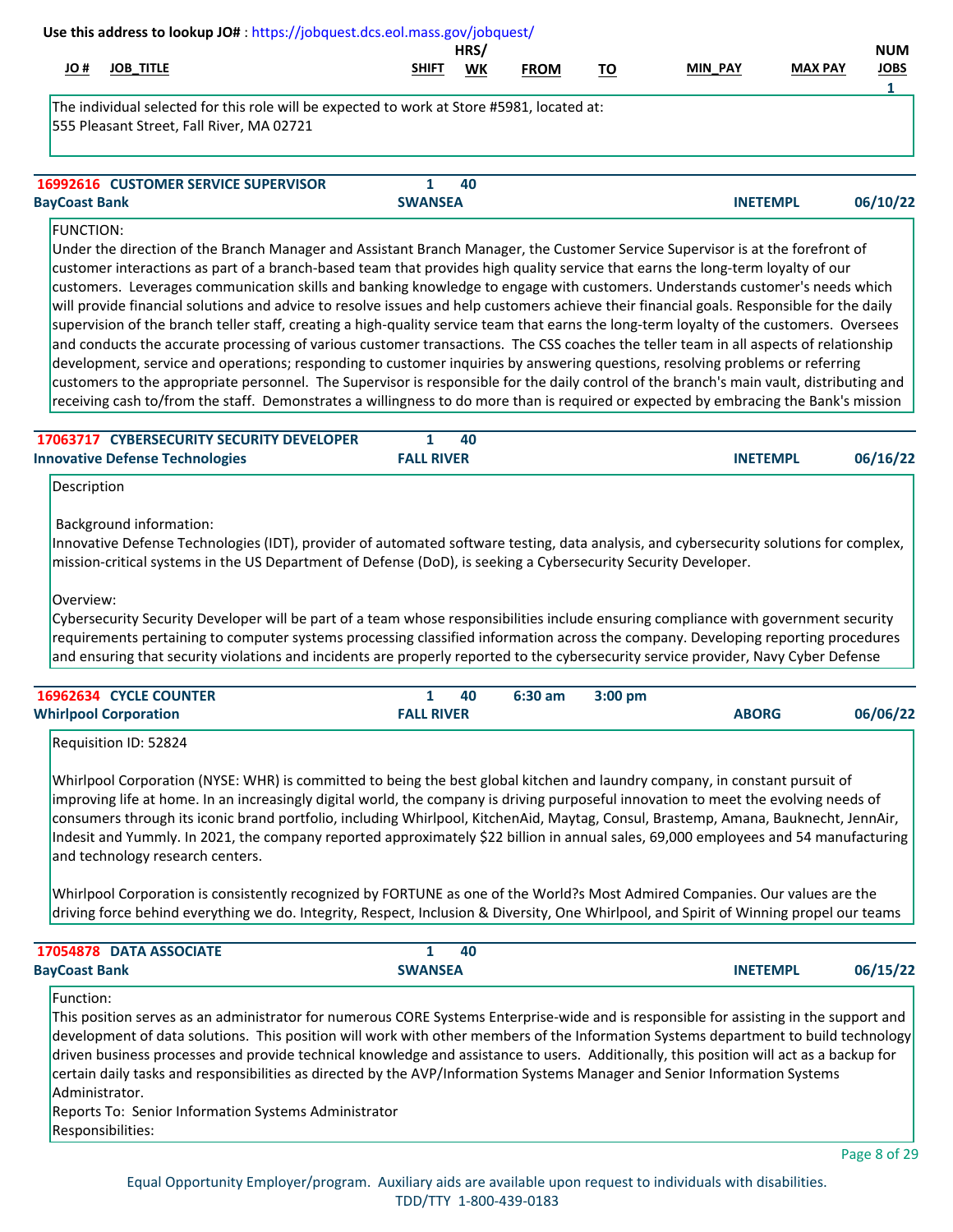| # OL                      | <b>JOB_TITLE</b>                            | Use this address to lookup JO#: https://jobquest.dcs.eol.mass.gov/jobquest/                                                                                                                                                                                                                                                                                                                                                                                                                                                                                                                                                                                                      | SHIFT                             | HRS/      |             |           | MIN PAY         | <b>MAX PAY</b> | <b>NUM</b><br><b>JOBS</b> |
|---------------------------|---------------------------------------------|----------------------------------------------------------------------------------------------------------------------------------------------------------------------------------------------------------------------------------------------------------------------------------------------------------------------------------------------------------------------------------------------------------------------------------------------------------------------------------------------------------------------------------------------------------------------------------------------------------------------------------------------------------------------------------|-----------------------------------|-----------|-------------|-----------|-----------------|----------------|---------------------------|
|                           |                                             |                                                                                                                                                                                                                                                                                                                                                                                                                                                                                                                                                                                                                                                                                  |                                   | <b>WK</b> | <b>FROM</b> | <u>TO</u> |                 |                | $\mathbf{1}$              |
|                           |                                             | Administrator of the Bank's Core systems- COCC Insight, Integra, and companywide phone system.<br>Assists with SalesForce administration along with other systems as designated.                                                                                                                                                                                                                                                                                                                                                                                                                                                                                                 |                                   |           |             |           |                 |                |                           |
|                           | 16912664 DATA TEST ENGINEER                 |                                                                                                                                                                                                                                                                                                                                                                                                                                                                                                                                                                                                                                                                                  | $\mathbf{1}$                      | 40        |             |           |                 |                |                           |
|                           | <b>Ocean Spray Cranberries, Inc.</b>        |                                                                                                                                                                                                                                                                                                                                                                                                                                                                                                                                                                                                                                                                                  | <b>LAKEVILLE</b>                  |           |             |           | <b>INETEMPL</b> |                | 05/31/22                  |
|                           |                                             | Ocean Spray is looking for a talented Data Test Engineer with an obsession for quality - a builder with a strength in testing - to join our<br>amazing Data Team. This role will work across initiatives, supporting various functional areas of the business, to ensure that the<br>solutions we build are of the highest quality and reliability. This will include data quality validations<br>This is a hybrid development/testing role which includes analyzing, building, and optimizing the balance between manual tests and<br>automated tests to ensure data quality, accuracy, and availability.                                                                       |                                   |           |             |           |                 |                |                           |
|                           |                                             | Position location: We're all about flexibility! This will be a hybrid role based out of our corporate headquarters in Lakeville, MA or our<br>Seaport Boston, MA location with Mondays & Fridays remote.                                                                                                                                                                                                                                                                                                                                                                                                                                                                         |                                   |           |             |           |                 |                |                           |
|                           | A Day in The Life:                          |                                                                                                                                                                                                                                                                                                                                                                                                                                                                                                                                                                                                                                                                                  |                                   |           |             |           |                 |                |                           |
|                           | <b>Innovative Defense Technologies</b>      | 16912783 DEPUTY ENGINEERING PROGRAM MANAGER                                                                                                                                                                                                                                                                                                                                                                                                                                                                                                                                                                                                                                      | $\mathbf{1}$<br><b>FALL RIVER</b> | 40        |             |           | <b>INETEMPL</b> |                | 05/31/22                  |
| Description               |                                             |                                                                                                                                                                                                                                                                                                                                                                                                                                                                                                                                                                                                                                                                                  |                                   |           |             |           |                 |                |                           |
| Overview:                 |                                             | Innovative Defense Technologies (IDT), provider of automated software testing, data analysis, DevSecOps, and cybersecurity solutions<br>for complex, mission-critical systems in the US Department of Defense (DOD), is seeking a Deputy Engineering Program Manager (EPM).<br>The Deputy EPM will support the EPM to lead the programmatics and management of a dynamic team in our Software Engineering<br>Product and Technology Center. Project areas include all facets of the development and delivery of ATRT Enterprise Platform (AEP)<br>software solutions. The successful candidate will support the delivery of on-time and on-budget solutions which meet or exceed |                                   |           |             |           |                 |                |                           |
|                           | 16992525 DIRECT CARE STAFF                  |                                                                                                                                                                                                                                                                                                                                                                                                                                                                                                                                                                                                                                                                                  | 4                                 | 54        |             |           |                 |                |                           |
| <b>Deaconess Home</b>     |                                             |                                                                                                                                                                                                                                                                                                                                                                                                                                                                                                                                                                                                                                                                                  | <b>FALL RIVER</b>                 |           |             |           | <b>SALBA</b>    |                | 06/10/22                  |
|                           |                                             | DIRECT CARE STAFF POSITION Sleep-in                                                                                                                                                                                                                                                                                                                                                                                                                                                                                                                                                                                                                                              |                                   |           |             |           |                 |                |                           |
|                           |                                             | Do you want to make a positive difference in the lives of others? We are hiring for full time Direct Care Staff to work 48-hour sleep-in<br>shifts. This set schedule includes a weekly Wednesday staff meeting from 9:00 am to 3:00 pm to equal a 54-hour work week:<br>3 p.m. Wednesday to 3 p.m. Friday or<br>2:45 p.m. Friday to 3 p.m. Sunday or<br>2:45 p.m. Sunday to 3 p.m. Tuesday<br>Responsibilities include but are not limited to:                                                                                                                                                                                                                                  |                                   |           |             |           |                 |                |                           |
|                           |                                             | 16974782 ELECTRO-MECHANICAL ASSEMBLY                                                                                                                                                                                                                                                                                                                                                                                                                                                                                                                                                                                                                                             | 1                                 | 40        |             |           |                 |                |                           |
| <b>John Galt Staffing</b> |                                             |                                                                                                                                                                                                                                                                                                                                                                                                                                                                                                                                                                                                                                                                                  | <b>FALL RIVER</b>                 |           |             |           | <b>SALBA</b>    |                | 06/08/22                  |
| Ideal:                    | Job Description:<br>US Citizenship required | Electro-Mechanical Assembly Technician<br>Experienced in mechanical assembly.<br>They are wiring chassis into fixtures.<br>Able to make cables of all sizes: cut, crimp, strip cables.<br>Ability to solder and solder under a microscope.<br>A strong, dedicated worker who is versatile in their mechanical capabilities.                                                                                                                                                                                                                                                                                                                                                      |                                   |           |             |           |                 |                |                           |

Page 9 of 29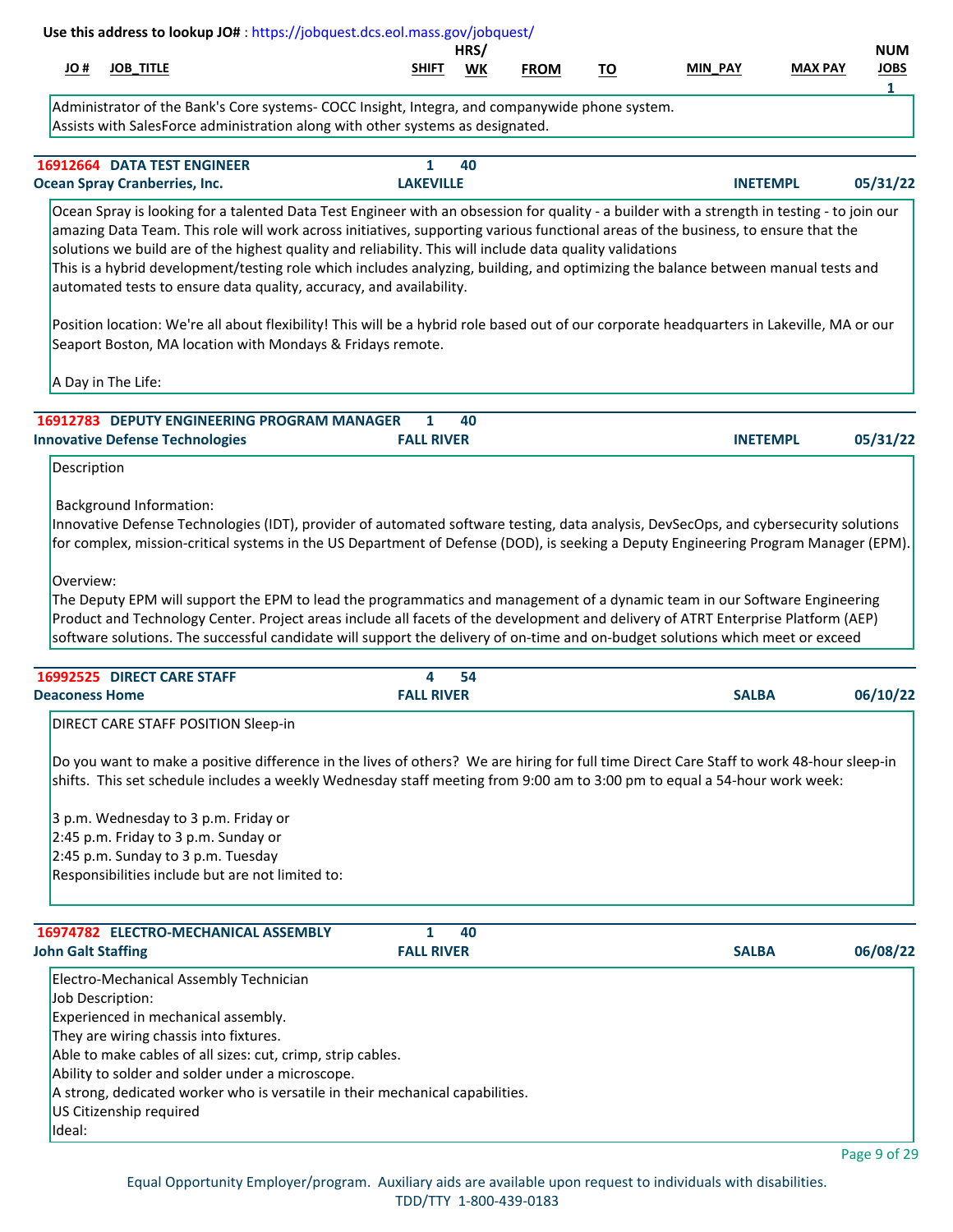|                           | <b>JOB_TITLE</b>                                                                                                                                                                                                                                                                                                                                                                                                                                                                                                                                                                                               | <b>SHIFT</b>           | HRS/<br>WK | <b>FROM</b> | <u>TO</u> | <b>MIN PAY</b>  | <b>MAX PAY</b> | <b>NUM</b><br><b>JOBS</b> |
|---------------------------|----------------------------------------------------------------------------------------------------------------------------------------------------------------------------------------------------------------------------------------------------------------------------------------------------------------------------------------------------------------------------------------------------------------------------------------------------------------------------------------------------------------------------------------------------------------------------------------------------------------|------------------------|------------|-------------|-----------|-----------------|----------------|---------------------------|
|                           | IPC 610 Certified                                                                                                                                                                                                                                                                                                                                                                                                                                                                                                                                                                                              |                        |            |             |           | 23.00           | 27.00          | $\mathbf{1}$              |
|                           |                                                                                                                                                                                                                                                                                                                                                                                                                                                                                                                                                                                                                |                        |            |             |           |                 |                |                           |
|                           | 17072790 FINANCE MANAGER, FP&A<br><b>Ocean Spray Cranberries, Inc.</b>                                                                                                                                                                                                                                                                                                                                                                                                                                                                                                                                         | 1<br><b>LAKEVILLE</b>  | 40         |             |           | <b>INETEMPL</b> |                | 06/17/22                  |
|                           | The Finance team at Ocean Spray is looking for a Finance Manager in our Commercial FP&A group to support our USA Foods and<br>Snacking business. You will act as the Finance lead for this important \$250M business, and report into the Director of USA Finance. If<br>you're thoughtful, analytical, have a strong bias to action and the ability to collaborate cross functionally, this role could be for you!                                                                                                                                                                                            |                        |            |             |           |                 |                |                           |
|                           | Position location: We're all about flexibility! This will be a hybrid role based out of our corporate headquarters in Lakeville, MA or our<br>Seaport Boston, MA location with Mondays & Fridays remote.                                                                                                                                                                                                                                                                                                                                                                                                       |                        |            |             |           |                 |                |                           |
|                           | Principal Duties and Responsibilities:<br>Provide financial partnership to the Director of the Foods and Snacking business unit - be a thought leader and partner to drive<br>commercial efficiencies and smooth workflows                                                                                                                                                                                                                                                                                                                                                                                     |                        |            |             |           |                 |                |                           |
|                           | 16923293 FOOD SERVICE SUPERVISOR                                                                                                                                                                                                                                                                                                                                                                                                                                                                                                                                                                               | $\mathbf{1}$           | 40         |             |           |                 |                |                           |
| Wage Rate                 | <b>Trinity Services Group</b>                                                                                                                                                                                                                                                                                                                                                                                                                                                                                                                                                                                  | <b>DARTMOUTH</b>       |            |             |           | <b>INETEMPL</b> |                | 06/01/22                  |
| \$21.00/hour<br>Overview  | Are you looking for a career with premium benefits and the potential for growth? At Trinity Services Group, we have created something<br>special, a better place to work and grow. Many employees start just expecting a paycheck but end up with a rewarding career. We<br>provide exceptional training and a clear career path.<br>We also offer a \$250 bonus for completing our Rookie's Fast Track Program within the first 60 days!                                                                                                                                                                      |                        |            |             |           |                 |                |                           |
|                           | 16984377 FOOD SERVICE SUPERVISOR                                                                                                                                                                                                                                                                                                                                                                                                                                                                                                                                                                               | $\mathbf{1}$           | 40         |             |           |                 |                |                           |
| <b>TKC Holdings, Inc.</b> |                                                                                                                                                                                                                                                                                                                                                                                                                                                                                                                                                                                                                | <b>DARTMOUTH</b>       |            |             |           | <b>INETEMPL</b> |                |                           |
|                           | <b>Vision General</b>                                                                                                                                                                                                                                                                                                                                                                                                                                                                                                                                                                                          |                        |            |             |           |                 |                |                           |
|                           | Are you looking for a career with premium benefits and the potential for growth? At Trinity Services Group, we have created something<br>special, a better place to work and grow. Many employees start just expecting a paycheck but end up with a rewarding career. We<br>provide exceptional training and a clear career path.<br>We also offer a \$250 bonus for completing our Rookie's Fast Track Program within the first 60 days!<br>Acerca de Esta Posicion<br>The Food Service Supervisor is responsible for the supervision of inmate labor as well as team members assisting with the food service |                        |            |             |           |                 |                |                           |
|                           |                                                                                                                                                                                                                                                                                                                                                                                                                                                                                                                                                                                                                |                        |            |             |           |                 |                |                           |
|                           | <b>16962599 FORKLIFT OPERATOR</b><br><b>Whirlpool Corporation</b>                                                                                                                                                                                                                                                                                                                                                                                                                                                                                                                                              | 1<br><b>FALL RIVER</b> | 40         | $6:30$ am   | 3:00 pm   | <b>ABORG</b>    |                | 06/09/22<br>06/06/22      |

Page 10 of 29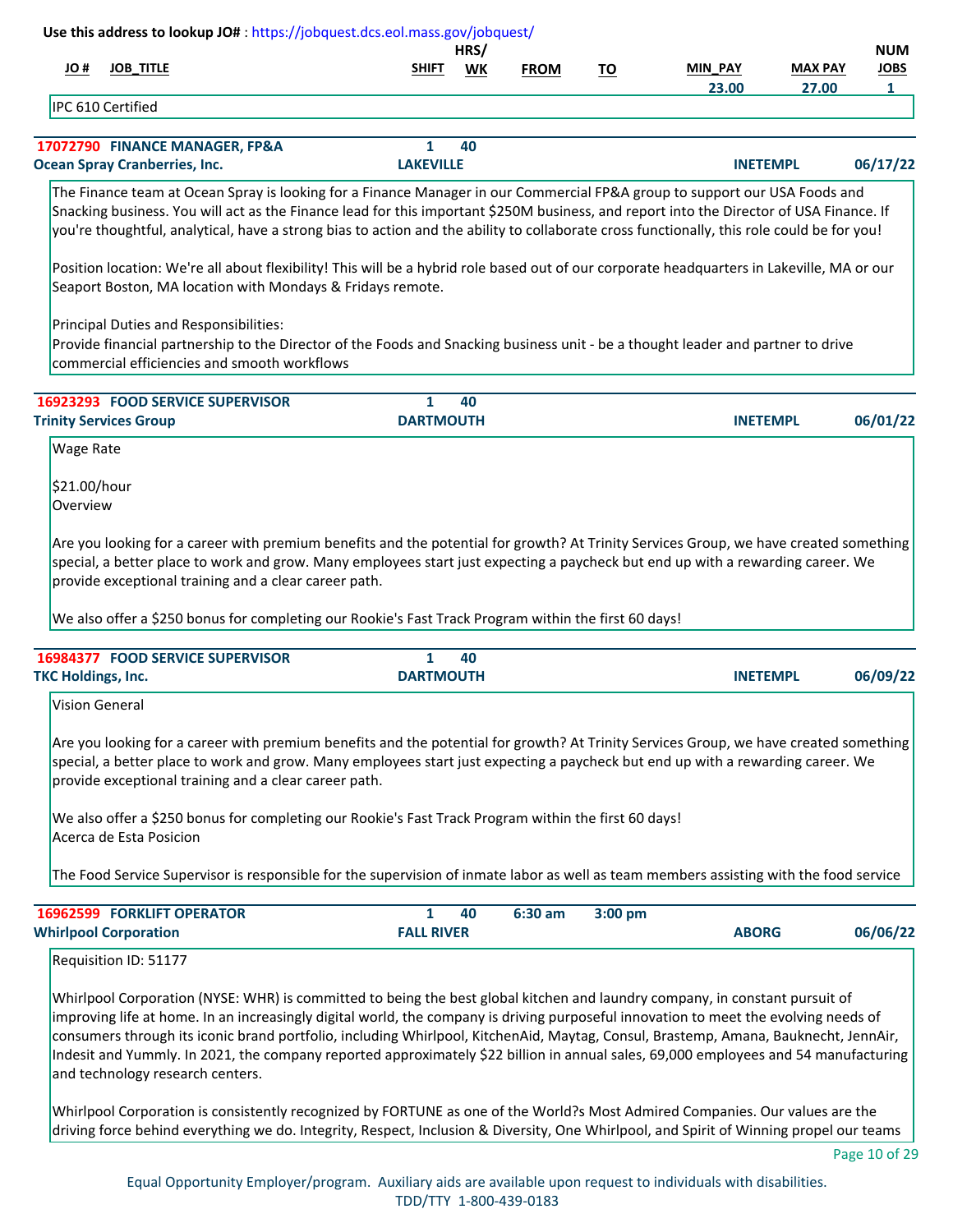|                             | Use this address to lookup JO#: https://jobquest.dcs.eol.mass.gov/jobquest/                                                                                                                                                                                                                                                                                                                                                                                                                                                                                                                                                                                                                                                                                                                                                            |                                   |                   |             |           |                  |                         |                                           |
|-----------------------------|----------------------------------------------------------------------------------------------------------------------------------------------------------------------------------------------------------------------------------------------------------------------------------------------------------------------------------------------------------------------------------------------------------------------------------------------------------------------------------------------------------------------------------------------------------------------------------------------------------------------------------------------------------------------------------------------------------------------------------------------------------------------------------------------------------------------------------------|-----------------------------------|-------------------|-------------|-----------|------------------|-------------------------|-------------------------------------------|
| # OL                        | <b>JOB_TITLE</b>                                                                                                                                                                                                                                                                                                                                                                                                                                                                                                                                                                                                                                                                                                                                                                                                                       | <b>SHIFT</b>                      | HRS/<br><b>WK</b> | <b>FROM</b> | <u>TO</u> | MIN_PAY<br>17.75 | <b>MAX PAY</b><br>17.75 | <b>NUM</b><br><b>JOBS</b><br>$\mathbf{1}$ |
| <b>Oldcastle APG, Inc.</b>  | 17081037 FORKLIFT OPERATOR - REHOBOTH, MA-419679 1                                                                                                                                                                                                                                                                                                                                                                                                                                                                                                                                                                                                                                                                                                                                                                                     | <b>REHOBOTH</b>                   | 40                |             |           | <b>INETEMPL</b>  |                         | 06/19/22                                  |
| Job ID: 419679              |                                                                                                                                                                                                                                                                                                                                                                                                                                                                                                                                                                                                                                                                                                                                                                                                                                        |                                   |                   |             |           |                  |                         |                                           |
|                             | Oldcastle APG, a CRH company, is a leading global supplier of building and landscaping products. Its product portfolio includes<br>hardscapes and masonry, packaged cement mixes, lawn and garden materials, and composite decking sold through a variety of<br>channels for residential and commercial use. Oldcastle APG is the leading producer of hardscapes in North America and Europe and the<br>innovator behind many of the industry's well-known brands: Belgard hardscapes, Echelon masonry, Sakrete bagged dry mixes, and<br>MoistureShield composite decking. With over 260 operating locations and approximately 8,500 employees, Oldcastle APG operates<br>across 7 countries in the U.S., Canada, and Europe.                                                                                                          |                                   |                   |             |           |                  |                         |                                           |
| Summary                     |                                                                                                                                                                                                                                                                                                                                                                                                                                                                                                                                                                                                                                                                                                                                                                                                                                        |                                   |                   |             |           |                  |                         |                                           |
|                             | <b>16912795 FRONTEND SOFTWARE ENGINEER</b>                                                                                                                                                                                                                                                                                                                                                                                                                                                                                                                                                                                                                                                                                                                                                                                             | $\mathbf{1}$                      | 40                |             |           |                  |                         |                                           |
|                             | <b>Innovative Defense Technologies</b>                                                                                                                                                                                                                                                                                                                                                                                                                                                                                                                                                                                                                                                                                                                                                                                                 | <b>FALL RIVER</b>                 |                   |             |           | <b>INETEMPL</b>  |                         | 05/31/22                                  |
| strong                      | brInnovative Defense Technologies (IDT), provider of automated software testing, data analysis, and cybersecurity solutions for<br>complex, mission-critical systems for the US Department of Defense (DOD) and commercial customers, is seeking a Frontend Software<br>Engineer to be based in our Fall River, MA, Mt. Laurel, NJ, or Arlington, VA offices. They will work with senior leadership and a<br>fast-paced team of mission-focused engineers to solve some of our customers' toughest challenges. Initiative, creativity, reliability, and<br>efficient teamwork will be required to successfully deliver innovative solutions in this dynamic customer space.br<br>brOverview:/strong<br>brWe are looking for a Frontend Software Engineer to improve our customers' user experience with our web-based enterprise-level |                                   |                   |             |           |                  |                         |                                           |
|                             | 16912788 FRONTEND SOFTWARE ENGINEER<br><b>Innovative Defense Technologies</b>                                                                                                                                                                                                                                                                                                                                                                                                                                                                                                                                                                                                                                                                                                                                                          | $\mathbf{1}$<br><b>FALL RIVER</b> | 40                |             |           | <b>INETEMPL</b>  |                         | 05/31/22                                  |
| Description                 |                                                                                                                                                                                                                                                                                                                                                                                                                                                                                                                                                                                                                                                                                                                                                                                                                                        |                                   |                   |             |           |                  |                         |                                           |
| Overview:                   | <b>Background information:</b><br>Innovative Defense Technologies (IDT), provider of automated software testing, data analysis, and cybersecurity solutions for complex,<br>mission-critical systems in the US Department of Defense (DOD), is seeking a Software Engineer to be based in any office.<br>We are looking for junior- to mid-level Frontend Software Engineers to be critical members of the AEP Test Execution team to drive the<br>design and implementation of the software components that enable the execution of both automated and manual tests within the<br>ATRT Enterprise Platform (AEP). The engineer will collaborate with other User Experience and Interface (UI/UX) designers and                                                                                                                        |                                   |                   |             |           |                  |                         |                                           |
|                             | <b>16927605 GENERATOR TECHNICIAN</b>                                                                                                                                                                                                                                                                                                                                                                                                                                                                                                                                                                                                                                                                                                                                                                                                   | 1                                 | 40                |             |           |                  |                         |                                           |
| <b>RALCO Electric, Inc.</b> |                                                                                                                                                                                                                                                                                                                                                                                                                                                                                                                                                                                                                                                                                                                                                                                                                                        | <b>WESTPORT</b>                   |                   |             |           | <b>INETEMPL</b>  |                         | 06/02/22                                  |
|                             | SPARK YOUR CAREER as a Generator Technician by joining RALCO Electric Inc. in Westport MA. RALCO Electric, Inc. is a full-service<br>electrical company that has been in business for 35 years and has built a solid reputation as a leader in the electrical industry in<br>Massachusetts and Rhode Island.                                                                                                                                                                                                                                                                                                                                                                                                                                                                                                                           |                                   |                   |             |           |                  |                         |                                           |
|                             | Working at RALCO guarantees exposure to a variety of electrical projects in new construction, service, residential, industrial and<br>commercial environments. RALCO offers industry leading wages (pay scales with experience) and a full benefits package. At RALCO you<br>will be valued as a person and a professional! We are small enough to care but big enough to provide the growth opportunities you<br>need in a rewarding career! Join the RALCO team today!                                                                                                                                                                                                                                                                                                                                                               |                                   |                   |             |           |                  |                         |                                           |

Page 11 of 29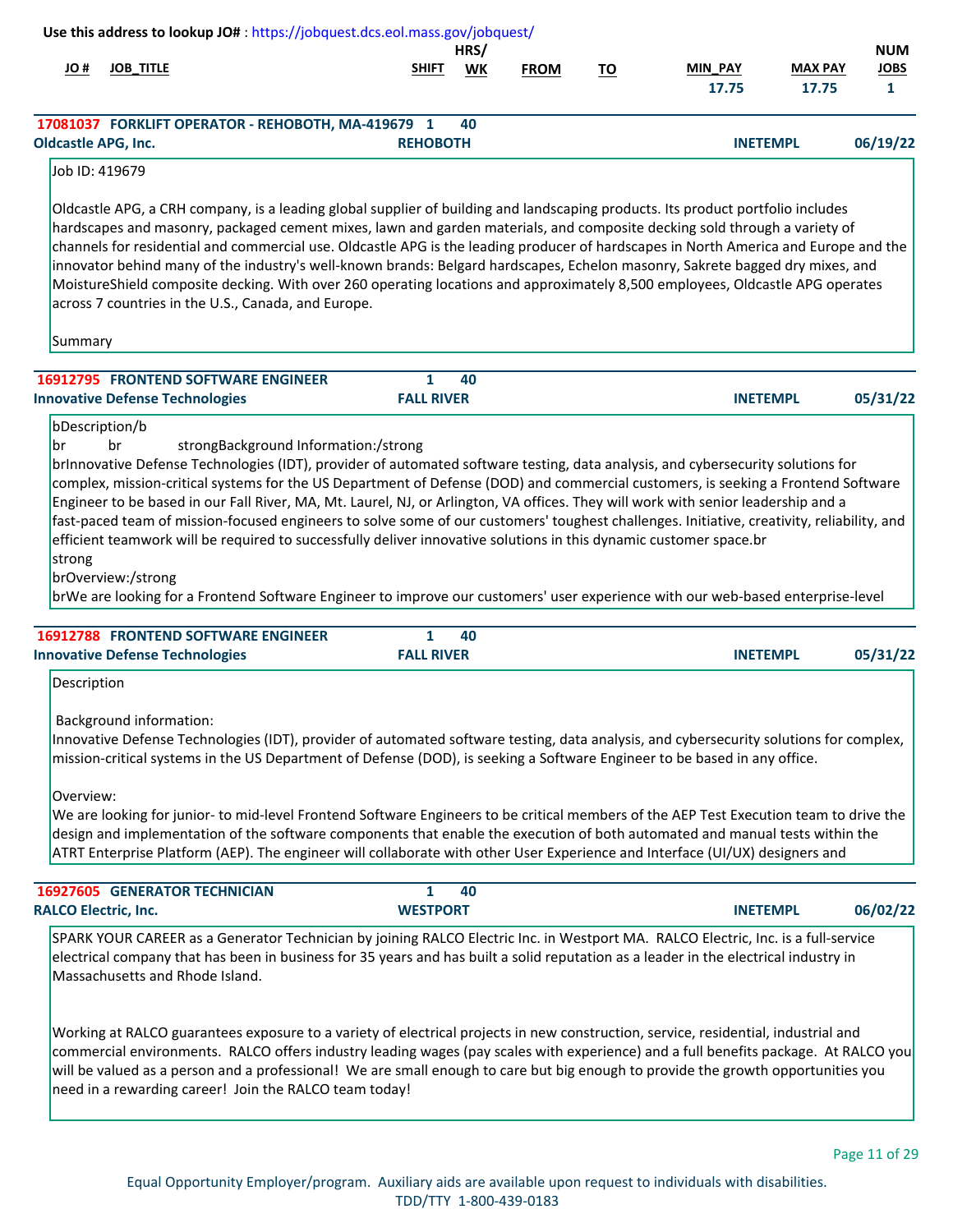# **JO # JOB\_TITLE SHIFT WK MIN\_PAY MAX PAY JOBS HRS/ NUM FROM TO Use this address to lookup JO#** [: https://jobquest.dcs.eol.mass.gov/jobquest/](https://jobquest.dcs.eol.mass.gov/jobquest/)   **1  [17016989](https://jobquest.dcs.eol.mass.gov/jobquest/NewJobDetails.aspx?jo=17016989) 1 HIGH SPEED PRINT OPERATOR 06/14/22 40** Company: Advantage Resourcing Location: Assonet, MA Contract: 12 months + , full time We are offering a full-time contract for a well establish company. The contract is 40 hours a week and worksite is located in Assonet, MA. We are looking for someone who can be responsible for check printing/processing...loading digital files to printers, running the printers, monitoring for issues and so on. This need is immediate. This position is for check printing and one would operate within the following environment: Working with High Speed printers, good with PC skills **Advantage Resource Staffing The Contract Contract ASSONET Associated Advantage Resource Staffing The Contract ASSONET Associated Associate Associate Associated Associated Associated Associated Associated Associated Associ  [16985242](https://jobquest.dcs.eol.mass.gov/jobquest/NewJobDetails.aspx?jo=16985242) 1 HOME HEALTH AIDE \$5K BONUS 06/09/22 40** Description AccentCare, Inc. is a national post-acute healthcare provider with 45 years of industry experience. We thrive on providing patient-centric care and a warm and personalized experience within our local communities. Your Success is our Success.We strive to provide new employees with a structured on-boarding process to help you become assimilated quickly, and cutting-edge tools to make your daily work easier and more efficient. We offer extensive training and a wide-array of opportunities for continued education and promotional opportunities. \$5K Bonus Position: Home Health Aide (HHA) Fall River, MA FT **AccentCare, Inc. FALL RIVER INETEMPL  [17063459](https://jobquest.dcs.eol.mass.gov/jobquest/NewJobDetails.aspx?jo=17063459) 1 HOSPICE AIDE / CNA - FULL TIME 06/16/22 40** Hospice Aide Beacon Hospice, Amedisys Caregiving is our Calling At Amedisys whether we're caring for patients directly or supporting those who do, each of us is a caregiver at heart. Every team member contributes to our mission of providing exceptional, clinically distinct care in the home to thousands of patients and families every day. In hospice, you'll be a true advocate for patients at the end of life while maintaining autonomy and independence to support their **Amedisys Holding, LLC FALL RIVER INETEMPL  [16984278](https://jobquest.dcs.eol.mass.gov/jobquest/NewJobDetails.aspx?jo=16984278) 1 HOSPICE AIDE / CNA - FULL TIME 06/09/22 40** Hospice Aide Beacon Hospice, Amedisys Caregiving is our Calling At Amedisys whether we're caring for patients directly or supporting those who do, each of us is a caregiver at heart. Every team member contributes to our mission of providing exceptional, clinically distinct care in the home to thousands of patients and families every day. **Amedisys Holding, LLC FALL RIVER INETEMPL**

In hospice, you'll be a true advocate for patients at the end of life while maintaining autonomy and independence to support their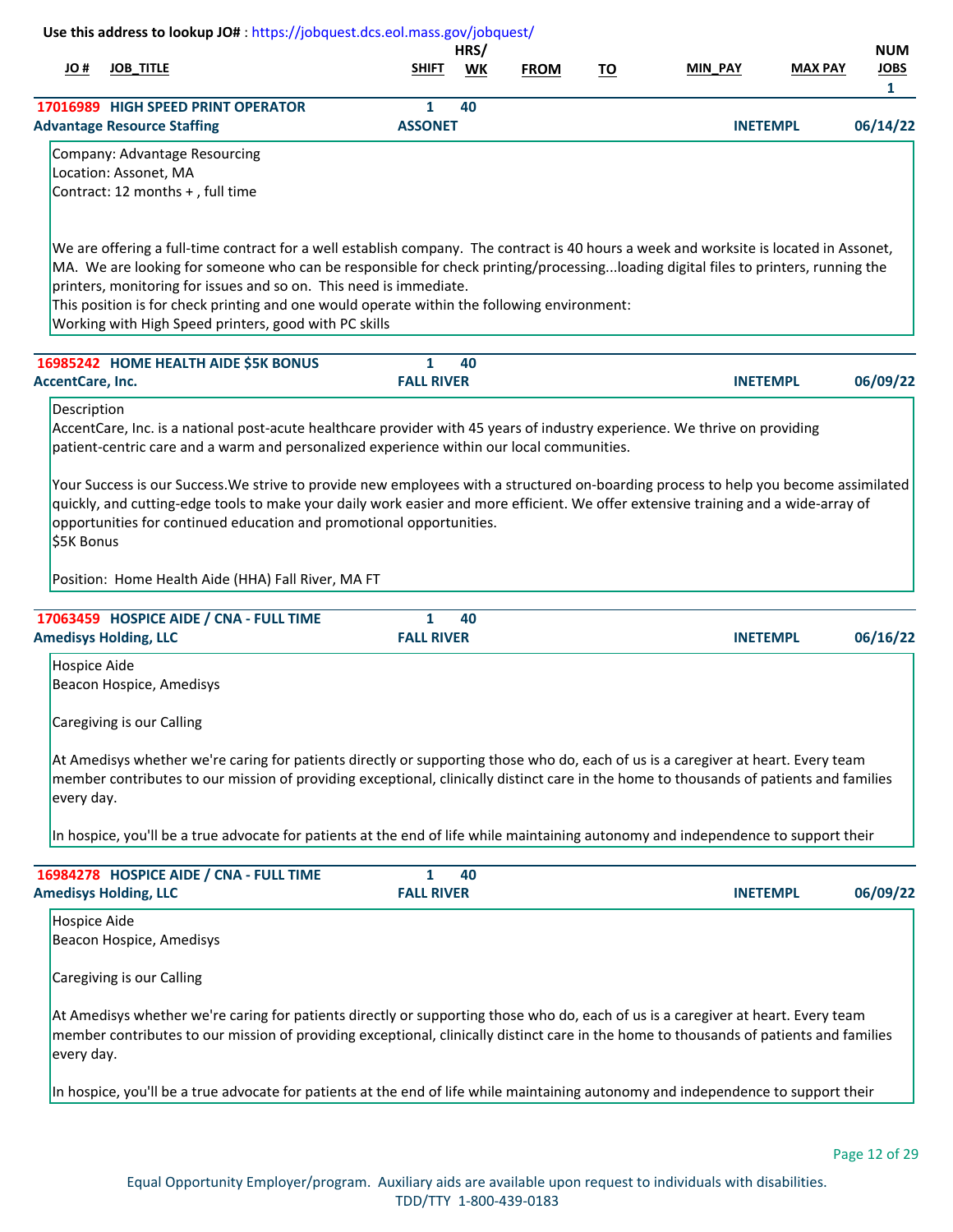|                      |                                                       | Use this address to lookup JO#: https://jobquest.dcs.eol.mass.gov/jobquest/                                                                                                                                                                                                                                                                                                                                                                                                                                                                                                                                                                                                                          |                         |           |             |           |         |                 |                                           |
|----------------------|-------------------------------------------------------|------------------------------------------------------------------------------------------------------------------------------------------------------------------------------------------------------------------------------------------------------------------------------------------------------------------------------------------------------------------------------------------------------------------------------------------------------------------------------------------------------------------------------------------------------------------------------------------------------------------------------------------------------------------------------------------------------|-------------------------|-----------|-------------|-----------|---------|-----------------|-------------------------------------------|
| H OL                 | <b>JOB_TITLE</b>                                      |                                                                                                                                                                                                                                                                                                                                                                                                                                                                                                                                                                                                                                                                                                      | HRS/<br><b>SHIFT</b>    | <b>WK</b> | <b>FROM</b> | <u>TO</u> | MIN_PAY | <b>MAX PAY</b>  | <b>NUM</b><br><b>JOBS</b><br>$\mathbf{1}$ |
|                      | <b>Amedisys Holding, LLC</b>                          | 17063440 HOSPICE CASE MANAGER   REGISTERED NURSE 1                                                                                                                                                                                                                                                                                                                                                                                                                                                                                                                                                                                                                                                   | 40<br><b>FALL RIVER</b> |           |             |           |         | <b>INETEMPL</b> | 06/16/22                                  |
|                      |                                                       | Hospice Case Manager RN   \$10,000.00 Signon Bonus<br>Beacon Hospice, Amedisys   Taunton/Brockton service areas                                                                                                                                                                                                                                                                                                                                                                                                                                                                                                                                                                                      |                         |           |             |           |         |                 |                                           |
| every day.<br>needs. | Caregiving is our Calling                             | At Amedisys whether we're caring for patients directly or supporting those who do, each of us is a caregiver at heart. Every team<br>member contributes to our mission of providing exceptional, clinically distinct care in the home to thousands of patients and families<br>In hospice, you'll be a true advocate for patients at the end of life while maintaining autonomy and independence to support their                                                                                                                                                                                                                                                                                    |                         |           |             |           |         |                 |                                           |
|                      |                                                       | If you're looking for a home with a Nationwide Company where you can put your skills and experience to work, make a difference every                                                                                                                                                                                                                                                                                                                                                                                                                                                                                                                                                                 |                         |           |             |           |         |                 |                                           |
|                      | <b>Amedisys Holding, LLC</b>                          | 17064327 HOSPICE CASE MANAGER   REGISTERED NURSE 1                                                                                                                                                                                                                                                                                                                                                                                                                                                                                                                                                                                                                                                   | 40<br><b>FALL RIVER</b> |           |             |           |         | <b>INETEMPL</b> | 06/16/22                                  |
| every day.<br>needs. | Beacon Hospice, Amedisys<br>Cari ng is our Calling    | Hospice RN Case Manager   \$10,000.00 Signon Bonus   Attleboro & Brockton serivce areas<br>At Amedisys whether we're caring for patients directly or supporting those who do, each of us is a caregiver at heart. Every team<br>member contributes to our mission of providing exceptional, clinically distinct care in the home to thousands of patients and families<br>In hospice, you'll be a true advocate for patients at the end of life while maintaining autonomy and independence to support their<br>If you're looking for a home with a Nationwide Company where you can put your skills and experience to work, make a difference every<br>17063522 HOSPICE ON-CALL REGISTERED NURSE RN | 40<br>1                 |           |             |           |         |                 |                                           |
|                      | <b>Amedisys Holding, LLC</b>                          |                                                                                                                                                                                                                                                                                                                                                                                                                                                                                                                                                                                                                                                                                                      | <b>FALL RIVER</b>       |           |             |           |         | <b>INETEMPL</b> | 06/16/22                                  |
| every day.           | Beacon Hospice, Amedisys<br>Caregiving is Our Calling | Hospice Oncall RN   7 days on, 7 days off   \$10,000.00 Signon Bonus !!!<br>At Amedisys whether we're caring for patients directly or supporting those who do, each of us is a caregiver at heart. Every team<br>member contributes to our mission of providing exceptional, clinically distinct care in the home to thousands of patients and families<br>In hospice, you'll be a true advocate for patients at the end of life while maintaining autonomy and independence to support their                                                                                                                                                                                                        |                         |           |             |           |         |                 |                                           |
|                      |                                                       | 16913301 HOSPICE REGISTERED NURSE- PART TIME WEEK 1                                                                                                                                                                                                                                                                                                                                                                                                                                                                                                                                                                                                                                                  | 20                      |           |             |           |         |                 |                                           |
|                      | <b>Amedisys Holding, LLC</b>                          |                                                                                                                                                                                                                                                                                                                                                                                                                                                                                                                                                                                                                                                                                                      | <b>FALL RIVER</b>       |           |             |           |         | <b>INETEMPL</b> | 05/31/22                                  |
| every day.<br>needs. | Caregiving is Our Calling<br>What You Will Do         | At Amedisys whether we're caring for patients directly or supporting those who do, each of us is a caregiver at heart. Every team<br>member contributes to our mission of providing exceptional, clinically distinct care in the home to thousands of patients and families<br>In hospice, you'll be a true advocate for patients at the end of life while maintaining autonomy and independence to support their<br>If you're looking for a home with a Nationwide Company where you can put your skills and experience to work, make a difference every<br>day and pursue your goals for the future, join our team.<br>Schedule: Weekend 8A-6P Sat and Sun                                         |                         |           |             |           |         |                 |                                           |

Schedule: Weekend 8A-6P Sat and Sun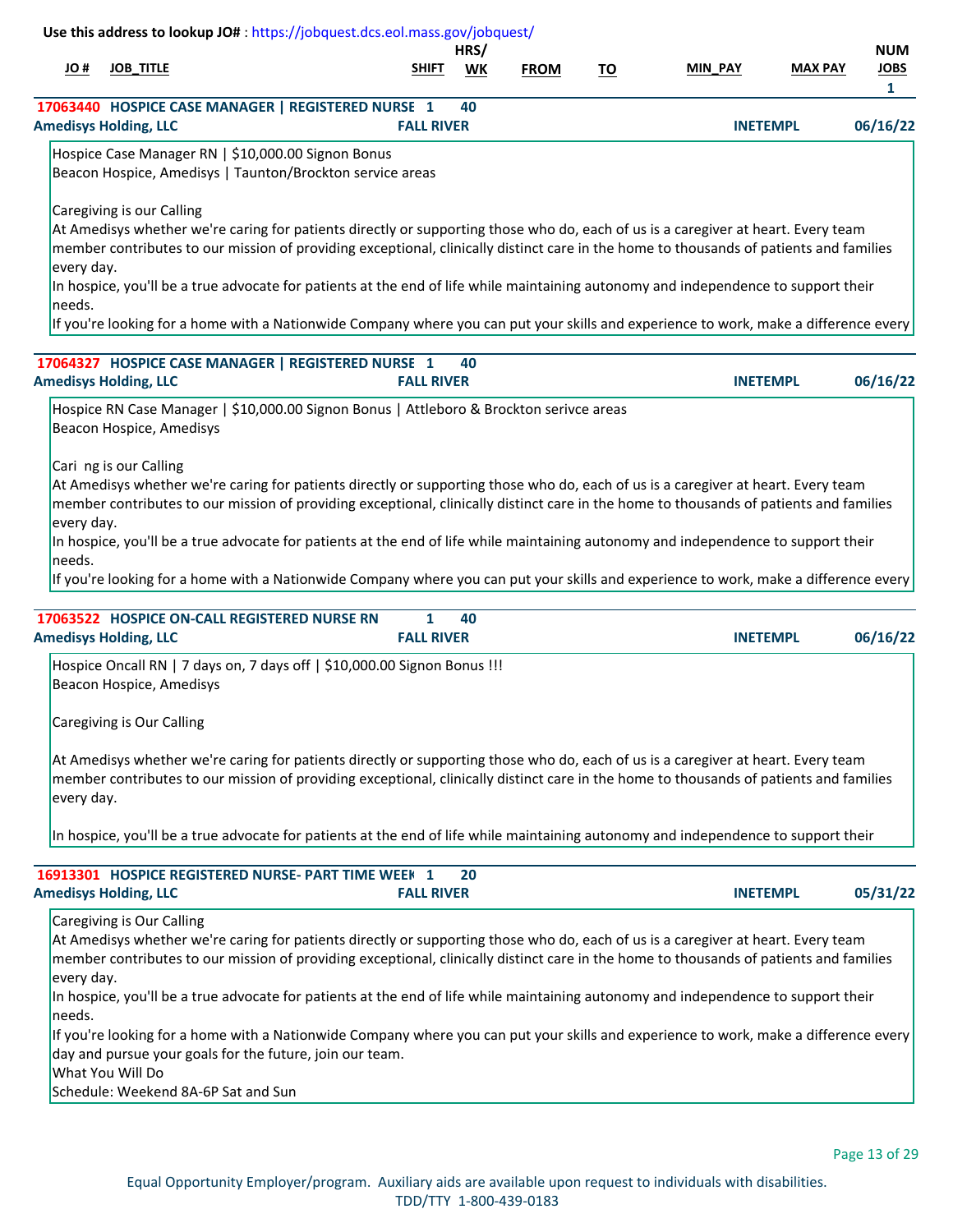| # OL                 |                                                                                                                                                                                                                                                                                                                                                                                                                                                                                                                                                                                                                                                                                                               | Use this address to lookup JO#: https://jobquest.dcs.eol.mass.gov/jobquest/ | HRS/ |             |           |                 |                | <b>NUM</b>                  |
|----------------------|---------------------------------------------------------------------------------------------------------------------------------------------------------------------------------------------------------------------------------------------------------------------------------------------------------------------------------------------------------------------------------------------------------------------------------------------------------------------------------------------------------------------------------------------------------------------------------------------------------------------------------------------------------------------------------------------------------------|-----------------------------------------------------------------------------|------|-------------|-----------|-----------------|----------------|-----------------------------|
|                      | <b>JOB_TITLE</b>                                                                                                                                                                                                                                                                                                                                                                                                                                                                                                                                                                                                                                                                                              | SHIFT                                                                       | WK   | <b>FROM</b> | <u>TO</u> | <b>MIN PAY</b>  | <b>MAX PAY</b> | <b>JOBS</b><br>$\mathbf{1}$ |
|                      | 17063511 HOSPICE REGISTERED NURSE- PART TIME WEEK 1                                                                                                                                                                                                                                                                                                                                                                                                                                                                                                                                                                                                                                                           |                                                                             | 20   |             |           |                 |                |                             |
|                      | <b>Amedisys Holding, LLC</b>                                                                                                                                                                                                                                                                                                                                                                                                                                                                                                                                                                                                                                                                                  | <b>FALL RIVER</b>                                                           |      |             |           | <b>INETEMPL</b> |                | 06/16/22                    |
| every day.<br>needs. | Caregiving is Our Calling<br>At Amedisys whether we're caring for patients directly or supporting those who do, each of us is a caregiver at heart. Every team<br>member contributes to our mission of providing exceptional, clinically distinct care in the home to thousands of patients and families<br>In hospice, you'll be a true advocate for patients at the end of life while maintaining autonomy and independence to support their<br>If you're looking for a home with a Nationwide Company where you can put your skills and experience to work, make a difference every<br>day and pursue your goals for the future, join our team.<br>What You Will Do<br>Schedule: Weekend 8A-6P Sat and Sun |                                                                             |      |             |           |                 |                |                             |
|                      |                                                                                                                                                                                                                                                                                                                                                                                                                                                                                                                                                                                                                                                                                                               |                                                                             |      |             |           |                 |                |                             |
|                      | 16913300 HOSPICE REGISTERED NURSE PRN<br><b>Amedisys Holding, LLC</b>                                                                                                                                                                                                                                                                                                                                                                                                                                                                                                                                                                                                                                         | $\mathbf{1}$<br><b>FALL RIVER</b>                                           | 40   |             |           | <b>INETEMPL</b> |                | 05/31/22                    |
| every day.<br>needs. | At Amedisys whether we're caring for patients directly or supporting those who do, each of us is a caregiver at heart. Every team<br>member contributes to our mission of providing exceptional, clinically distinct care in the home to thousands of patients and families<br>In hospice, you'll be a true advocate for patients at the end of life while maintaining autonomy and independence to support their<br>If you're looking for a home with a Nationwide Company where you can put your skills and experience to work, make a difference every<br>day and pursue your goals for the future, join our team.<br>What You Will Do                                                                     |                                                                             |      |             |           |                 |                |                             |
|                      |                                                                                                                                                                                                                                                                                                                                                                                                                                                                                                                                                                                                                                                                                                               |                                                                             |      |             |           |                 |                |                             |
|                      |                                                                                                                                                                                                                                                                                                                                                                                                                                                                                                                                                                                                                                                                                                               |                                                                             |      |             |           |                 |                |                             |
| <b>BayCoast Bank</b> | 16922584 INSURANCE PRODUCER                                                                                                                                                                                                                                                                                                                                                                                                                                                                                                                                                                                                                                                                                   | $\mathbf{1}$<br><b>SWANSEA</b>                                              | 40   |             |           | <b>INETEMPL</b> |                | 06/01/22                    |

| <b>16912808 ISSM (INFORMATION SYSTEM SECURITY MANA 1</b> |                   | 40 |                 |          |
|----------------------------------------------------------|-------------------|----|-----------------|----------|
| <b>Innovative Defense Technologies</b>                   | <b>FALL RIVER</b> |    | <b>INETEMPL</b> | 05/31/22 |

Description

Background Information:

Innovative Defense Technologies (IDT), provider of automated software testing, data analysis, and cybersecurity solutions for complex, mission-critical systems in the US Department of Defense (DOD), is seeking an Information System Security Manager (ISSM) to support its Fall River, MA office.

Overview:

The ISSM will implement, manage, and support the Information System (IS) needs of the IDT office and its VMware Enterprise-equipped classified lab. An active DOD security clearance is required.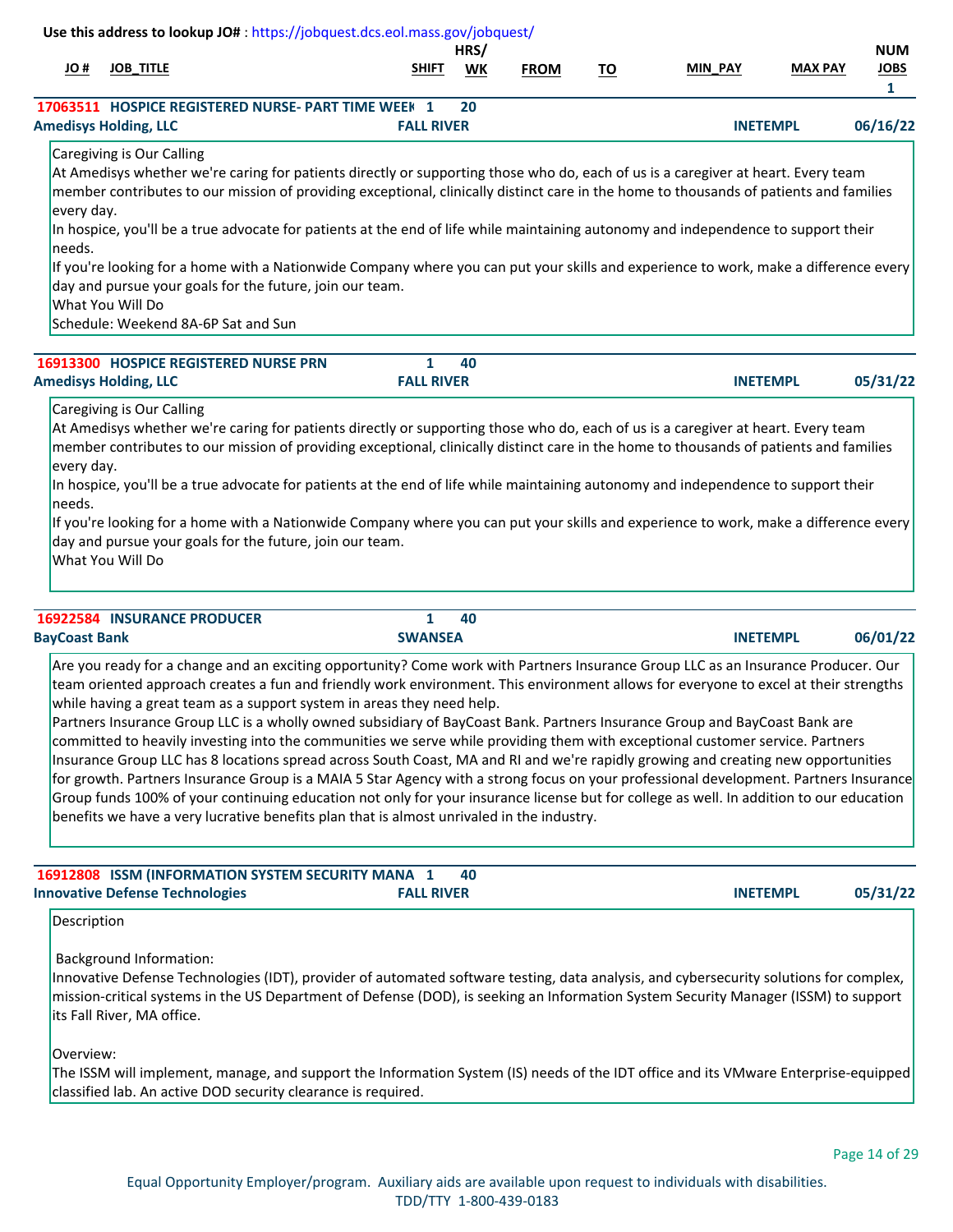|                             | Use this address to lookup JO#: https://jobquest.dcs.eol.mass.gov/jobquest/                                                                                                                                                                                                                                                                                                                                                                                                                                                                       |                                     | HRS/ |             |           |                 |                | <b>NUM</b>                  |
|-----------------------------|---------------------------------------------------------------------------------------------------------------------------------------------------------------------------------------------------------------------------------------------------------------------------------------------------------------------------------------------------------------------------------------------------------------------------------------------------------------------------------------------------------------------------------------------------|-------------------------------------|------|-------------|-----------|-----------------|----------------|-----------------------------|
| # JO                        | <b>JOB TITLE</b>                                                                                                                                                                                                                                                                                                                                                                                                                                                                                                                                  | <b>SHIFT</b>                        | WK   | <b>FROM</b> | <u>TO</u> | <b>MIN PAY</b>  | <b>MAX PAY</b> | <b>JOBS</b><br>$\mathbf{1}$ |
|                             | 16912836 JR. SOFTWARE ENGINEER<br><b>Innovative Defense Technologies</b>                                                                                                                                                                                                                                                                                                                                                                                                                                                                          | 1<br><b>FALL RIVER</b>              | 40   |             |           | <b>INETEMPL</b> |                | 05/31/22                    |
| Description                 |                                                                                                                                                                                                                                                                                                                                                                                                                                                                                                                                                   |                                     |      |             |           |                 |                |                             |
|                             | <b>Background information:</b><br>Innovative Defense Technologies (IDT), provider of automated software testing, data analysis, and cybersecurity solutions for complex,<br>mission-critical systems in the US Department of Defense (DOD), is seeking a software engineer to be based in any office.                                                                                                                                                                                                                                             |                                     |      |             |           |                 |                |                             |
| Overview:                   | We are looking for junior to mid-level Software Engineers to be critical members of the AEP Test Bay as a Service team to drive the<br>design and implementation of the software components that provide collaborative access to and connectivity of virtualized systems<br>within the ATRT Enterprise Platform (AEP).                                                                                                                                                                                                                            |                                     |      |             |           |                 |                |                             |
|                             | 16962616 LASER OPERATOR<br><b>Whirlpool Corporation</b>                                                                                                                                                                                                                                                                                                                                                                                                                                                                                           | $\overline{2}$<br><b>FALL RIVER</b> | 40   | 3:00 pm     | 11:30 am  | <b>ABORG</b>    |                | 06/06/22                    |
|                             | Requisition ID: 52659                                                                                                                                                                                                                                                                                                                                                                                                                                                                                                                             |                                     |      |             |           |                 |                |                             |
|                             | Whirlpool Corporation is consistently recognized by FORTUNE as one of the World?s Most Admired Companies. Our values are the<br>driving force behind everything we do. Integrity, Respect, Inclusion & Diversity, One Whirlpool, and Spirit of Winning propel our teams<br>16922908 LEAD INTERNATIONAL OPERATIONS ANALYST                                                                                                                                                                                                                         | 1                                   | 40   |             |           |                 |                |                             |
|                             | <b>Ocean Spray Cranberries, Inc.</b><br>Ocean Spray is looking for a Lead International Operations Analyst!                                                                                                                                                                                                                                                                                                                                                                                                                                       | <b>LAKEVILLE</b>                    |      |             |           | <b>INETEMPL</b> |                | 06/01/22                    |
|                             | Position location: We're all about flexibility! This will be a hybrid role based out of our corporate headquarters in Lakeville, MA with<br>Mondays & Fridays remote.                                                                                                                                                                                                                                                                                                                                                                             |                                     |      |             |           |                 |                |                             |
|                             | A Day in The Life of a Lead International Operations Analyst:<br>'Resolve customer order exceptions in the areas of systems, pricing, credit, supply chain and transportation, balancing cost and service.<br>Proactively implement improvements across customer base to minimize exceptions in systems, pricing credit, supply chain and<br>transportation, while driving cost savings to the organization<br>Analyze data from multiple sources and proactively identify areas of opportunities for improved service levels or improved cost to |                                     |      |             |           |                 |                |                             |
|                             | 17073649 LICENSED ELECTRICIAN - CONSTRUCTION DIVI                                                                                                                                                                                                                                                                                                                                                                                                                                                                                                 | 1                                   | 40   |             |           |                 |                |                             |
| <b>RALCO Electric, Inc.</b> |                                                                                                                                                                                                                                                                                                                                                                                                                                                                                                                                                   | <b>WESTPORT</b>                     |      |             |           | <b>INETEMPL</b> |                | 06/17/22                    |
|                             | SPARK YOUR CAREER as a Licensed Electrician in our construction division by joining RALCO Electric Inc. in Westport MA. RALCO<br>Electric, Inc. is a full-service electrical company that has been in business for 35 years and has built a solid reputation as a leader in the<br>electrical industry in Massachusetts and Rhode Island.                                                                                                                                                                                                         |                                     |      |             |           |                 |                |                             |
|                             | Working at RALCO guarantees exposure to a variety of electrical projects in new construction, service, residential, industrial and<br>commercial environments. RALCO offers industry leading wages starting at \$40.00/hr, (pay scales with experience) and a full benefits<br>package. At RALCO you will be valued as a person and a professional! We are small enough to care but big enough to provide the<br>growth opportunities you need in a rewarding career! Join the RALCO team today!                                                  |                                     |      |             |           |                 |                |                             |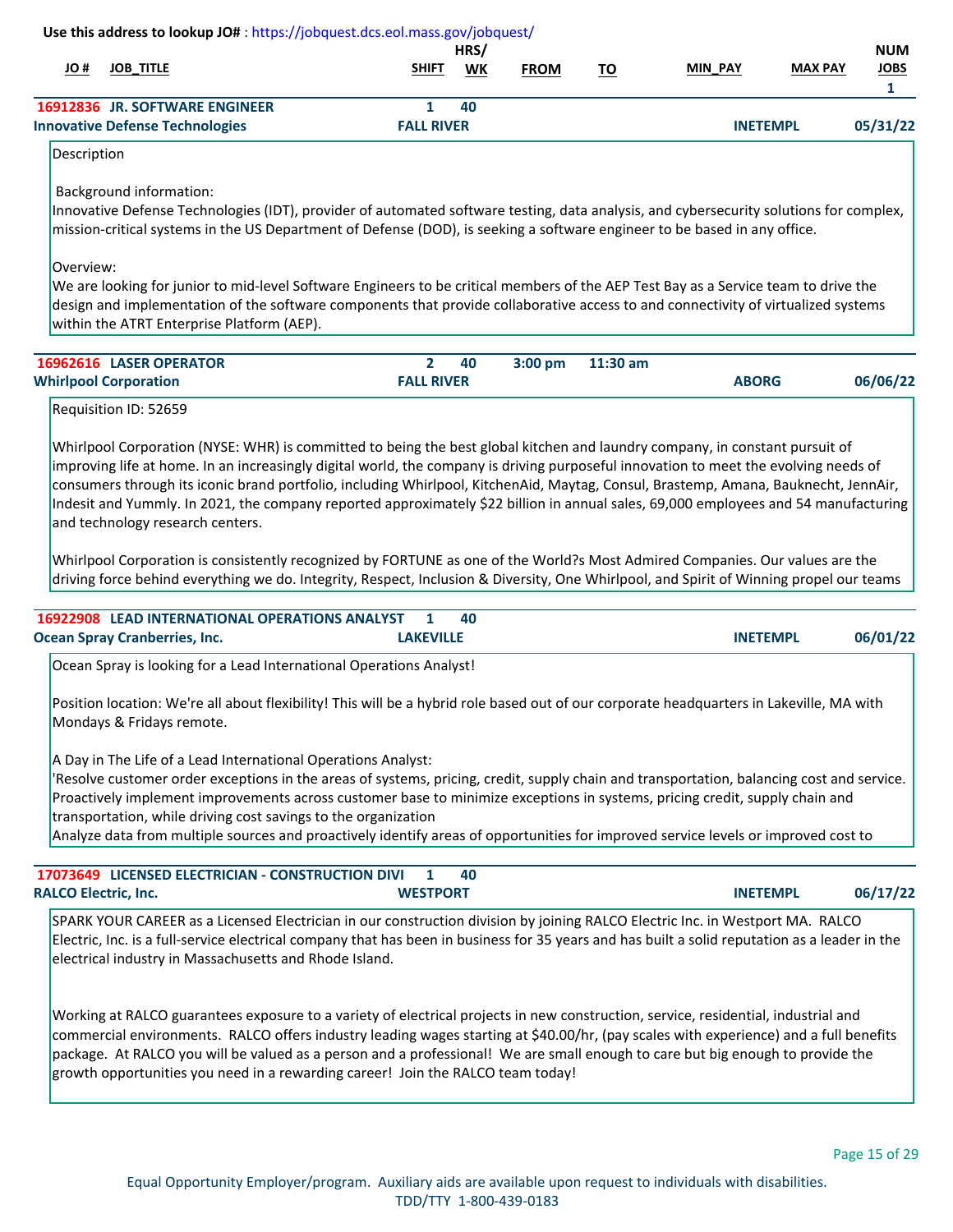|                           | Use this address to lookup JO# : https://jobquest.dcs.eol.mass.gov/jobquest/                                                                                                                                                                                                                                                                                                                                                                                                                                                                                                                                                                                                  |  |                        |            |             |           |                 |                |                                           |  |  |  |
|---------------------------|-------------------------------------------------------------------------------------------------------------------------------------------------------------------------------------------------------------------------------------------------------------------------------------------------------------------------------------------------------------------------------------------------------------------------------------------------------------------------------------------------------------------------------------------------------------------------------------------------------------------------------------------------------------------------------|--|------------------------|------------|-------------|-----------|-----------------|----------------|-------------------------------------------|--|--|--|
| # OL                      | <b>JOB TITLE</b>                                                                                                                                                                                                                                                                                                                                                                                                                                                                                                                                                                                                                                                              |  | <b>SHIFT</b>           | HRS/<br>WK | <b>FROM</b> | <u>TO</u> | <b>MIN PAY</b>  | <b>MAX PAY</b> | <b>NUM</b><br><b>JOBS</b><br>$\mathbf{1}$ |  |  |  |
| <b>Deaconess Home</b>     | 16992529 LICENSED PRACTICAL NURSE (FULL - TIME)                                                                                                                                                                                                                                                                                                                                                                                                                                                                                                                                                                                                                               |  | 1<br><b>FALL RIVER</b> | 40         |             |           | <b>SALBA</b>    |                | 06/10/22                                  |  |  |  |
| families.<br>Job Profile: | The Fall River Deaconess Home is currently seeking a Registered Nurse to join our residential Healthcare<br>Team. This position is 22 hours per week. Recent Graduates are welcome!<br>Deaconess Home is a private, non-profit, community-based agency serving young women and their<br>Deaconess employees approximately one hundred staff, offering a positive work environment where staff<br>from all disciplines work together to provide high quality care.<br>The Nurse reports directly to the Nurse Manager and is a member of the overall agency team providing<br>direct services to youth and their families.<br>Responsibilities include but are not limited to: |  |                        |            |             |           |                 |                |                                           |  |  |  |
|                           | <b>16923582 LOAN OFFICER</b>                                                                                                                                                                                                                                                                                                                                                                                                                                                                                                                                                                                                                                                  |  | 1                      | 40         |             |           |                 |                |                                           |  |  |  |
| <b>BayCoast Bank</b>      |                                                                                                                                                                                                                                                                                                                                                                                                                                                                                                                                                                                                                                                                               |  | <b>SWANSEA</b>         |            |             |           | <b>INETEMPL</b> |                | 06/01/22                                  |  |  |  |
| <b>FUNCTION:</b>          | Originates real estate mortgages by sourcing prospective customers and proactively solicits new residential mortgage business.<br>Continually identifies, develops and maintains a quality network of referral sources to generate mortgage sales to meet quarterly loan<br>quality and production goals. Visits local Realtors, builders, accountants and utilizes available lead referral sources to identify prospects<br>to obtain their individual sales results.<br><b>RESPONSIBILITIES:</b><br>Conducts sales efforts to self generate residential real estate mortgage activity                                                                                       |  |                        |            |             |           |                 |                |                                           |  |  |  |

ucts sales efforts to self generate residential real estate mortgage activity. Identifies prospects and originates real estate mortgages loans via the internet, phone or mail or in person at the customer's

convenience.

3) Visits local Realtor's, attorneys, accountants and other centers of influence in addition to using lead referral sources to facilitate the

| 16992156 MACHINE OPERATOR - REHOBOTH, MA-418019 1 40 |                 |                 |          |
|------------------------------------------------------|-----------------|-----------------|----------|
| <b>Oldcastle APG, Inc.</b>                           | <b>REHOBOTH</b> | <b>INETEMPL</b> | 06/10/22 |

# Job ID: 418019

Oldcastle APG, a CRH company, is a leading global supplier of building and landscaping products. Its product portfolio includes hardscapes and masonry, packaged cement mixes, lawn and garden materials, and composite decking sold through a variety of channels for residential and commercial use. Oldcastle APG is the leading producer of hardscapes in North America and Europe and the innovator behind many of the industry's well-known brands: Belgard hardscapes, Echelon masonry, Sakrete bagged dry mixes, and MoistureShield composite decking. With over 260 operating locations and approximately 8,500 employees, Oldcastle APG operates across 7 countries in the U.S., Canada, and Europe.

Summary

| 17055203 MANAGER, CATEGORY MANAGEMENT & SHOP 1 |                  |  |                 |          |
|------------------------------------------------|------------------|--|-----------------|----------|
| <b>Ocean Spray Cranberries, Inc.</b>           | <b>LAKEVILLE</b> |  | <b>INETEMPL</b> | 06/15/22 |

Position Summary:

Ocean Spray Cranberries, Inc. is currently looking for a Manager, Category Management to support our Albertsons as Category Advisor, as well as assist in managing other project work. This position is work-from-home office in major metroplex, preferably Boise, Chicago, California, Boston or Cincinnati or other location. This position is part of the Category Management and Shopper Insights team within the sales division at Ocean Spray.

Position location: We're all about flexibility! This will be a remote role.

A Day in the Life Manager, Category Management & Shopper Insights: Provide category management support to Ocean Spray's business for Albertsons, including trend analysis, item ranking reporting,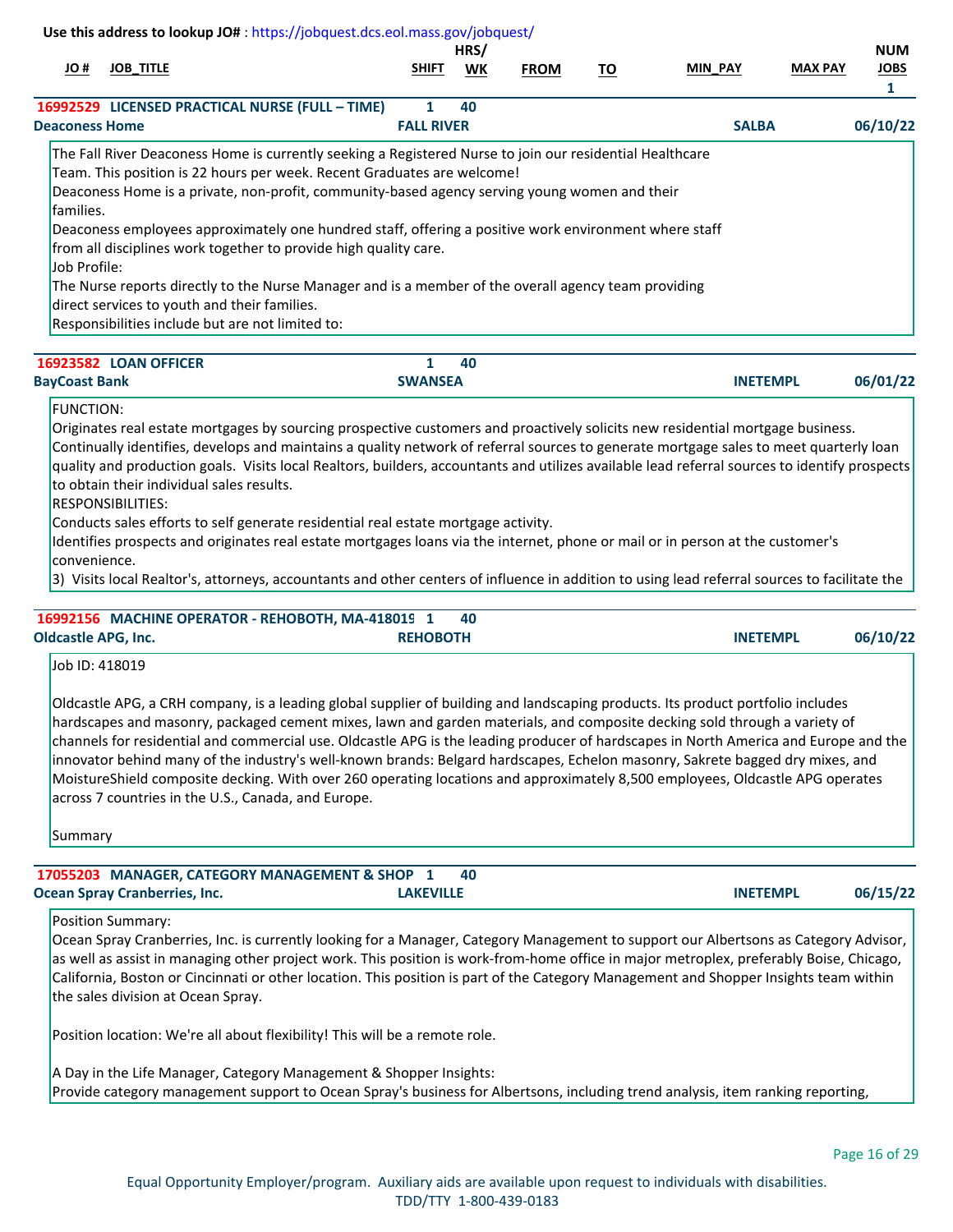|                     | Use this address to lookup JO#: https://jobquest.dcs.eol.mass.gov/jobquest/                                                                                                                                                                                                                                                                                                                                                                                                                                                                                                                                                                                                                                                                                                                                                                                                                            |                                   |            |             |           |                 |                |                                |
|---------------------|--------------------------------------------------------------------------------------------------------------------------------------------------------------------------------------------------------------------------------------------------------------------------------------------------------------------------------------------------------------------------------------------------------------------------------------------------------------------------------------------------------------------------------------------------------------------------------------------------------------------------------------------------------------------------------------------------------------------------------------------------------------------------------------------------------------------------------------------------------------------------------------------------------|-----------------------------------|------------|-------------|-----------|-----------------|----------------|--------------------------------|
| # OL                | <b>JOB_TITLE</b>                                                                                                                                                                                                                                                                                                                                                                                                                                                                                                                                                                                                                                                                                                                                                                                                                                                                                       | <b>SHIFT</b>                      | HRS/<br>WK | <b>FROM</b> | <u>TO</u> | MIN_PAY         | <b>MAX PAY</b> | <b>NUM</b><br><b>JOBS</b><br>1 |
|                     | 17086428 MANAGER, GAS PROCESS SAFETY MANAGEMEI 1<br><b>N.E. Gas Company Corp</b>                                                                                                                                                                                                                                                                                                                                                                                                                                                                                                                                                                                                                                                                                                                                                                                                                       | <b>FALL RIVER</b>                 | 40         |             |           | <b>INETEMPL</b> |                | 06/20/22                       |
| achieve it.         | Our purpose is sustaining energy and water for life, and it is demonstrated in everything we do as a business, and as an employee team.<br>At Liberty, we hire passionate people who care about doing the right thing for our customers. We are entrepreneurial, creative, and<br>outcome-focused. Here, your natural talent and achievements will flourish in an inclusive environment of teamwork, trust and<br>continuous learning. We are always pursuing excellence to exceed our ambitions goals, rewarding both the goal outcome and how we                                                                                                                                                                                                                                                                                                                                                     |                                   |            |             |           |                 |                |                                |
| Purpose             | This position, Manager - Process Safety Management Systems (PSMS) is responsible to undertake the buildout and management of our                                                                                                                                                                                                                                                                                                                                                                                                                                                                                                                                                                                                                                                                                                                                                                       |                                   |            |             |           |                 |                |                                |
|                     | Pipeline Safety Management Systems across gas operations. Reporting to the Director, Operational Effectiveness and working closely                                                                                                                                                                                                                                                                                                                                                                                                                                                                                                                                                                                                                                                                                                                                                                     |                                   |            |             |           |                 |                |                                |
|                     | 16962630 MATERIAL HANDLER<br><b>Whirlpool Corporation</b>                                                                                                                                                                                                                                                                                                                                                                                                                                                                                                                                                                                                                                                                                                                                                                                                                                              | $\mathbf{1}$<br><b>FALL RIVER</b> | 40         | 6:30 am     | $3:00$ pm | <b>ABORG</b>    |                | 06/06/22                       |
|                     | Requisition ID: 51031                                                                                                                                                                                                                                                                                                                                                                                                                                                                                                                                                                                                                                                                                                                                                                                                                                                                                  |                                   |            |             |           |                 |                |                                |
|                     | Whirlpool Corporation (NYSE: WHR) is committed to being the best global kitchen and laundry company, in constant pursuit of<br>improving life at home. In an increasingly digital world, the company is driving purposeful innovation to meet the evolving needs of<br>consumers through its iconic brand portfolio, including Whirlpool, KitchenAid, Maytag, Consul, Brastemp, Amana, Bauknecht, JennAir,<br>Indesit and Yummly. In 2021, the company reported approximately \$22 billion in annual sales, 69,000 employees and 54 manufacturing<br>and technology research centers.<br>Whirlpool Corporation is consistently recognized by FORTUNE as one of the World?s Most Admired Companies. Our values are the<br>driving force behind everything we do. Integrity, Respect, Inclusion & Diversity, One Whirlpool, and Spirit of Winning propel our teams                                       |                                   |            |             |           |                 |                |                                |
| <b>Ashland, LLC</b> | 16969318 MATERIAL HANDLER-2022 - 679                                                                                                                                                                                                                                                                                                                                                                                                                                                                                                                                                                                                                                                                                                                                                                                                                                                                   | $\mathbf{1}$<br><b>ASSONET</b>    | 40         |             |           | <b>INETEMPL</b> |                | 06/07/22                       |
|                     | ISP Freetown Fine Chemicals Inc<br>Are you the kind of person that is always thinking, sketching, seeking, and adjusting? Who needs to understand how things work and<br>then figure out how they can work better? Are you a passionate, tenacious, solver who loves to work with others who share your drive?<br>Are you positive, constructive, and ingenious?<br>Are you always solving?<br>Then wed like to meet you and bet youd like to meet us.<br>Ashland has an exciting opportunity for a Material Handler I to join our Ashland business at our Freetown, MA location. This is a very<br>visible, significant role within the Company and the warehouse function. This position will report to the Materials Manager.<br>Benefits & Perks:<br>Team recognition rewards, sponsored lunches and monetary incentives based on performance                                                      |                                   |            |             |           |                 |                |                                |
|                     | 16992540 MEDICAL ASSISTANT                                                                                                                                                                                                                                                                                                                                                                                                                                                                                                                                                                                                                                                                                                                                                                                                                                                                             | $\mathbf{1}$                      | 40         |             |           |                 |                |                                |
|                     | <b>HealthFirst Family Care Center</b>                                                                                                                                                                                                                                                                                                                                                                                                                                                                                                                                                                                                                                                                                                                                                                                                                                                                  | <b>FALL RIVER</b>                 |            |             |           | <b>RTEIX</b>    |                | 06/10/22                       |
|                     | <b>Medical Assistant Summary</b><br>Under the general direction of the Medical Assistant Supervisor and Practice Manager the Medical<br>Assistant will perform a wide variety of patient care activities including: Patient assessment, treatment,<br>and general care for the patients? visit. Direct patient care responsibilities include: vital signs processing;<br>assist primary care provider in all aspects of patient care including examinations, and procedures;<br>vaccinations; informs provider of any abnormal findings while processing the patient; prescription refills;<br>ensuring labs, test results and hospital records are accessible to the provider; ensure patient encounter<br>and procedures performed are documented accurately in the EMR, routine office duties; any other duties<br>and responsibilities within the scope of a MA.<br><b>Required Qualifications</b> |                                   |            |             |           |                 |                |                                |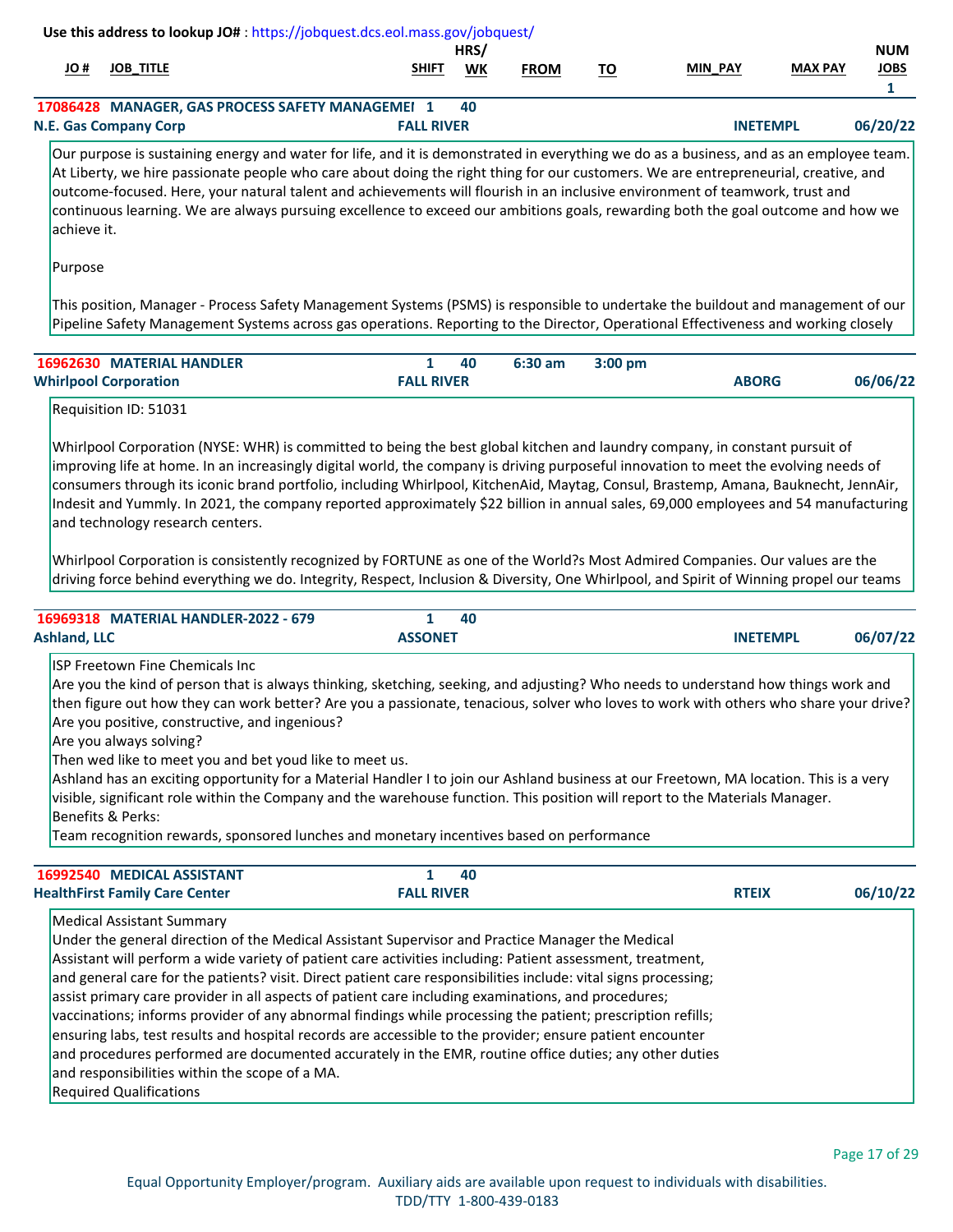| Use this address to lookup JO#: https://jobquest.dcs.eol.mass.gov/jobquest/ |                   |      |             |    |                |                 |             |  |  |
|-----------------------------------------------------------------------------|-------------------|------|-------------|----|----------------|-----------------|-------------|--|--|
|                                                                             |                   | HRS/ |             |    |                |                 | <b>NUM</b>  |  |  |
| <b>JOB TITLE</b><br>JO #                                                    | <b>SHIFT</b>      | WK   | <b>FROM</b> | то | <b>MIN PAY</b> | <b>MAX PAY</b>  | <b>JOBS</b> |  |  |
|                                                                             |                   |      |             |    |                |                 |             |  |  |
| 17053470 MOBILE ASSOCIATE - RETAIL SALES                                    |                   | 20   |             |    |                |                 |             |  |  |
| T-Mobile USA, Inc.                                                          | <b>FALL RIVER</b> |      |             |    |                | <b>INETEMPL</b> | 06/15/22    |  |  |
| Be unstoppable with us!                                                     |                   |      |             |    |                |                 |             |  |  |
|                                                                             |                   |      |             |    |                |                 |             |  |  |

T-Mobile is synonymous with innovation-and you could be part of the team that disrupted an entire industry! We reinvented customer service, brought real 5G to the nation, and now we're shaping the future of technology in wireless and beyond. Our work is as exciting as it is rewarding, so consider the career opportunity below as your invitation to grow with us, make big things happen with us, above all, #BEYOU with us. Together, we won't stop!

Job Overview

Mobile Associates (MA) work as a member of a Retail Team of Experts to bring the T-Mobile brand to life. They're brand ambassadors who build energy and excitement around our products and services. They are passionate about the connected world and thrive in a fast-paced environment, where technology innovations, customer needs, and the Retail experience are continuously evolving. They immerse themselves in significant connections with our customers, and their ability to build new and deepen existing relationships is

| <b>16962592 PAINT ROOM OPERATOR</b> |                   | 40 | $6:30$ am | $3:00 \text{ pm}$ |              |          |
|-------------------------------------|-------------------|----|-----------|-------------------|--------------|----------|
| <b>Whirlpool Corporation</b>        | <b>FALL RIVER</b> |    |           |                   | <b>ABORG</b> | 06/06/22 |

Requisition ID: 49631

Whirlpool Corporation (NYSE: WHR) is committed to being the best global kitchen and laundry company, in constant pursuit of improving life at home. In an increasingly digital world, the company is driving purposeful innovation to meet the evolving needs of consumers through its iconic brand portfolio, including Whirlpool, KitchenAid, Maytag, Consul, Brastemp, Amana, Bauknecht, JennAir, Indesit and Yummly. In 2020, the company reported approximately \$19 billion in annual sales, 78,000 employees and 57 manufacturing and technology research centers.

Whirlpool Corporation is consistently recognized by FORTUNE as one of the World?s Most Admired Companies. Our values are the driving force behind everything we do. Integrity, Respect, Inclusion & Diversity, One Whirlpool, and Spirit of Winning propel our teams

| <b>16983384 PAINTER INTERIOR/EXTERIOR</b>                                                                                            |                  | 40 | $7:00$ am | $3:00$ pm |                 |          |
|--------------------------------------------------------------------------------------------------------------------------------------|------------------|----|-----------|-----------|-----------------|----------|
| <b>Supreme Paint</b>                                                                                                                 | <b>ASSONET</b>   |    |           |           | <b>SALBA</b>    | 06/09/22 |
| Painter: Interior / Exterior2 years min exsperience                                                                                  |                  |    |           |           |                 |          |
| age:min 21                                                                                                                           |                  |    |           |           |                 |          |
| Hours approx: 7:00AM to 3:00PM                                                                                                       |                  |    |           |           |                 |          |
| Min Exsperience: 2 Years                                                                                                             |                  |    |           |           |                 |          |
| Payrate: \$18:00 hour depending on exsperience                                                                                       |                  |    |           |           |                 |          |
|                                                                                                                                      |                  |    |           |           |                 |          |
| <b>16927621 PART TIME RETAIL ASSOCIATE</b>                                                                                           |                  | 20 |           |           |                 |          |
| <b>Red Wing Brands of America</b>                                                                                                    | <b>DARTMOUTH</b> |    |           |           | <b>INETEMPL</b> | 06/02/22 |
| Company Description                                                                                                                  |                  |    |           |           |                 |          |
| NEW HOURLY RANGE!: \$15.90to \$20.67hour plus commissions, based on qualifications.                                                  |                  |    |           |           |                 |          |
| Every day, our Retail Associates deliver on our long-standing tradition of providing premium products and remarkable service. As our |                  |    |           |           |                 |          |
| growing American company continues to expand, we're looking for hard-working team members to carry on our values of respect,         |                  |    |           |           |                 |          |
| integrity, community, and excellence while honoring our heritage and nurturing our brands. In return, we offer a supportive team,    |                  |    |           |           |                 |          |

quality training, and life-friendly retail hours. Sell products you'll be proud to stand behind.

We have a great retail culture! Our stores are well organized, clean, and welcoming. Our store hours are better than many retailers and our compensation plus sales incentives are standouts in the market. Red Wing Shoes is the place to start for a great retail career. We offer opportunities for advancement through career development to help you achieve your career goals. Build your legacy at Red Wing Shoe Company.Job Description

| <b>Anderson Merchandisers LP</b>                 | <b>SWANSEA</b> | <b>INETEMPI</b> | 06/08/22 |
|--------------------------------------------------|----------------|-----------------|----------|
| 16975449 PART-TIME RETAIL MERCHANDISER - SWANSEA | 20             |                 |          |

WE ARE LOOKING FOR GREAT PEOPLE TO JOIN OUR TEAM- just like you!

Our associates have a lot in common. They have great interpersonal skills, enjoy working independently, are self-motivated, and have a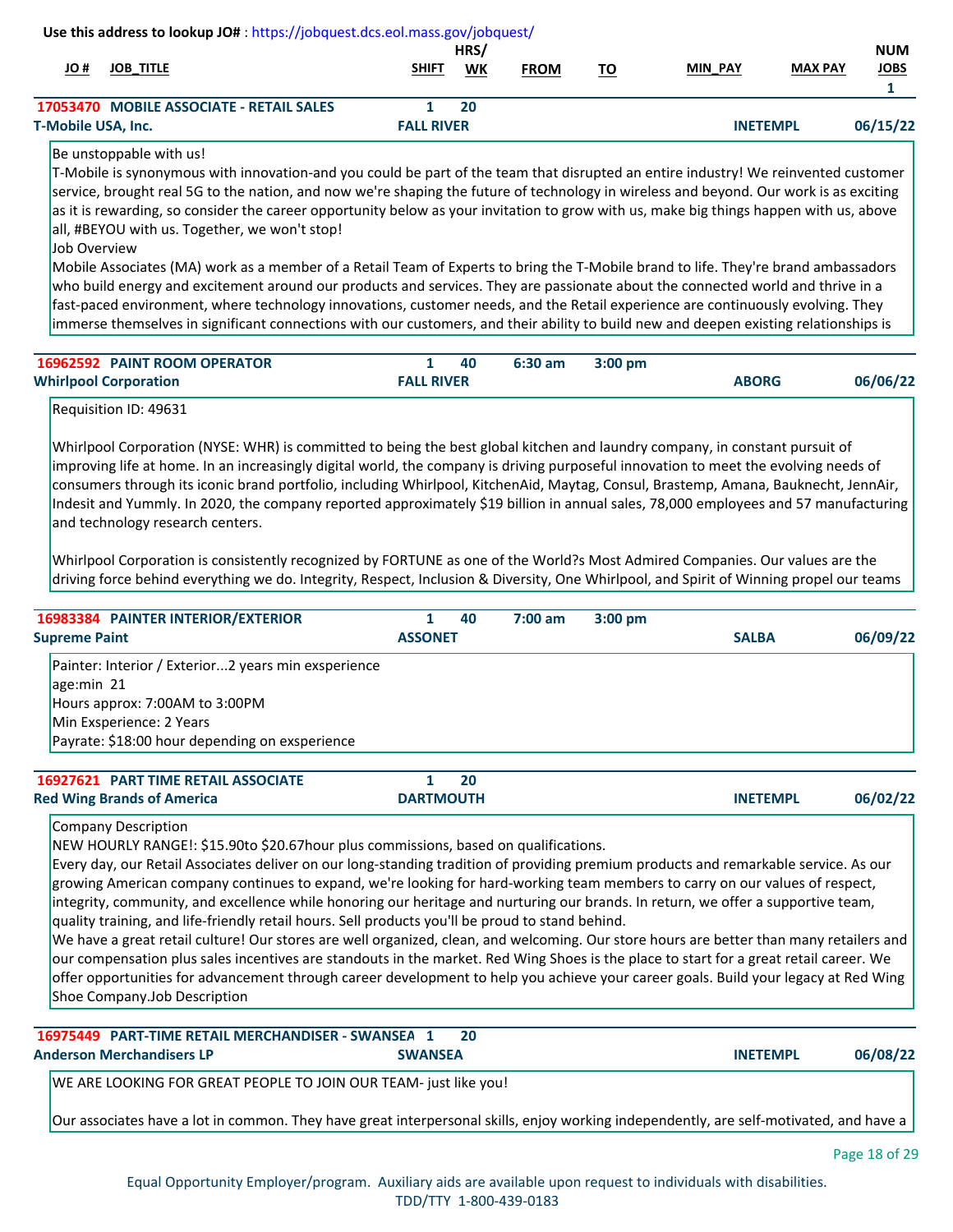### **JO # JOB\_TITLE SHIFT WK MIN\_PAY MAX PAY JOBS HRS/ NUM FROM TO Use this address to lookup JO#** [: https://jobquest.dcs.eol.mass.gov/jobquest/](https://jobquest.dcs.eol.mass.gov/jobquest/)   **1** relentless drive. Did we mention that while they are working hard, they also like to have fun? We offer flexible hours, competitive pay, and great benefits for both full and part-time associates. If this sounds like a good fit for you, come join our team!The Sales Merchandiser position is responsible for the execution of Anderson

Merchandisers standards to drive sales and meet retailer and client expectations This position is under the supervision of the Market Sales Manager but daily communication and follow-up with the Territory Sales Lead is expected.

What would you do in this role?

| <b>16983915 PATIENT CARE ASSISTANT</b> |                 | 30 | $3:00 \text{ pm}$ | 8:00 pm |              |          |
|----------------------------------------|-----------------|----|-------------------|---------|--------------|----------|
| <b>Rosa Quintas</b>                    | <b>WESTPORT</b> |    |                   |         | <b>FSOUS</b> | 06/09/22 |

Patient Care Assistant. No experience necessary. Looking for someone to work in my home. Must be dependable, caring, and must have reliable transportation. Need assistant to start out working between 24 to 30 hours a week some weeks could include more hours. For consideration call Rosa at;: 774-319-5212 if no one answers please leave a message.

| 16969414 PCA            | 30<br>1<br><b>WESTPORT</b> | $8:00$ am | $3:00$ pm | SMART <sub>2</sub> | 06/07/22 |
|-------------------------|----------------------------|-----------|-----------|--------------------|----------|
| <b>Tempus Unlimited</b> |                            |           |           |                    |          |
| <b>PCA</b> needed       |                            |           |           |                    |          |
| 3:00pm to 8:00pm        |                            |           |           |                    |          |
| $6$ days per week       |                            |           |           |                    |          |
| Willing to train        |                            |           |           |                    |          |

| <b>16975330 PERSONAL CARE LINE HOME HEALTH AIDE</b> |                   | 20 |                 |          |
|-----------------------------------------------------|-------------------|----|-----------------|----------|
| <b>Amedisys Holding, LLC</b>                        | <b>FALL RIVER</b> |    | <b>INETEMPL</b> | 06/08/22 |
|                                                     |                   |    |                 |          |

Caregiving is our Calling

Associated Home Care, an Amedisys company, is the leading provider of personal home care in the state of Massachusetts in addition to its service areas around Jacksonville, Florida and Knoxville, Tennessee. From companionship to around-the-clock in-home care, our customized services are designed to bring peace of mind to individuals needing extra care for their families. Customizing care to each client's need is an important part of the service plan and can always be adjusted as needs change.

Our specially trained nurses and caregivers are available from one to 24 hours a day, seven days a week. After an initial assessment over the phone or in person, our nurse will personally visit with the client and family members to discuss the most beneficial and cost-effective services.

| 17064325 PERSONAL CARE LINE HOME HEALTH AIDE |                   |  |                 |          |
|----------------------------------------------|-------------------|--|-----------------|----------|
| <b>Amedisys Holding, LLC</b>                 | <b>FALL RIVER</b> |  | <b>INETEMPL</b> | 06/16/22 |

Caregiving is our Calling

Associated Home Care, an Amedisys company, is the leading provider of personal home care in the state of Massachusetts in addition to its service areas around Jacksonville, Florida and Knoxville, Tennessee. From companionship to around-the-clock in-home care, our customized services are designed to bring peace of mind to individuals needing extra care for their families. Customizing care to each client's need is an important part of the service plan and can always be adjusted as needs change.

Our specially trained nurses and caregivers are available from one to 24 hours a day, seven days a week. After an initial assessment over the phone or in person, our nurse will personally visit with the client and family members to discuss the most beneficial and cost-effective services.

| <b>16913292 PERSONAL CARE LINE HOMEMAKER</b><br><b>Amedisys Holding, LLC</b> | 20<br><b>FALL RIVER</b> | <b>INETEMPL</b> | 05/31/22 |
|------------------------------------------------------------------------------|-------------------------|-----------------|----------|
| Caregiving is our Calling                                                    |                         |                 |          |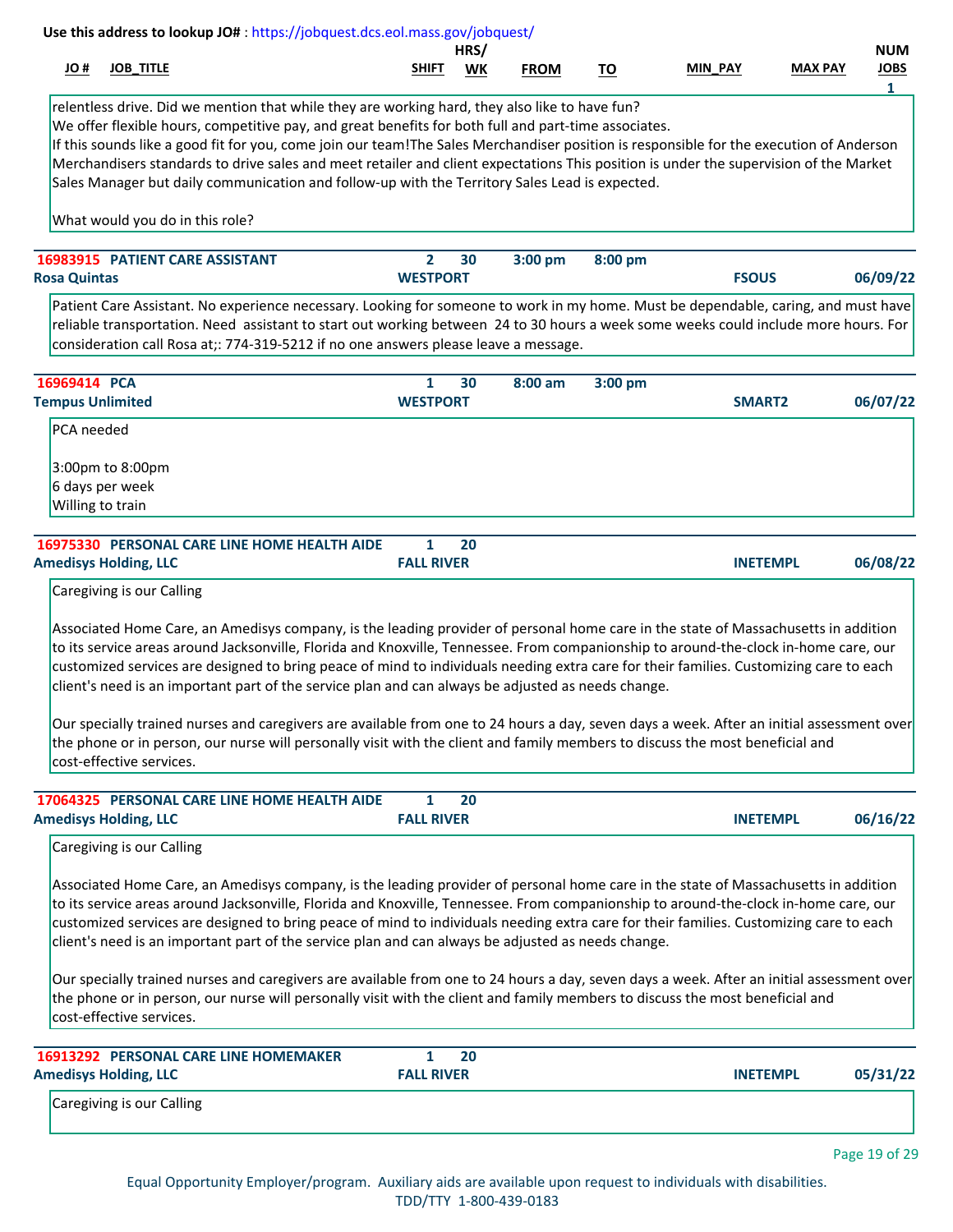|      |             |                                                     | HRS,      |             |                    |                   |                | <b>NUM</b>  |
|------|-------------|-----------------------------------------------------|-----------|-------------|--------------------|-------------------|----------------|-------------|
| JU # | JOB<br>,,,, | <b>SHIFT</b><br>the contract of the contract of the | <b>WK</b> | <b>FROM</b> | ÷0<br>''<br>$\sim$ | <b>PAY</b><br>MIN | <b>MAX PAY</b> | <b>JOBS</b> |
|      |             |                                                     |           |             |                    |                   |                |             |

Associated Home Care, an Amedisys company, is the leading provider of personal home care in the state of Massachusetts in addition to its service areas around Jacksonville, Florida and Knoxville, Tennessee. From companionship to around-the-clock in-home care, our customized services are designed to bring peace of mind to individuals needing extra care for their families. Customizing care to each client's need is an important part of the service plan and can always be adjusted as needs change.

Our specially trained nurses and caregivers are available from one to 24 hours a day, seven days a week. After an initial assessment over the phone or in person, our nurse will personally visit with the client and family members to discuss the most beneficial and cost-effective services.

| <b>Amedisys Holding, LLC</b> | <b>FALL RIVER</b> | 06/10/22<br><b>INETEMPL</b> |
|------------------------------|-------------------|-----------------------------|

Caregiving is our Calling

Associated Home Care, an Amedisys company, is the leading provider of personal home care in the state of Massachusetts in addition to its service areas around Jacksonville, Florida and Knoxville, Tennessee. From companionship to around-the-clock in-home care, our customized services are designed to bring peace of mind to individuals needing extra care for their families. Customizing care to each client's need is an important part of the service plan and can always be adjusted as needs change.

Our specially trained nurses and caregivers are available from one to 24 hours a day, seven days a week. After an initial assessment over the phone or in person, our nurse will personally visit with the client and family members to discuss the most beneficial and cost-effective services.

| <b>16953442 PERSONAL CARE LINE HOMEMAKER</b> | 20                |                 |          |
|----------------------------------------------|-------------------|-----------------|----------|
| <b>Amedisys Holding, LLC</b>                 | <b>FALL RIVER</b> | <b>INETEMPL</b> | 06/04/22 |
|                                              |                   |                 |          |

Caregiving is our Calling

Associated Home Care, an Amedisys company, is the leading provider of personal home care in the state of Massachusetts in addition to its service areas around Jacksonville, Florida and Knoxville, Tennessee. From companionship to around-the-clock in-home care, our customized services are designed to bring peace of mind to individuals needing extra care for their families. Customizing care to each client's need is an important part of the service plan and can always be adjusted as needs change.

Our specially trained nurses and caregivers are available from one to 24 hours a day, seven days a week. After an initial assessment over the phone or in person, our nurse will personally visit with the client and family members to discuss the most beneficial and cost-effective services.

| <b>16953434 PERSONAL CARE LINE HOMEMAKER</b> | 20                |                             |
|----------------------------------------------|-------------------|-----------------------------|
| <b>Amedisys Holding, LLC</b>                 | <b>FALL RIVER</b> | 06/04/22<br><b>INETEMPL</b> |

Caregiving is our Calling

Associated Home Care, an Amedisys company, is the leading provider of personal home care in the state of Massachusetts in addition to its service areas around Jacksonville, Florida and Knoxville, Tennessee. From companionship to around-the-clock in-home care, our customized services are designed to bring peace of mind to individuals needing extra care for their families. Customizing care to each client's need is an important part of the service plan and can always be adjusted as needs change.

Our specially trained nurses and caregivers are available from one to 24 hours a day, seven days a week. After an initial assessment over the phone or in person, our nurse will personally visit with the client and family members to discuss the most beneficial and cost-effective services.

| 16975323 PERSONAL CARE LINE HOMEMAKER<br><b>Amedisys Holding, LLC</b>                                                              | 20<br><b>FALL RIVER</b> | <b>INETEMPL</b> | 06/08/22 |
|------------------------------------------------------------------------------------------------------------------------------------|-------------------------|-----------------|----------|
| Caregiving is our Calling                                                                                                          |                         |                 |          |
| Associated Home Care, an Amedisys company, is the leading provider of personal home care in the state of Massachusetts in addition |                         |                 |          |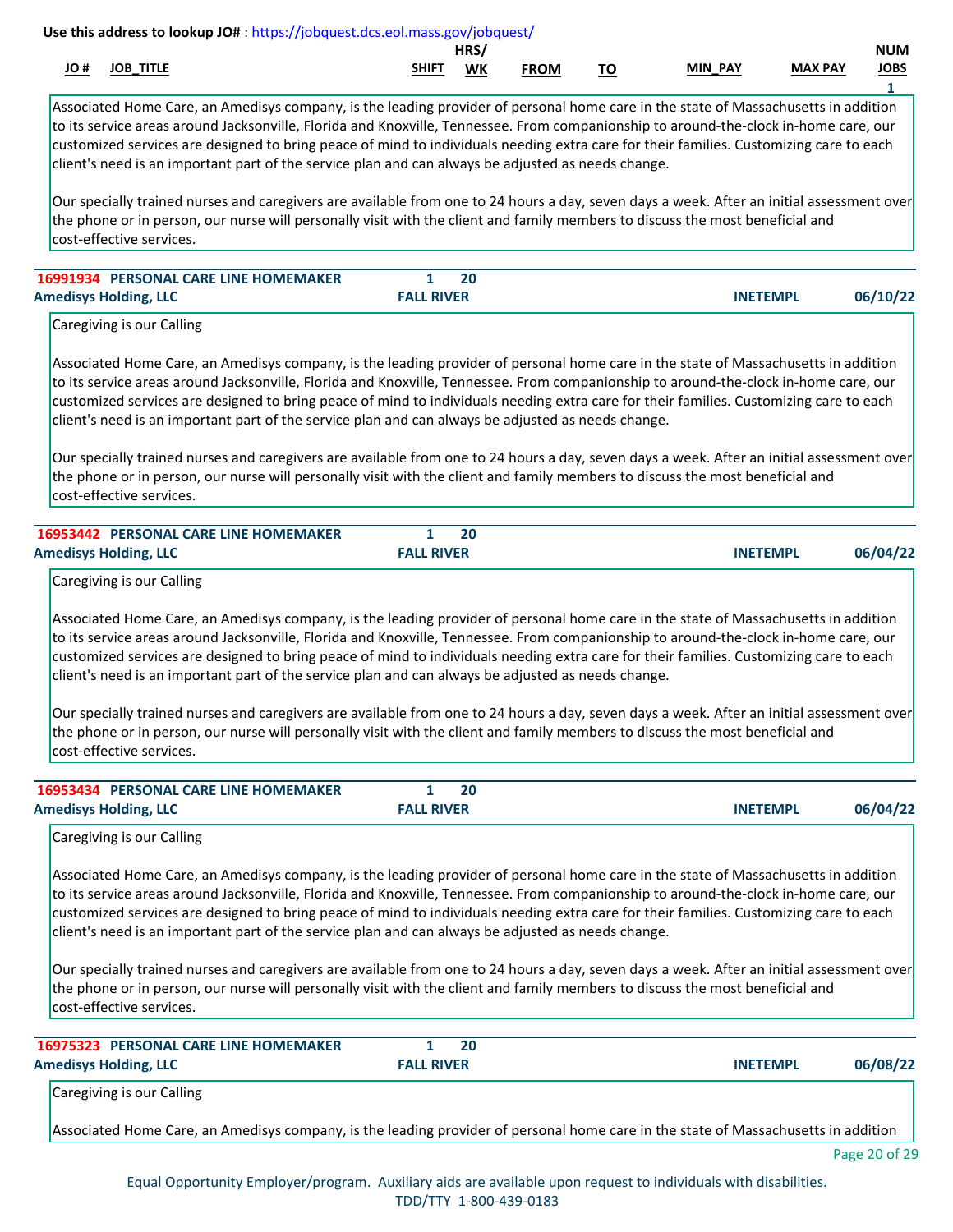|     |                     |                         | HRS,      |             |                   |                   |                | <b>NUM</b>    |
|-----|---------------------|-------------------------|-----------|-------------|-------------------|-------------------|----------------|---------------|
| JO# | <b>TITLE</b><br>JOB | <b>SHIFT</b><br>_______ | <b>WK</b> | <b>FROM</b> | --<br>''<br>_____ | <b>PAY</b><br>MIN | <b>MAX PAY</b> | JOBS<br>_____ |
|     |                     |                         |           |             |                   |                   |                |               |

to its service areas around Jacksonville, Florida and Knoxville, Tennessee. From companionship to around-the-clock in-home care, our customized services are designed to bring peace of mind to individuals needing extra care for their families. Customizing care to each client's need is an important part of the service plan and can always be adjusted as needs change.

Our specially trained nurses and caregivers are available from one to 24 hours a day, seven days a week. After an initial assessment over the phone or in person, our nurse will personally visit with the client and family members to discuss the most beneficial and cost-effective services.

| <b>16975327 PERSONAL CARE LINE HOMEMAKER</b> | 20                |                             |
|----------------------------------------------|-------------------|-----------------------------|
| <b>Amedisys Holding, LLC</b>                 | <b>FALL RIVER</b> | 06/08/22<br><b>INETEMPL</b> |

Caregiving is our Calling

Associated Home Care, an Amedisys company, is the leading provider of personal home care in the state of Massachusetts in addition to its service areas around Jacksonville, Florida and Knoxville, Tennessee. From companionship to around-the-clock in-home care, our customized services are designed to bring peace of mind to individuals needing extra care for their families. Customizing care to each client's need is an important part of the service plan and can always be adjusted as needs change.

Our specially trained nurses and caregivers are available from one to 24 hours a day, seven days a week. After an initial assessment over the phone or in person, our nurse will personally visit with the client and family members to discuss the most beneficial and cost-effective services.

| <b>16985169 PERSONAL CARE LINE HOMEMAKER</b> | 20                |                             |
|----------------------------------------------|-------------------|-----------------------------|
| <b>Amedisys Holding, LLC</b>                 | <b>FALL RIVER</b> | 06/09/22<br><b>INETEMPI</b> |

Caregiving is our Calling

Associated Home Care, an Amedisys company, is the leading provider of personal home care in the state of Massachusetts in addition to its service areas around Jacksonville, Florida and Knoxville, Tennessee. From companionship to around-the-clock in-home care, our customized services are designed to bring peace of mind to individuals needing extra care for their families. Customizing care to each client's need is an important part of the service plan and can always be adjusted as needs change.

Our specially trained nurses and caregivers are available from one to 24 hours a day, seven days a week. After an initial assessment over the phone or in person, our nurse will personally visit with the client and family members to discuss the most beneficial and cost-effective services.

| <b>16922579 PERSONAL LINES ACCOUNT MANAGER</b>                                                                                                                                                                                                                       |                | -40 |                 |          |
|----------------------------------------------------------------------------------------------------------------------------------------------------------------------------------------------------------------------------------------------------------------------|----------------|-----|-----------------|----------|
| <b>BayCoast Bank</b>                                                                                                                                                                                                                                                 | <b>SWANSEA</b> |     | <b>INETEMPL</b> | 06/01/22 |
| Are you ready for a change and an exciting opportunity? Come work with Partners Insurance Group LLC as a Personal Lines Account<br>Manager. Our team oriented approach creates a fun and friendly work environment. This environment allows for everyone to excel at |                |     |                 |          |
| their strengths while having a great team as a support system in areas they need help.                                                                                                                                                                               |                |     |                 |          |

Partners Insurance Group LLC is a wholly owned subsidiary of BayCoast Bank. Partners Insurance Group and BayCoast Bank are committed to heavily investing into the communities we serve while providing them with exceptional customer service. Partners Insurance Group LLC has 8 locations spread across South Coast, MA and RI and we're rapidly growing and creating new opportunities for growth. Partners Insurance Group is a MAIA 5 Star Agency with a strong focus on your professional development. Partners Insurance Group funds 100% of your continuing education not only for your insurance license but for college as well. In addition to our education benefits we have a very lucrative benefits plan that is almost unrivaled in the industry.

| <b>16922581 PERSONAL LINES CSR LICENSED</b>                                                                                        | 40             |                 |          |
|------------------------------------------------------------------------------------------------------------------------------------|----------------|-----------------|----------|
| <b>BayCoast Bank</b>                                                                                                               | <b>SWANSEA</b> | <b>INETEMPL</b> | 06/01/22 |
| Are you ready for a change and an exciting opportunity? Come work with Partners Insurance Group LLC as a Personal Lines Customer   |                |                 |          |
| Service Rep. Our team oriented approach creates a fun and friendly work environment. This environment allows for everyone to excel |                |                 |          |
| at their strengths while having a great team as a support system in areas they need help.                                          |                |                 |          |
| Partners Insurance Group LLC is a wholly owned subsidiary of BayCoast Bank. Partners Insurance Group and BayCoast Bank are         |                |                 |          |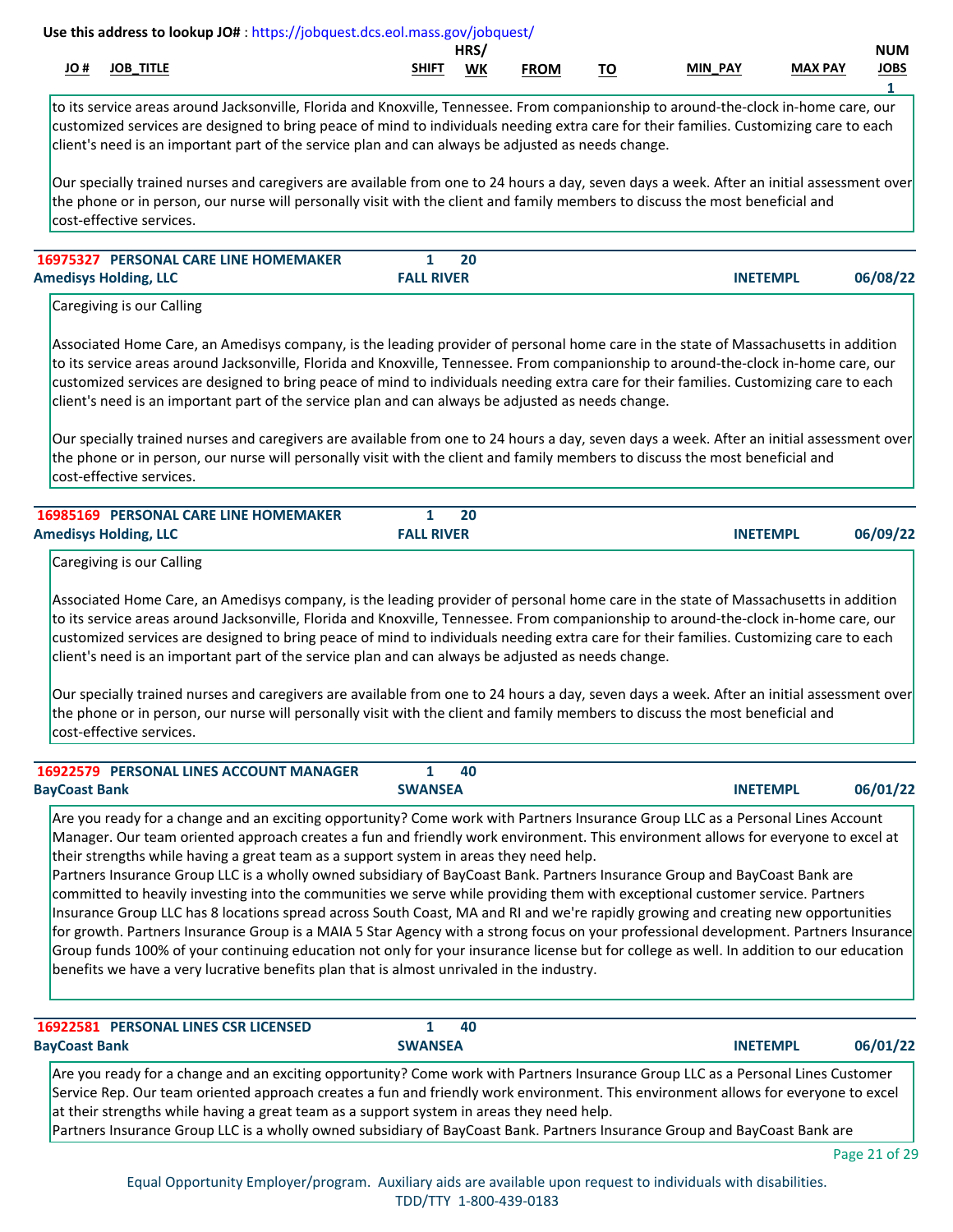|     |                     |                        | <b>HRS</b> |             |                         |                   |                | <b>NUM</b>  |
|-----|---------------------|------------------------|------------|-------------|-------------------------|-------------------|----------------|-------------|
| JO# | <b>TITLE</b><br>JOB | <b>SHIFT</b><br>______ | <b>WK</b>  | <b>FROM</b> | $-$<br>$\cdot$<br>_____ | <b>PAY</b><br>MIN | <b>MAX PAY</b> | <b>JOBS</b> |
|     |                     |                        |            |             |                         |                   |                |             |

committed to heavily investing into the communities we serve while providing them with exceptional customer service. Partners Insurance Group LLC has 8 locations spread across South Coast, MA and RI and we're rapidly growing and creating new opportunities for growth. Partners Insurance Group is a MAIA 5 Star Agency with a strong focus on your professional development. Partners Insurance Group funds 100% of your continuing education not only for your insurance license but for college as well. In addition to our education benefits we have a very lucrative benefits plan that is almost unrivaled in the industry.

We're looking to bring on a new Personal Lines Customer Service Rep. onto our rapidly growing team. After receiving a warm welcome

| 16969822 PHLEBOTOMIST (PART-TIME) | 20                |                             |
|-----------------------------------|-------------------|-----------------------------|
| <b>Quest Diagnostics Inc</b>      | <b>FALL RIVER</b> | 06/08/22<br><b>INETEMPL</b> |

Go the extra mile. Patients and Physicians rely on our diagnostic testing, information and services to help them make better healthcare decisions. These are often serious decisions with far reaching consequences, and require sensitivity, tact and a clear dedication to service. It's about providing clarity and hope.

In Patient Services you will work for the world leader in the industry, with a career where you can expand your skills and knowledge. You'll have a role where you can act with professionalism, you can inspire colleagues, and you can care about the work we do and the people we serve.

At Quest, Patient Service roles are tremendously important - it is a patient-focused role where it is essential to remember that there is a life and person behind every test tube. Your skills are critical, as is your ability to work with the patients. The role is varied and offers a developing career in Phlebotomy due to the scale and reach of Quest. You can grow and improve your skills in a fast-moving, supportive team environment. Most importantly, you can help us make a real difference.

| <b>16962627 PLANT MAINTENANCE TECHNICIAN</b> |                   | 40 | $6:30$ am | $3:00 \text{ pm}$ |              |          |
|----------------------------------------------|-------------------|----|-----------|-------------------|--------------|----------|
| <b>Whirlpool Corporation</b>                 | <b>FALL RIVER</b> |    |           |                   | <b>ABORG</b> | 06/06/22 |

Whirlpool Corporation (NYSE: WHR) is the world¿s leading kitchen and laundry appliance company, with approximately \$19 billion in annual sales, 78,000 employees and 57 manufacturing and technology research centers in 2020. The company markets Whirlpool, KitchenAid, Maytag, Consul, Brastemp, Amana, Bauknecht, JennAir, Indesit and other major brand names in nearly every country throughout the world.

Whirlpool Corporation is consistently recognized by FORTUNE as one of the World¿s Most Admired Companies. Our values are the driving force behind everything we do. Integrity, Respect, Inclusion & Diversity, One Whirlpool, and Spirit of Winning propel our teams to excellence. Get to know us and see what it's like to be part of a company that is in constant pursuit of improving life at home.

Maintenance Technician

| <b>16962513 PRESS BRAKE OPERATOR</b> |                   | 40 | 6:30 am | $3:00~\mathrm{nm}$ |              |          |
|--------------------------------------|-------------------|----|---------|--------------------|--------------|----------|
| <b>Whirlpool Corporation</b>         | <b>FALL RIVER</b> |    |         |                    | <b>ABORG</b> | 06/06/22 |

Requisition ID: 51109

Whirlpool Corporation (NYSE: WHR) is committed to being the best global kitchen and laundry company, in constant pursuit of improving life at home. In an increasingly digital world, the company is driving purposeful innovation to meet the evolving needs of consumers through its iconic brand portfolio, including Whirlpool, KitchenAid, Maytag, Consul, Brastemp, Amana, Bauknecht, JennAir, Indesit and Yummly. In 2021, the company reported approximately \$22 billion in annual sales, 69,000 employees and 54 manufacturing and technology research centers.

Whirlpool Corporation is consistently recognized by FORTUNE as one of the World?s Most Admired Companies. Our values are the driving force behind everything we do. Integrity, Respect, Inclusion & Diversity, One Whirlpool, and Spirit of Winning propel our teams

| <b>PROJECT SUPERINTENDENT-419463</b><br>17063560 | 40            |                 |          |
|--------------------------------------------------|---------------|-----------------|----------|
| <b>P.J. Keating Company</b>                      | <b>USHNET</b> | <b>INETEMPI</b> | 06/16/22 |
|                                                  |               |                 |          |

Job ID: 419463

P.J. Keating Company, a CRH company, is a leading manufacturer of aggregate and HMA products and Paving and Construction in Massachusetts and Rhode Island. We operate aggregate and Hot Mix Asphalt (HMA) production facilities in Acushnet, Dracut, and Lunenburg, Massachusetts as well as Cranston, Rhode Island. Our modern facilities, veteran paving crews, experienced construction

Page 22 of 29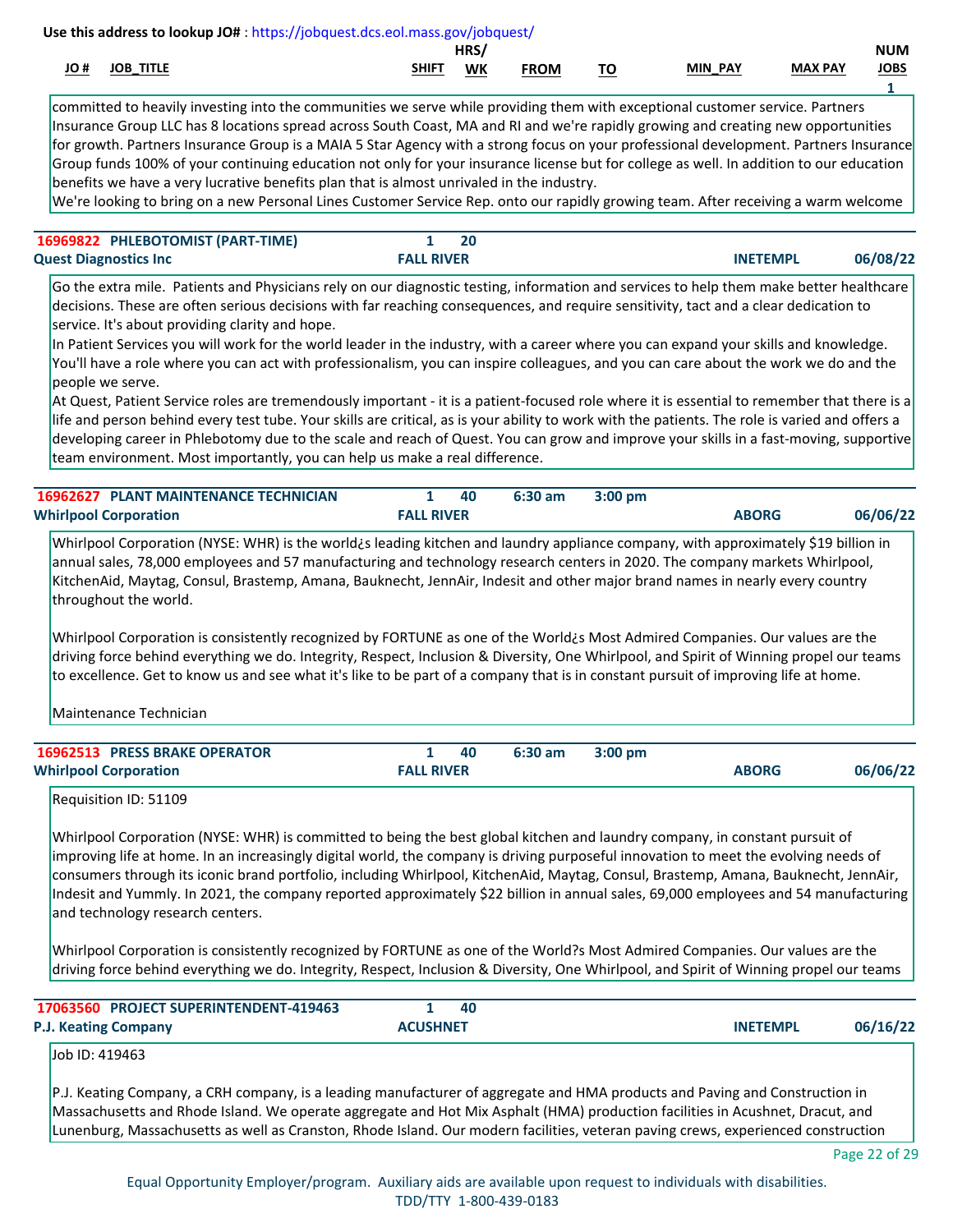|     |                     |                         | HRS,      |             |                     |                   |                | <b>NUM</b>    |
|-----|---------------------|-------------------------|-----------|-------------|---------------------|-------------------|----------------|---------------|
| JO# | <b>TITLE</b><br>JOB | <b>SHIFT</b><br>_______ | <b>WK</b> | <b>FROM</b> | $-$<br>. v<br>_____ | <b>PAY</b><br>MIN | <b>MAX PAY</b> | JOBS<br>_____ |
|     |                     |                         |           |             |                     |                   |                |               |

management team and large investment in plants and equipment make us one of the largest and most efficient producers in the state of Massachusetts as well as one of only two RIDOT approved stone suppliers in the state of Rhode Island.

Are you looking for opportunities and benefits of a large corporation with a small company feel? Then P.J. Keating Company and CRH is the company for you! If you're up for a rewarding challenge, we invite you to take the first step and apply today!

| 16984529 QUALITY INSPECTOR                                                                                                                                                                                                                                                                                                                                                                                                                                                                                                                                                                                                                                                                                                                                                                                                                                                                                                                                                                                                | 1<br>40            |                 |          |
|---------------------------------------------------------------------------------------------------------------------------------------------------------------------------------------------------------------------------------------------------------------------------------------------------------------------------------------------------------------------------------------------------------------------------------------------------------------------------------------------------------------------------------------------------------------------------------------------------------------------------------------------------------------------------------------------------------------------------------------------------------------------------------------------------------------------------------------------------------------------------------------------------------------------------------------------------------------------------------------------------------------------------|--------------------|-----------------|----------|
| <b>John Snyder</b>                                                                                                                                                                                                                                                                                                                                                                                                                                                                                                                                                                                                                                                                                                                                                                                                                                                                                                                                                                                                        | <b>FALL RIVER</b>  | <b>SALBA</b>    | 06/09/22 |
| Quality Inspector in Fall River, MA<br>The QC Inspector should have the following experience:<br>13<br>Mechanical QC<br>ļ?<br><b>Electrical QC</b><br>ļ?<br>Board QC. (Part & Location and final soldering)<br>?<br>Track & Maintain vendor performance<br>?<br>Track production trends (i.e. failures in qc)<br>?<br>Maintain Calibration of all equipment<br>?<br>Review and update QC Procedures and documentation<br>P.<br>Final inspection prior to shipping. Build quality                                                                                                                                                                                                                                                                                                                                                                                                                                                                                                                                          |                    |                 |          |
|                                                                                                                                                                                                                                                                                                                                                                                                                                                                                                                                                                                                                                                                                                                                                                                                                                                                                                                                                                                                                           |                    |                 |          |
| 17053582 REGISTERED NURSE                                                                                                                                                                                                                                                                                                                                                                                                                                                                                                                                                                                                                                                                                                                                                                                                                                                                                                                                                                                                 | $\mathbf{1}$<br>40 |                 |          |
| <b>Total Renal Care</b>                                                                                                                                                                                                                                                                                                                                                                                                                                                                                                                                                                                                                                                                                                                                                                                                                                                                                                                                                                                                   | <b>DARTMOUTH</b>   | <b>INETEMPL</b> | 06/15/22 |
| DaVita is seeking a Registered Nurse who is looking to give life in an outpatient dialysis center. You can make an exceptional difference<br>in the lives of our patients and their families dealing with end-stage renal failure or chronic kidney disease.<br>If you haven't considered Nephrology before, read on as we think that you should. Dialysis Experience is NOT required.<br>What you can expect:<br>Long term patient relationships. Build meaningful relationship with patients and their family in an intimate outpatient setting.<br>A team that feels and functions like a family. Staff RNs are a central part of a small interdisciplinary team of clinicians. Work alongside<br>and support technicians, other nurses, dietitians, social workers, physicians and the center manager.<br>Fun is one of our core values. Happier nurses = healthier patients.                                                                                                                                         |                    |                 |          |
| 17053563 REGISTERED NURSE                                                                                                                                                                                                                                                                                                                                                                                                                                                                                                                                                                                                                                                                                                                                                                                                                                                                                                                                                                                                 | $\mathbf{1}$<br>40 |                 |          |
| <b>Total Renal Care</b>                                                                                                                                                                                                                                                                                                                                                                                                                                                                                                                                                                                                                                                                                                                                                                                                                                                                                                                                                                                                   | <b>DARTMOUTH</b>   | <b>INETEMPL</b> | 06/15/22 |
| 237-B State Rd, Dartmouth, Massachusetts, 02747-2612, United States of America<br>DaVita is seeking a Registered Nurse who is looking to give life in an outpatient dialysis center. You can make an exceptional difference<br>in the lives of our patients and their families dealing with end-stage renal failure or chronic kidney disease.<br>If you haven't considered Nephrology before, read on as we think that you should. Dialysis Experience is NOT required.<br>What you can expect:<br>Long term patient relationships. Build meaningful relationship with patients and their family in an intimate outpatient setting.<br>A team that feels and functions like a family. Staff RNs are a central part of a small interdisciplinary team of clinicians. Work alongside<br>and support technicians, other nurses, dietitians, social workers, physicians and the center manager.<br>Fun is one of our core values. Happier nurses = healthier patients.<br>17063788 REMOTE-MEMBERSHIP SALES CALL CENTER REF 1 | 40                 |                 |          |
| <b>AAA Northeast</b>                                                                                                                                                                                                                                                                                                                                                                                                                                                                                                                                                                                                                                                                                                                                                                                                                                                                                                                                                                                                      | <b>FALL RIVER</b>  | <b>ABORG</b>    | 06/16/22 |

Overview

Eligible applicants must live within the AAA Northeast footprint to be considered for work from home opportunities. This includes RI, MA, CT, NY & NJ. You have applied to a work from home position, and as such, you will be required to meet specific work from home requirements to support the business needs of AAA. This includes high speed internet access with minimum internet speed requirements.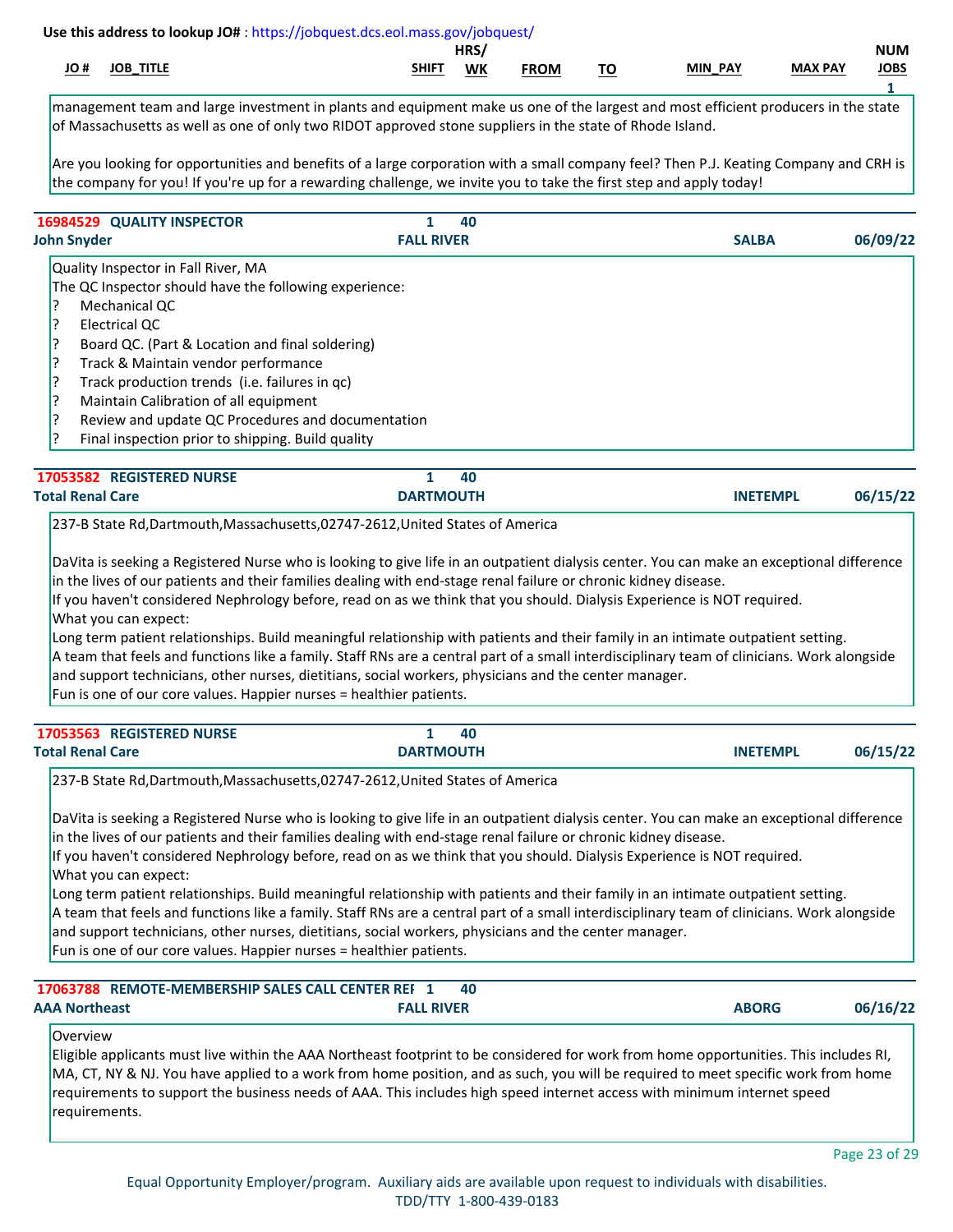|                      |                                                                                                                 | Use this address to lookup JO#: https://jobquest.dcs.eol.mass.gov/jobquest/                                                                                                                                                                                                                                                                                                                                                                                                                                                                                                                                                                                                                                                                       |                                  | HRS/ |             |           |                 |                | <b>NUM</b>    |
|----------------------|-----------------------------------------------------------------------------------------------------------------|---------------------------------------------------------------------------------------------------------------------------------------------------------------------------------------------------------------------------------------------------------------------------------------------------------------------------------------------------------------------------------------------------------------------------------------------------------------------------------------------------------------------------------------------------------------------------------------------------------------------------------------------------------------------------------------------------------------------------------------------------|----------------------------------|------|-------------|-----------|-----------------|----------------|---------------|
| # JO                 | <b>JOB_TITLE</b>                                                                                                |                                                                                                                                                                                                                                                                                                                                                                                                                                                                                                                                                                                                                                                                                                                                                   | <b>SHIFT</b>                     | WK   | <b>FROM</b> | <u>TO</u> | <b>MIN PAY</b>  | <b>MAX PAY</b> | <b>JOBS</b>   |
|                      | performs outbound marketing efforts as directed.                                                                | Responds to incoming calls from prospective and current members, with the objective of selling new or additional Club products and<br>services; processes membership record change requests; supplies detailed information regarding AAA products and services; provides<br>Five Diamond Customer Service to encourage member retention, renewal and new membership sales; tracks daily sales activity;                                                                                                                                                                                                                                                                                                                                           |                                  |      |             |           |                 |                | 1             |
| <b>Dematic Corp.</b> |                                                                                                                 | 16947823 RESIDENT MAINTENANCE TECHNICIAN 3 (S&S)-1                                                                                                                                                                                                                                                                                                                                                                                                                                                                                                                                                                                                                                                                                                | <b>ASSONET</b>                   | 40   |             |           | <b>INETEMPL</b> |                | 06/04/22      |
| 6pm - 6am.           |                                                                                                                 | The Resident Maintenance Technician Level III is responsible for the day-to-day troubleshooting and preventative/predictive<br>maintenance. Acts as a material handling technician on all equipment that is installed at the Assonet, MA site location. Shift will be 2nd                                                                                                                                                                                                                                                                                                                                                                                                                                                                         |                                  |      |             |           |                 |                |               |
|                      | What we offer:                                                                                                  |                                                                                                                                                                                                                                                                                                                                                                                                                                                                                                                                                                                                                                                                                                                                                   |                                  |      |             |           |                 |                |               |
|                      | What we offer:<br><b>Career Development</b><br><b>Competitive Compensation and Benefits</b><br>Pay Transparency |                                                                                                                                                                                                                                                                                                                                                                                                                                                                                                                                                                                                                                                                                                                                                   |                                  |      |             |           |                 |                |               |
| <b>Verizon</b>       | <b>16984485 RETAIL SALES REPRESENTATIVE</b>                                                                     |                                                                                                                                                                                                                                                                                                                                                                                                                                                                                                                                                                                                                                                                                                                                                   | $\mathbf{1}$<br><b>DARTMOUTH</b> | 40   |             |           | <b>INETEMPL</b> |                | 06/09/22      |
|                      | too. Dream it. Build it. Do it here.<br>What you'll be doing                                                    | grow at the speed of technology, and the space to create within every role. Together, we are moving the world forward - and you can<br>As a Verizon Retail Specialist, you'll have the power to control your own career in one of our retail stores. You'll apply your unique<br>talents, passion for technology, and customer service skills to create the ultimate in-store experience. In this role you will be:<br>Providing customers with products and solutions which helps to simplify and organize their lives.<br>Creating personal connections to make tech look simple.                                                                                                                                                               |                                  |      |             |           |                 |                |               |
|                      | 16962664 RETAIL SALESPERSON                                                                                     |                                                                                                                                                                                                                                                                                                                                                                                                                                                                                                                                                                                                                                                                                                                                                   |                                  | 40   |             |           |                 |                |               |
| <b>Firestone</b>     |                                                                                                                 |                                                                                                                                                                                                                                                                                                                                                                                                                                                                                                                                                                                                                                                                                                                                                   | <b>FALL RIVER</b>                |      |             |           | <b>CAMAD</b>    |                | 06/06/22      |
| services.            | <b>COMPANY OVERVIEW</b><br><b>RESPONSIBILITIES</b><br>Building customer satisfaction & loyalty                  | An energetic position to provide customer needs in person and on the phone. Use your communication skills to explain warranty<br>options, establish time commitments between technicians and customers, checkout procedures and promotion of products and<br>Bridgestone Retail Operations, LLC employs over 22,000 teammates in North America and operates more than 2,200 company-owned<br>stores. The store locations include Firestone Complete Auto Care, Tires Plus, Hibdon Tire, and Wheel Works. With 2,200 locations across<br>America and over \$3 billion in tire and auto service sales, Bridgestone Retail Operations is the right place to build a career.<br>The merchandising, advertising and promotion of products and services |                                  |      |             |           |                 |                |               |
|                      | 17012865 SCHEDULER/OFFICE ASSISTANT                                                                             |                                                                                                                                                                                                                                                                                                                                                                                                                                                                                                                                                                                                                                                                                                                                                   | 1                                | 40   | 8:00 am     | 4:00 pm   |                 |                |               |
|                      | <b>Arcadia New England Home Care</b><br>company. We offer full benefits<br>1. High School Diploma               | As Scheduling Coordinator/Office Support, You will be full-time, Scheduled to work 5 days a week Monday through Friday in our Fall<br>River, MA Office-from 8am to 4pm.You will perform duties and responsibilities that are reasonable and consistent with such position as<br>may be assigned to you time to time. You will report directly to the Office Director or any other designated by the President of the                                                                                                                                                                                                                                                                                                                              | <b>FALL RIVER</b>                |      |             |           | <b>INETEMPL</b> |                | 06/13/22      |
|                      |                                                                                                                 |                                                                                                                                                                                                                                                                                                                                                                                                                                                                                                                                                                                                                                                                                                                                                   |                                  |      |             |           |                 |                |               |
|                      |                                                                                                                 |                                                                                                                                                                                                                                                                                                                                                                                                                                                                                                                                                                                                                                                                                                                                                   |                                  |      |             |           |                 |                | Page 24 of 29 |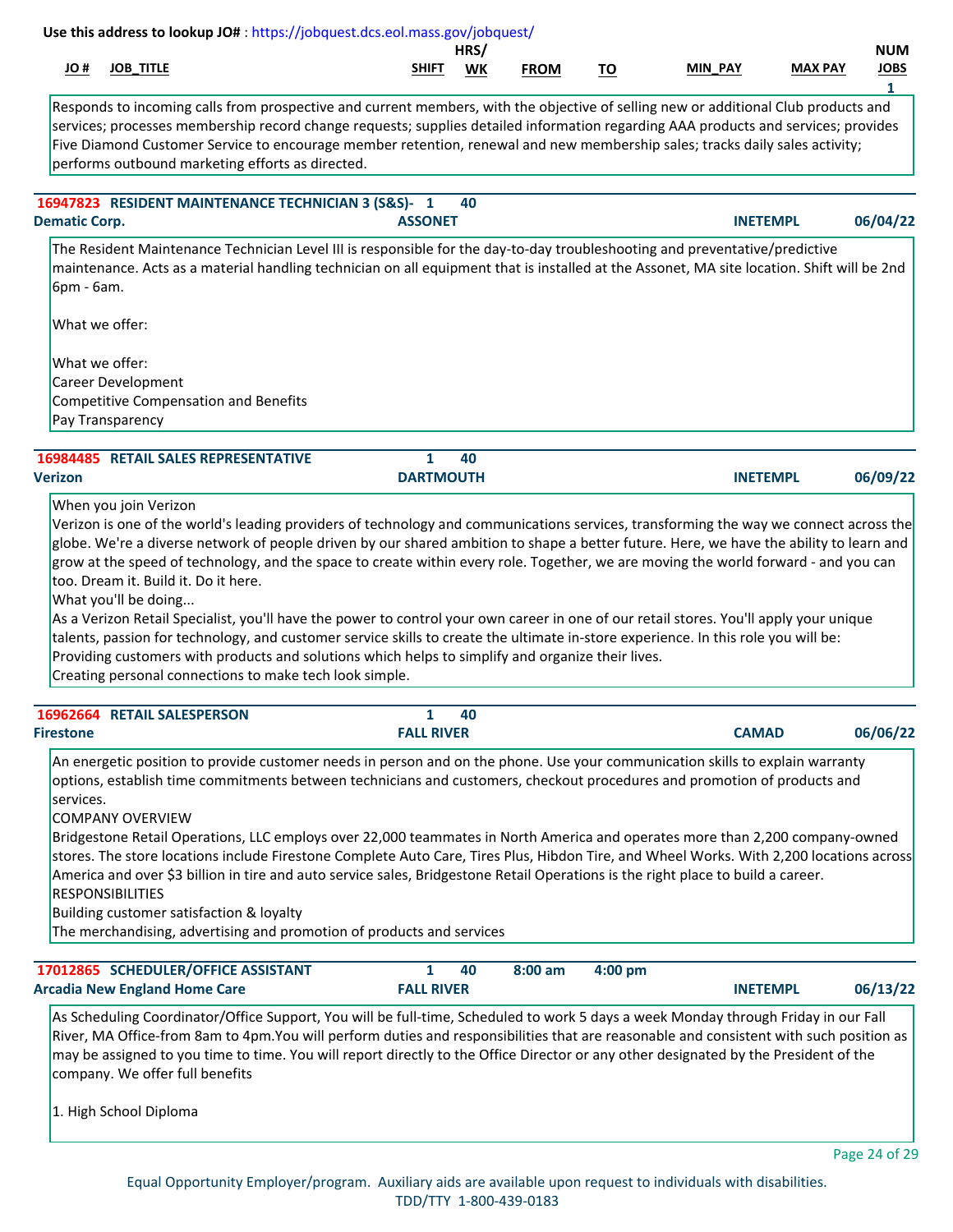| Use this address to lookup JO#: https://jobquest.dcs.eol.mass.gov/jobquest/                                                                                                                          |                   |                          |    |                 |                |             |
|------------------------------------------------------------------------------------------------------------------------------------------------------------------------------------------------------|-------------------|--------------------------|----|-----------------|----------------|-------------|
|                                                                                                                                                                                                      |                   | HRS/                     |    |                 |                | <b>NUM</b>  |
| # JO<br><b>JOB TITLE</b>                                                                                                                                                                             | <b>SHIFT</b>      | <b>WK</b><br><b>FROM</b> | то | <b>MIN PAY</b>  | <b>MAX PAY</b> | <b>JOBS</b> |
|                                                                                                                                                                                                      |                   |                          |    | 17.00           | 18.00          |             |
| 2. Ability to verbally communicate effectively with clients, patients, employees and all funding sources.<br>3. Knowledge of scheduling and constant changes that occur with patients and employees. |                   |                          |    |                 |                |             |
| <b>16927876 SENIOR SYSTEMS ENGINEER</b>                                                                                                                                                              |                   | 40                       |    |                 |                |             |
| Southcoast Hospitals Group, Inc.                                                                                                                                                                     | <b>FALL RIVER</b> |                          |    | <b>INETEMPL</b> |                | 06/02/22    |

Develop, test and successful deploy software applications to all applicable SCCM supported platforms deployed using SCCM and Windows Installer technologies. Install, configure and maintain server-side applications such as SQL Server, back-up software, system monitoring software, etc. Plan, install, implement and document security patching of all server applications as well as operating systems across the Petitioner. Administer and specialize in Microsoft SCCM capabilities to ensure large enterprise network patch management, distribution and compliance. Use logs, and other debugging tools to analyze problems and develop solutions to meet customer needs. Help establish standards for patch management deployment strategies. Design and install Microsoft System Configuration Manager 2008-2016. Create SCCM management reports as required to support daily operations and staff tasks on the state of the information technology enterprise. Other duties as assigned.

Must possess at least a bachelor's degree or its equivalent in Computer Science or a related field and at least seven years of prior

| 16923696 SENIOR. ANALYST | 40                |                 |          |
|--------------------------|-------------------|-----------------|----------|
| <b>Verizon</b>           | <b>FALL RIVER</b> | <b>INETEMPL</b> | 06/01/22 |

When you join Verizon

Verizon is one of the world's leading providers of technology and communications services, transforming the way we connect across the globe. We're a diverse network of people driven by our shared ambition to shape a better future. Here, we have the ability to learn and grow at the speed of technology, and the space to create within every role. Together, we are moving the world forward - and you can too. Dream it. Build it. Do it here.

What you'll be doing...

In this position you will join a team supporting Employee Communications, Social Responsibility (Volunteerism Events) and general Employee Engagement activities andevents for a team of 7K employees.You are able to work well without supervision and can approach new problems with creative solutions. Communicating complex information in a simplified manner to leaders of various levels comes easily to you. You enjoy digging into details to make observations and recommendations. You're able to tailor your presentation

| <b>16976241 SITE DIRECTOR-220002XB</b> | 40             |                             |  |
|----------------------------------------|----------------|-----------------------------|--|
| <b>KinderCare Education LLC</b>        | <b>SEEKONK</b> | 06/08/22<br><b>INETEMPL</b> |  |

Description

KinderCare Education is the nation's leader in early childhood education. We nourish curiosity through purposeful experiences to create a future full of lifelong learners. From our National Support Center to the classrooms where learning comes to life, we're united by a passion for creating a world of learning, joy, and adventure for more than 161,000 children ages six weeks through 12 years every day.

If you're passionate about inspiring children and teachers alike to learn and grow, the Site Director role could be for you! Site Directors are passionate about educational excellence and empowering confident teachers. As a Site Director, you will use our nationally recognized curriculum as a framework to create unique and engaging classroom experiences. Site Directors are committedto making their site successful and know that meaningful relationships with children, families, and their team are essential to success. Successful

| <b>16928104 SOCIAL WORKER</b>    |                  | 40 |                 |          |
|----------------------------------|------------------|----|-----------------|----------|
| <b>American Renal Associates</b> | <b>DARTMOUTH</b> |    | <b>INETEMPL</b> | 06/02/22 |

**Description** 

Master Social Worker (MSW)

Social Workers help patients understand their right and responsibilities, and guide them in managing the physical, mental, emotional and financial demands of End Stage Renal Disease. Responsibilities include assessing, educating, and collaborating with patients on care planning. Master's degree or LCSW and at least one year of clinical experience required. Dialysis experience is preferred. Why Choose American Renal Associates:

We offer starting salaries above the industry average and do not cap salaries.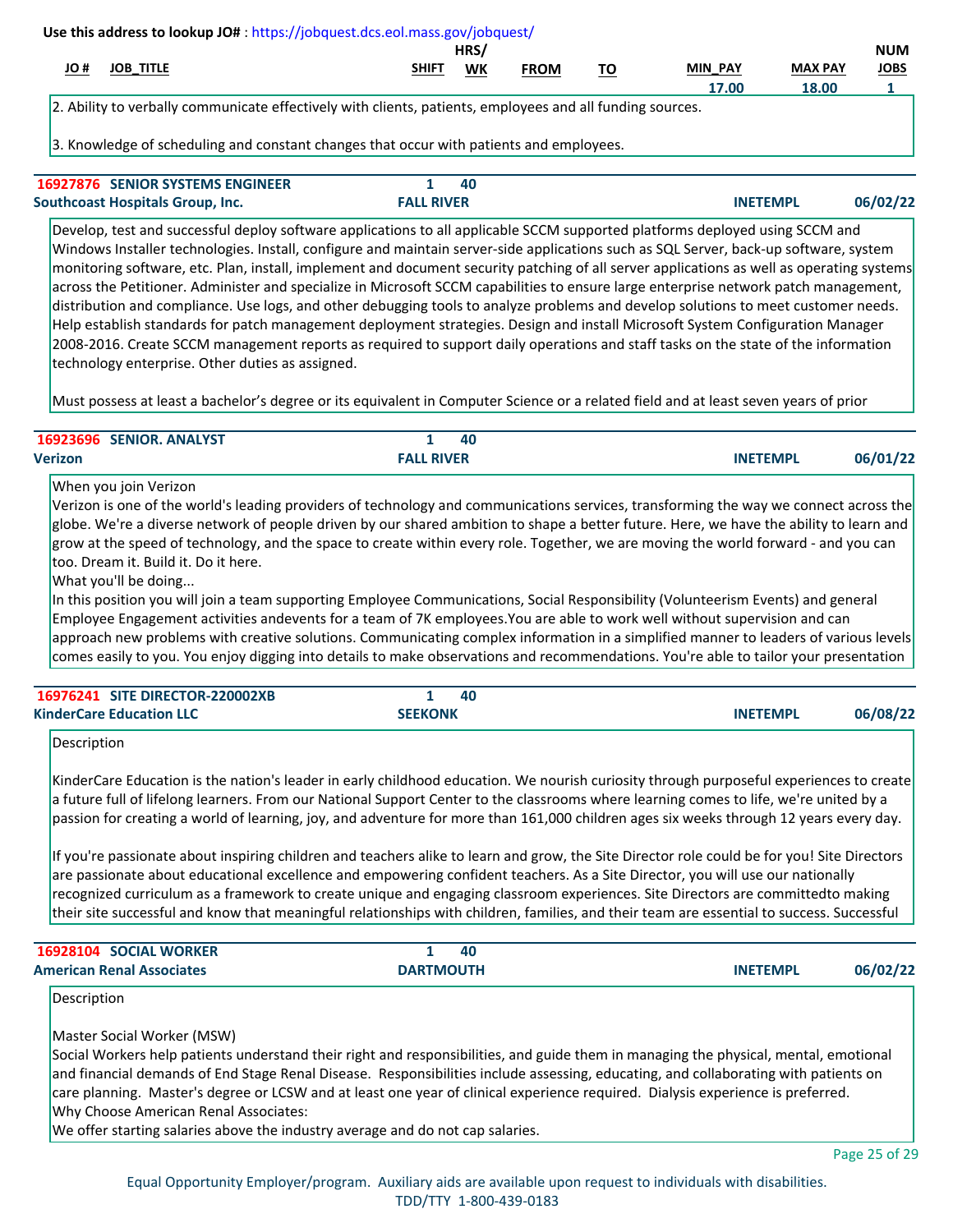|                          |                                                                              | Use this address to lookup JO#: https://jobquest.dcs.eol.mass.gov/jobquest/                                                                                                                                                                                                                                                                                                                                                                                                                                                                                                                                                         |                                   |            |             |           |                 |                |                                |
|--------------------------|------------------------------------------------------------------------------|-------------------------------------------------------------------------------------------------------------------------------------------------------------------------------------------------------------------------------------------------------------------------------------------------------------------------------------------------------------------------------------------------------------------------------------------------------------------------------------------------------------------------------------------------------------------------------------------------------------------------------------|-----------------------------------|------------|-------------|-----------|-----------------|----------------|--------------------------------|
| # OL                     | <b>JOB TITLE</b>                                                             |                                                                                                                                                                                                                                                                                                                                                                                                                                                                                                                                                                                                                                     | <b>SHIFT</b>                      | HRS/<br>WK | <b>FROM</b> | <u>TO</u> | <b>MIN PAY</b>  | <b>MAX PAY</b> | <b>NUM</b><br><b>JOBS</b><br>1 |
|                          |                                                                              | Our annual raises are significantly above the industry standard.<br>We recognize your most recent dialysis experience in calculating your paid time off accrual allowing your transition to ARA to be easy                                                                                                                                                                                                                                                                                                                                                                                                                          |                                   |            |             |           |                 |                |                                |
|                          | 16912799 SOFTWARE ENGINEER                                                   |                                                                                                                                                                                                                                                                                                                                                                                                                                                                                                                                                                                                                                     | 1                                 | 40         |             |           |                 |                |                                |
| Description              | <b>Innovative Defense Technologies</b>                                       |                                                                                                                                                                                                                                                                                                                                                                                                                                                                                                                                                                                                                                     | <b>FALL RIVER</b>                 |            |             |           | <b>INETEMPL</b> |                | 05/31/22                       |
|                          | <b>Background Information:</b>                                               | Innovative Defense Technologies (IDT), a rapidly growing provider of automated software testing, data analysis, and cybersecurity<br>solutions for complex, mission-critical systems in the US Department of Defense (DOD), is seeking a Software Engineer to be based out<br>of one of IDT's offices. This person will work with a fast-paced team of mission-focused engineers by working with and developing<br>cutting edge technology to solve customer problems. Initiative, creativity, reliability, and efficient teamwork will be required to<br>successfully deliver innovative solutions in this dynamic customer space. |                                   |            |             |           |                 |                |                                |
| Overview:                |                                                                              |                                                                                                                                                                                                                                                                                                                                                                                                                                                                                                                                                                                                                                     |                                   |            |             |           |                 |                |                                |
|                          | 16912821 SOFTWARE ENGINEER<br><b>Innovative Defense Technologies</b>         |                                                                                                                                                                                                                                                                                                                                                                                                                                                                                                                                                                                                                                     | $\mathbf{1}$<br><b>FALL RIVER</b> | 40         |             |           | <b>INETEMPL</b> |                | 05/31/22                       |
| Overview:                | tests of systems deployed within the AEP.                                    | We are looking for mid- to senior-level Software Engineers to be critical members of the ATRT Enterprise Platform (AEP) Test Execution<br>team to drive the design and implementation of the software components that enable the execution of both automated and manual                                                                                                                                                                                                                                                                                                                                                             |                                   |            |             |           |                 |                |                                |
|                          | 16912800 SOFTWARE ENGINEER<br><b>Innovative Defense Technologies</b>         |                                                                                                                                                                                                                                                                                                                                                                                                                                                                                                                                                                                                                                     | 1<br><b>FALL RIVER</b>            | 40         |             |           | <b>INETEMPL</b> |                | 05/31/22                       |
| Description<br>Overview: | <b>Background information:</b><br>within the ATRT Enterprise Platform (AEP). | Innovative Defense Technologies (IDT), provider of automated software testing, data analysis, and cybersecurity solutions for complex,<br>mission-critical systems in the US Department of Defense (DOD), is seeking a software engineer to be based in any office.<br>We are looking for mid- to senior-level Software Engineers to be critical members of the AEP Test Bay as a Service team to drive the<br>design and implementation of the software components that provide collaborative access to and connectivity of virtualized systems                                                                                    |                                   |            |             |           |                 |                |                                |
| Captona                  | 16974656 SOLAR TECHNICIAN                                                    |                                                                                                                                                                                                                                                                                                                                                                                                                                                                                                                                                                                                                                     | $\overline{2}$<br><b>BERKLEY</b>  | 40         | $9:00$ am   | 6:30 pm   | <b>INETEMPL</b> |                | 06/08/22                       |
| Job Title:               |                                                                              | Captona is a North America-focused investment firm dedicated to the Energy Transition. Captona invests in late-stage mid-market Clean<br>& Renewable Energy projects across North America with a focus on Wind, Solar, Fuel Cell, Renewable Natural Gas, and Storage assets.<br>We also repower and drastically improve ageing Solar and Wind farms.<br>Solar Field Technician; O&M & Asset Management                                                                                                                                                                                                                              |                                   |            |             |           |                 |                |                                |
|                          | Position Overview:                                                           |                                                                                                                                                                                                                                                                                                                                                                                                                                                                                                                                                                                                                                     |                                   |            |             |           |                 |                |                                |
|                          |                                                                              |                                                                                                                                                                                                                                                                                                                                                                                                                                                                                                                                                                                                                                     |                                   |            |             |           |                 |                | Page 26 of 29                  |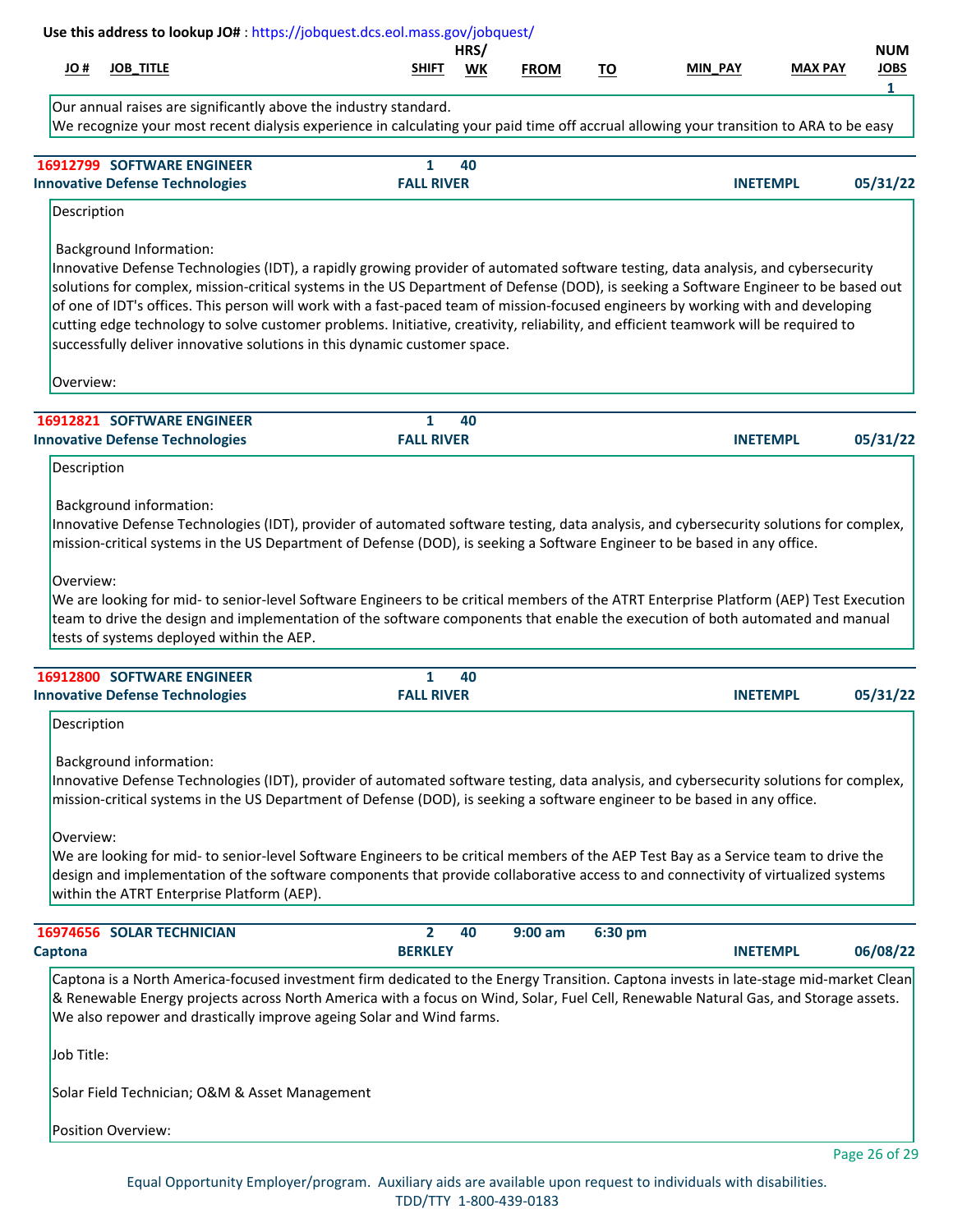| # JO                                  | <b>JOB_TITLE</b>                                                       |                                                                                                            | SHIFT                            | HRS/<br><b>WK</b> | <b>FROM</b> |           | MIN_PAY                                                                                                                                                                                                                                                                                                                                                                                                                                                                                                                                                            | <b>MAX PAY</b>  | <b>NUM</b><br>JOBS |
|---------------------------------------|------------------------------------------------------------------------|------------------------------------------------------------------------------------------------------------|----------------------------------|-------------------|-------------|-----------|--------------------------------------------------------------------------------------------------------------------------------------------------------------------------------------------------------------------------------------------------------------------------------------------------------------------------------------------------------------------------------------------------------------------------------------------------------------------------------------------------------------------------------------------------------------------|-----------------|--------------------|
|                                       |                                                                        |                                                                                                            |                                  |                   |             | <u>TO</u> |                                                                                                                                                                                                                                                                                                                                                                                                                                                                                                                                                                    |                 | 3.                 |
|                                       |                                                                        |                                                                                                            |                                  |                   |             |           | Join Captona and help us run our growing fleet of renewable energy projects in North America. As a Senior Solar Field Technician, you                                                                                                                                                                                                                                                                                                                                                                                                                              |                 |                    |
|                                       | 17016332 SR. SCIENTIST, FSQA                                           |                                                                                                            | 1                                | 40                |             |           |                                                                                                                                                                                                                                                                                                                                                                                                                                                                                                                                                                    |                 |                    |
|                                       | <b>Ocean Spray Cranberries, Inc.</b>                                   |                                                                                                            | <b>LAKEVILLE</b>                 |                   |             |           |                                                                                                                                                                                                                                                                                                                                                                                                                                                                                                                                                                    | <b>INETEMPL</b> | 06/14/22           |
| looking for.                          |                                                                        |                                                                                                            |                                  |                   |             |           | Do you have a passion for food safety and quality assurance principles across multiple platforms from pilot to commercial scale? Do you<br>enjoy cross functional collaboration with R&D, Marketing, Procurement, Supply Chain and Operations to make the impossible possible?<br>If you love to roll up your sleeves and drive food safety & quality assurance culture in an agile organization, then you are who we are                                                                                                                                          |                 |                    |
|                                       |                                                                        | At Ocean Spray, food safety and high-quality products at the heart of all that we do for our consumers.    |                                  |                   |             |           |                                                                                                                                                                                                                                                                                                                                                                                                                                                                                                                                                                    |                 |                    |
|                                       |                                                                        | Position location: This is a remote role.                                                                  |                                  |                   |             |           |                                                                                                                                                                                                                                                                                                                                                                                                                                                                                                                                                                    |                 |                    |
|                                       |                                                                        | A Day in the Life of a FSQA Senior Scientist:                                                              |                                  |                   |             |           |                                                                                                                                                                                                                                                                                                                                                                                                                                                                                                                                                                    |                 |                    |
|                                       | <b>Innovative Defense Technologies</b>                                 | 16912785 SR. SOFTWARE\/SYSTEMS ENGINEER                                                                    | 1                                | 40                |             |           |                                                                                                                                                                                                                                                                                                                                                                                                                                                                                                                                                                    |                 | 05/31/22           |
|                                       | bDescription/b                                                         |                                                                                                            | <b>FALL RIVER</b>                |                   |             |           |                                                                                                                                                                                                                                                                                                                                                                                                                                                                                                                                                                    | <b>INETEMPL</b> |                    |
| br<br>br<br>br<br><b>AMC Theatres</b> | strongCall For Resumes:br<br>brOverview:/strong<br>17012627 SUPERVISOR | his/her knowledge and talents as part of a collaborative team developing software for a growing company.br | $\mathbf{1}$<br><b>DARTMOUTH</b> | 40                |             |           | brInnovative Defense Technologies (IDT), provider of automated software testing, data analysis, and cybersecurity solutions for<br>complex defense systems, is currently accepting applications for an anticipated Software/Systems Engineer role requiring 7+ years of<br>experience for a position in support of its innovative automated solutions. This position offers an engineer the opportunity to utilize                                                                                                                                                 | <b>INETEMPL</b> | 06/13/22           |
| Supervisor                            |                                                                        |                                                                                                            |                                  |                   |             |           |                                                                                                                                                                                                                                                                                                                                                                                                                                                                                                                                                                    |                 |                    |
| <b>Job Summary</b>                    | Dartmouth Mall 11                                                      | 140 N Dartmouth Mall, North Dartmouth, MA 02747<br>a professional and safe work environment.               |                                  |                   |             |           | Assist management in the coordination of operations to achieve AMC's goals. Model and communicate expectations to all associates in                                                                                                                                                                                                                                                                                                                                                                                                                                |                 |                    |
|                                       | 16912792 SYSTEMS ENGINEER                                              |                                                                                                            | 1                                | 40                |             |           |                                                                                                                                                                                                                                                                                                                                                                                                                                                                                                                                                                    |                 |                    |
|                                       | <b>Innovative Defense Technologies</b>                                 |                                                                                                            | <b>FALL RIVER</b>                |                   |             |           |                                                                                                                                                                                                                                                                                                                                                                                                                                                                                                                                                                    | <b>INETEMPL</b> | 05/31/22           |
| Description<br>Overview:              | <b>Background Information:</b>                                         | deliver innovative solutions in this dynamic customer space.                                               |                                  |                   |             |           | Innovative Defense Technologies (IDT), a rapidly growing provider of automated software testing, data analysis, and cybersecurity<br>solutions for complex, mission-critical systems in the US Department of Defense (DOD), is seeking a Systems Engineer to be based out of<br>one of IDT's offices. This person will work with a fast-paced team of mission-focused engineers by working with and developing cutting<br>edge technology to solve customer problems. Initiative, creativity, reliability, and efficient teamwork will be required to successfully |                 |                    |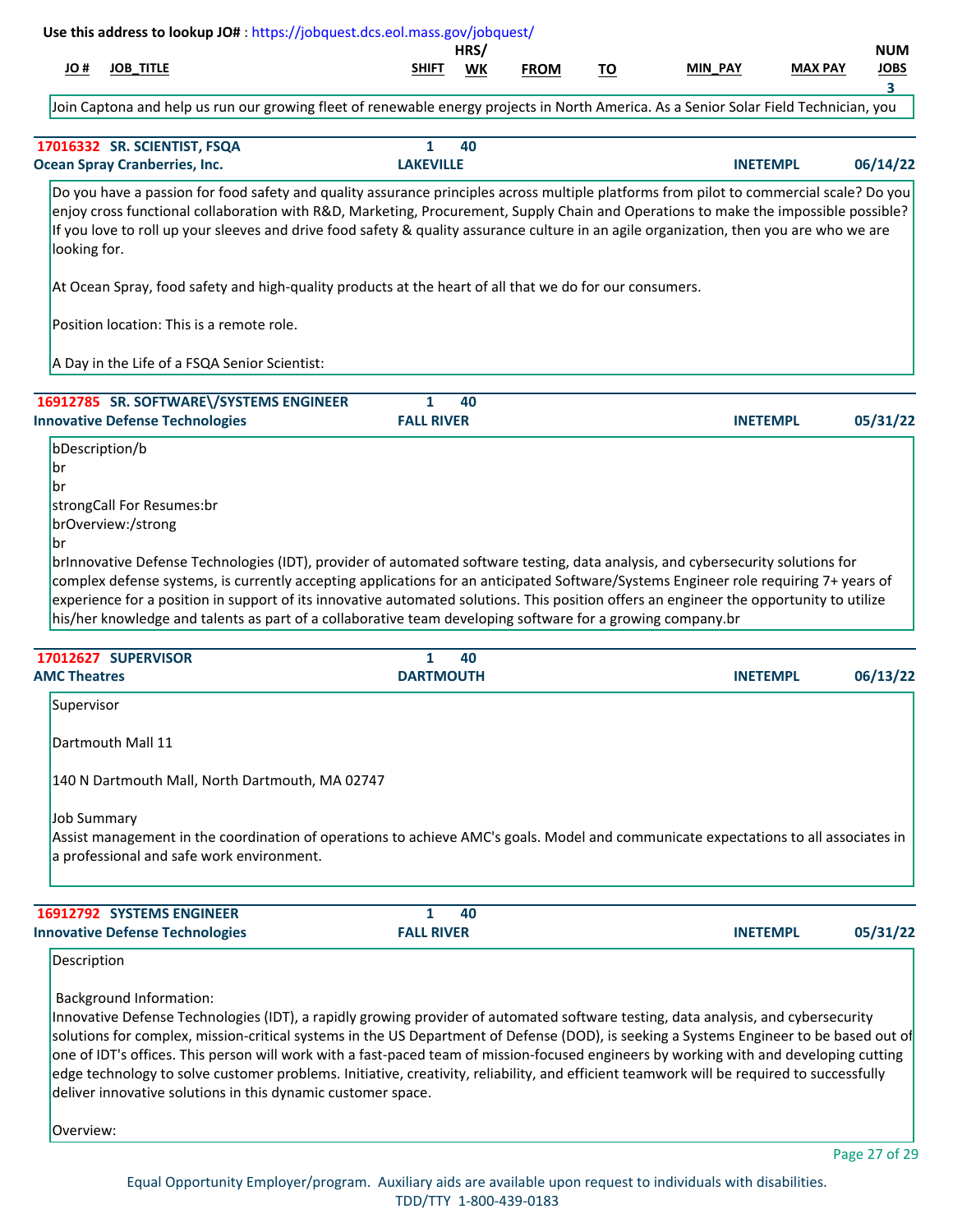|                       |                                                                                                                                                                                                                                                                                                                                                                                                                                                                                                                                                                                                                     | Use this address to lookup JO#: https://jobquest.dcs.eol.mass.gov/jobquest/                                                         |            |             |           |                 |                |                                           |
|-----------------------|---------------------------------------------------------------------------------------------------------------------------------------------------------------------------------------------------------------------------------------------------------------------------------------------------------------------------------------------------------------------------------------------------------------------------------------------------------------------------------------------------------------------------------------------------------------------------------------------------------------------|-------------------------------------------------------------------------------------------------------------------------------------|------------|-------------|-----------|-----------------|----------------|-------------------------------------------|
| # JO                  | <b>JOB_TITLE</b>                                                                                                                                                                                                                                                                                                                                                                                                                                                                                                                                                                                                    | <b>SHIFT</b>                                                                                                                        | HRS/<br>WK | <b>FROM</b> | <u>TO</u> | <b>MIN PAY</b>  | <b>MAX PAY</b> | <b>NUM</b><br><b>JOBS</b><br>$\mathbf{1}$ |
|                       | 17013156 TEACHERS AT FALL RIVER KINDERCARE-220613<br><b>KinderCare Education LLC</b>                                                                                                                                                                                                                                                                                                                                                                                                                                                                                                                                | 1<br><b>FALL RIVER</b>                                                                                                              | 40         |             |           | <b>INETEMPL</b> |                | 06/13/22                                  |
| Description           |                                                                                                                                                                                                                                                                                                                                                                                                                                                                                                                                                                                                                     |                                                                                                                                     |            |             |           |                 |                |                                           |
|                       | Our Teachers bring warmth, patience, and understanding to the classroom every day, encouraging children to learn and grow. They<br>inspire children to be lifelong learners using our nationally recognized curriculum that promotes social, physical, verbal, and cognitive<br>development. Our Teachers are committed to making their center successful and know that creating meaningful relationships with<br>children, families, and their team play a crucial role in that success.<br>As a member of our teaching staff, you will:<br>Create a safe, nurturing environment where children can play and learn |                                                                                                                                     |            |             |           |                 |                |                                           |
|                       | <b>16962638 TECHNICAL SUPPORT COMMERCIAL LAUNDRY</b>                                                                                                                                                                                                                                                                                                                                                                                                                                                                                                                                                                | 1                                                                                                                                   | 40         | 6:30 am     | 3:00 pm   |                 |                |                                           |
|                       | <b>Whirlpool Corporation</b>                                                                                                                                                                                                                                                                                                                                                                                                                                                                                                                                                                                        | <b>FALL RIVER</b>                                                                                                                   |            |             |           | <b>ABORG</b>    |                | 06/06/22                                  |
|                       | Indesit and Yummly. In 2021, the company reported approximately \$22 billion in annual sales, 69,000 employees and 54 manufacturing<br>and technology research centers.<br>Whirlpool Corporation is consistently recognized by FORTUNE as one of the World?s Most Admired Companies. Our values are the<br>driving force behind everything we do. Integrity, Respect, Inclusion & Diversity, One Whirlpool, and Spirit of Winning propel our teams                                                                                                                                                                  |                                                                                                                                     |            |             |           |                 |                |                                           |
|                       | <b>16912790 UX DESIGNER</b><br><b>Innovative Defense Technologies</b>                                                                                                                                                                                                                                                                                                                                                                                                                                                                                                                                               | $\mathbf{1}$<br><b>FALL RIVER</b>                                                                                                   | 40         |             |           | <b>INETEMPL</b> |                | 05/31/22                                  |
| bDescription/b<br>lbr | br<br>brInnovative Defense Technologies (IDT), provider of automated software testing, data analysis, and cybersecurity solutions for                                                                                                                                                                                                                                                                                                                                                                                                                                                                               | strongBackground information:/strong                                                                                                |            |             |           |                 |                |                                           |
| br                    | Fall River, or Arlington office. They will work with senior leadership and a fast-paced team of mission-focused engineers to solve some<br>of our customers' toughest challenges. Initiative, creativity, reliability, and efficient teamwork will be required to successfully deliver<br>innovative solutions in this dynamic customer space.br<br>strongOverview:/strong<br>brWill work under IDT's principle UX Designer to deploy and maintain our growing design system. The designer will take customer use                                                                                                   | complex, mission-critical systems in the US Department of Defense (DOD), is seeking an UX Designer to be based in our Mount Laurel, |            |             |           |                 |                |                                           |
| Airgas, Inc.          | 16983768 VENDOR MANAGEMENT INVENTORY TECHNICI 1                                                                                                                                                                                                                                                                                                                                                                                                                                                                                                                                                                     | <b>ASSONET</b>                                                                                                                      | 40         |             |           | <b>INETEMPL</b> |                | 06/09/22                                  |